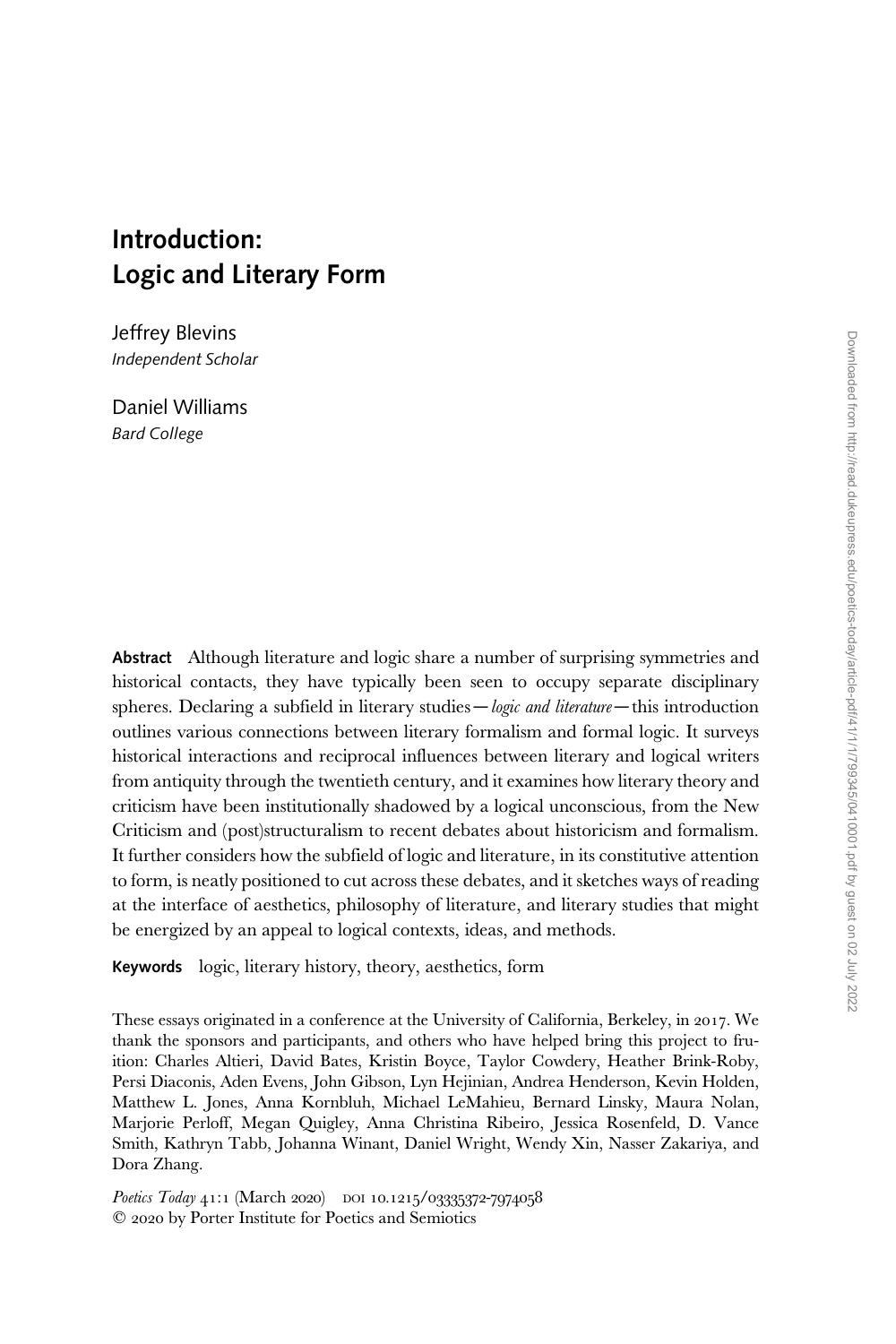Literary formalism and formal logic: were ever two modes of ordering the world so uncannily alike yet so fundamentally distinct? Both advocate structural over empirical and historical methods in the analysis of language, from the arrangement of words and phrases to the meaning of sentences. Both use shared terms to analyze the effects of linguistic or symbolic structures: form, sense, reference, description, truth. Yet to borrow a distinction from the early modern philosopher and mathematician Blaise Pascal ([1658] 1963: 512), logic would seem to work largely according to l'esprit de géométrie, resolving ordinary language into the protocols of mathematics and other formal systems of reasoning and demonstration, while literary formalism acts more along the lines of l'esprit de finesse, developing literature's creative resistance to technical standards and to redescription by means of formula or paraphrase.

Nonetheless, the wider areas of intellectual inquiry and imaginative practice within which these formalisms are nested—logic and literature—share a number of surprising symmetries and historical contacts. From the pun on Scholastic logic in Geoffrey Chaucer's "Summoner's Tale" to the inductive patterns undergirding Walt Whitman's verse to the impact of Ludwig Wittgenstein's logic on Don DeLillo's early novels, the essays in this special issue will show how literary writers have often borrowed concepts and methods from logic for creative reuse. Logicians have also turned to literary ideas and categories for expression and clarification, from Immanuel Kant's ([1770] 2004:  $42 - 48$ ) attempt to bridge logic and aesthetics, to George Boole's  $([1854] 1958: 30)$  elucidation of logical syntax through examples from *Paradise* Lost, to Gottlob Frege's ([1892] 1948) musings on poetry's place in a system of reference. Despite their historical correlations and formal similarities, however, a gulf has long separated literary formalism and formal logic. Robust critical traditions have developed to examine literature in relation to other areas of philosophy and science, but the disciplinary intersection of logic and literature, albeit closely connected to these traditions, has received comparatively scant attention. An assumption of historians of logic would seem to hold quite generally, namely, that "literary discourse ... does not provide a sufficient amount of argumentative material" for logic qua "reflection upon principles of validity" (Kneale and Kneale 1971: 1).

We aim to bridge the gulf by showcasing the efforts of scholars working in an interdisciplinary mode across literature and philosophy with a particular emphasis on logical topics. The essays in this issue investigate formal affinities and resonances among different areas of logic and literature, trace historical interactions and reciprocal influences between literary and logical writers, and model ways of reading in philosophy and literature that might be energized by an appeal to logical ideas or methods. The special issue covers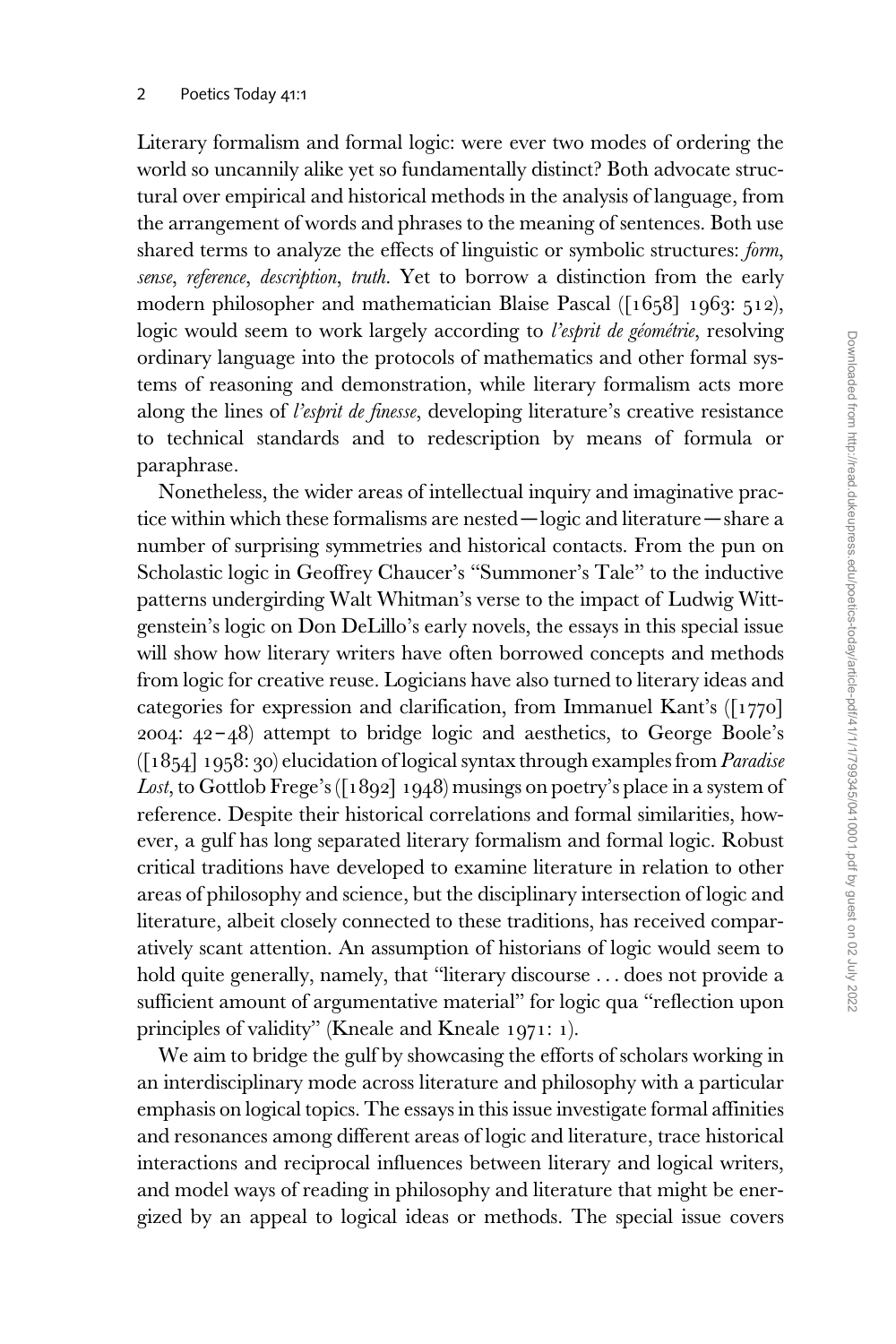several periods, from medieval debates about logic, rhetoric, and grammar through the development of symbolic logic in the nineteenth and twentieth centuries. By representing work that has begun to address historical and theoretical commonalities across a wide range of objects, we aim to declare a scholarly subfield—*logic and literature*—and set some possible parameters for further investigation.

To that end, the essays are animated by considerations of what the crossfertilization of ideas and practices has meant for these fields in the past, and might mean for literary and philosophical disciplines in the present. Given the resurgence of debates about form in literary studies, what could philosophical logic gain from literary accounts of form, and vice versa? Further, what could recent discussions around literary form's transhistorical portability add to historical accounts of logic and logical form? More generally, if literary and narrative theories have in the latter half of the twentieth century taken (structuralist) linguistics as their metalanguage of choice, what might be gained from provisionally assigning (or restoring) philosophical logic to that role?<sup>1</sup> Can we productively compare literary modes of close reading and narrative analysis to logical systems of inference and proof ? Does an appeal to logical paradox help in clarifying ambiguity, vagueness, or "ironic logic" in poetry?<sup>2</sup> Do logical dilemmas aid in sharpening our understanding of conflict in drama or indecision in novels? How do reciprocally useful terms like *figure*, mood, and tense help us think across literary and logical concerns? Finally, how do we reconcile logic's apotheosis of reason and rationality with literature's alliance with imagination and affect?

## 1. Logic and Literature through History

The logical and the literary have been linked since antiquity. In this section, we offer a historical sketch that highlights these connections. This is hardly a history of philosophical logic per se, a task that has been voluminously undertaken in synoptic studies like I. M. Bocheński's (1961) History of Formal Logic and William and Martha Kneale's (1971) Development of Logic, in collections like Leila Haaparanta's (2009) Development of Modern Logic and Dov Gabbay and John Woods's eleven-volume Handbook of the History of Logic (2004 – 14), as well as in accessible social histories of logic like Michael Shenefelt and Heidi White's (2013) If A, Then B. Nor does this sketch always hew to familiar canons of Anglo-American literary history. Instead, we describe some signal events

<sup>1.</sup> We are indebted to Jesse Rosenthal (2017:  $11 - 17$ ) for the insight about linguistics as the "principal metalanguage of narrative theory" in this period, which he discusses in accounting for novel theory's "reliance on intuition" (11).

<sup>2.</sup> For the term *ironic logic* used to describe John Donne's poetry, see Brooks (1947) 1970 (211).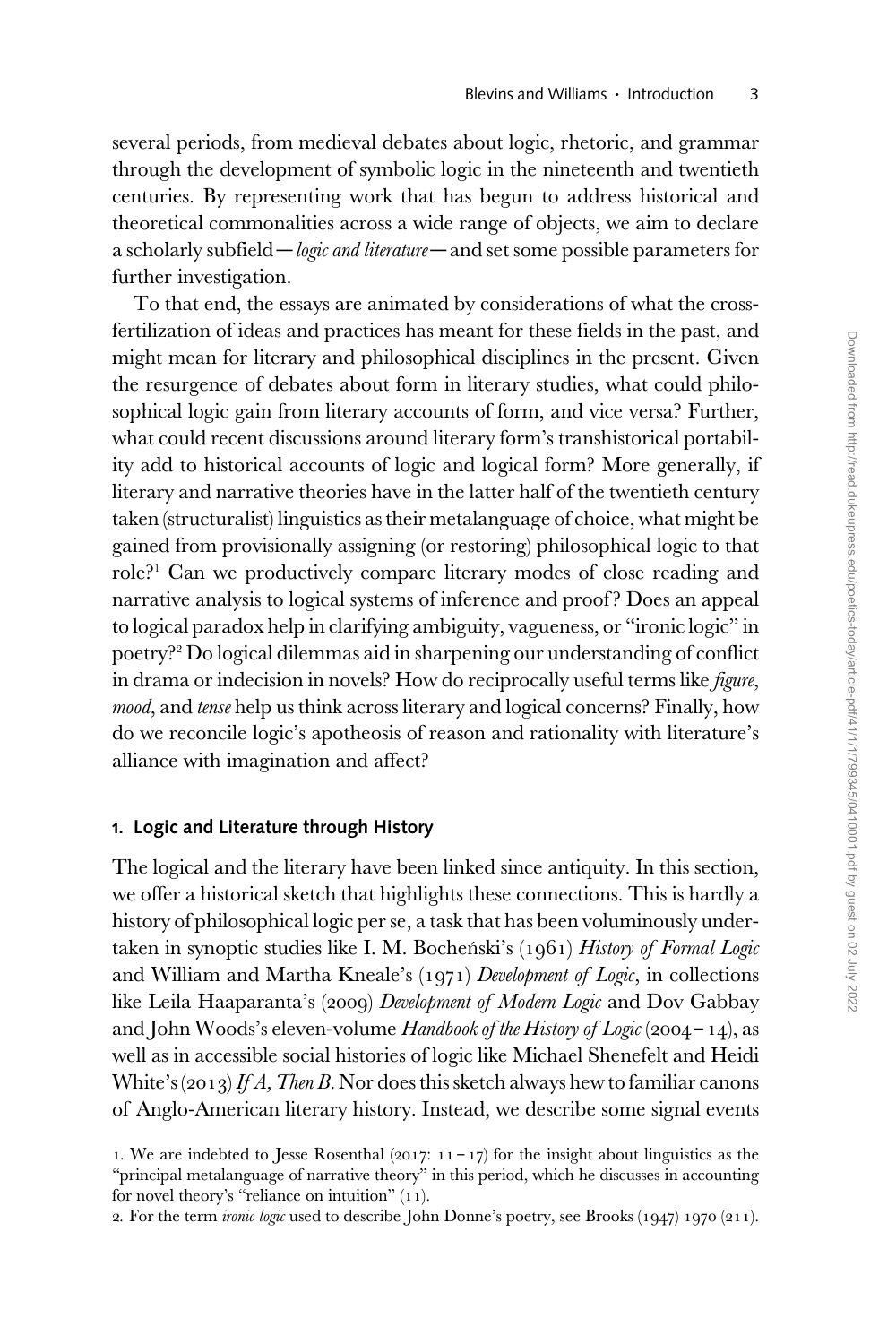in the history of logic insofar as they intersect with literary concerns, offering a schematic overview of some rich and various connections between these fields.

Such connections stretch back at least to ancient Greece. Aristotle is almost universally held to occupy a foundational place in logic's history, having invented the syllogism and set the stage for millennia of logical inquiry in the collection of works that came to be known as "the Organon" —the "tool" or "instrument of science" (Kneale and Kneale 1971: 23). Indeed, the "singularity of Aristotle" (Shenefelt and White 2013:  $38 - 40$ ) is a constant of histories of logic in the West (e.g., Kneale and Kneale 1971: 23 – 100). Most of what is canvassed below follows roughly in the Aristotelian lineage. Yet to accept that Aristotle was the first to study formal validity — "validity in virtue of form" (Shenefelt and White 2013:  $40$ ) — is not to deny the thriving logicorhetorical traditions of other ancient cultures. Indian logic is the prime example, beginning in the first century AD, achieving its fullest expression through the work of Buddhist scholars like Dinnaga in the sixth century and gradually reaching China (which had its own prehistory of logical inquiry), Tibet, and Japan. The influence of Indian systems of reasoning has also been conjectured in the later logical and mathematical contributions of Boole and Augustus De Morgan, who were to some extent aware of these materials via the mathematician H. T. Colebrooke's writing on the "Indian syllogism" (Ganeri 2001:  $4 - 7$ ).<sup>3</sup>

Some of the earliest and most sustained examinations of logic and literature actually come from Aristotle's teacher, Plato. In the Cratylus, Plato (1997: 110) bases a protological account of reference on careful readings of names in Homer's Odyssey, distinguishing "the names humans call things and those the gods call them."<sup>4</sup> It is fitting, then, that Aristotle (1987: 51) would follow Plato in ascribing to poetry the same power to determine the "probability and necessity" of "universals" that he does to the syllogism, precisely because poetry "assigns names" to the world. A similar line of inquiry was pursued, centuries later, when Aristotle's medieval commentators in the Arabic tradition—Al-Farabi, Avicenna (Ibn Sina), and Averroes (Ibn Rushd)—systematized the equation of poetry and logic by uniting the *Poetics* and *Prior* Analytics in the so-called poetic syllogism, a syllogism with at least one figurative premise. Averroes ([c. 1150] 1977: 84) writes that poetry is never not "syllogistic" because it conjoins otherwise disparate figurative imagery to

<sup>3.</sup> For discussion and representative materials, see Ganeri 2001 and Shenefelt and White 2013  $(35 - 38)$ .

<sup>4.</sup> For Plato's nascent contributions to formal logic, and his inaugural thinking in the metadiscipline now known as "philosophy of logic" in the Theaetetus and Sophist, see Kneale and Kneale 1971 (7 – 12, 17 – 22).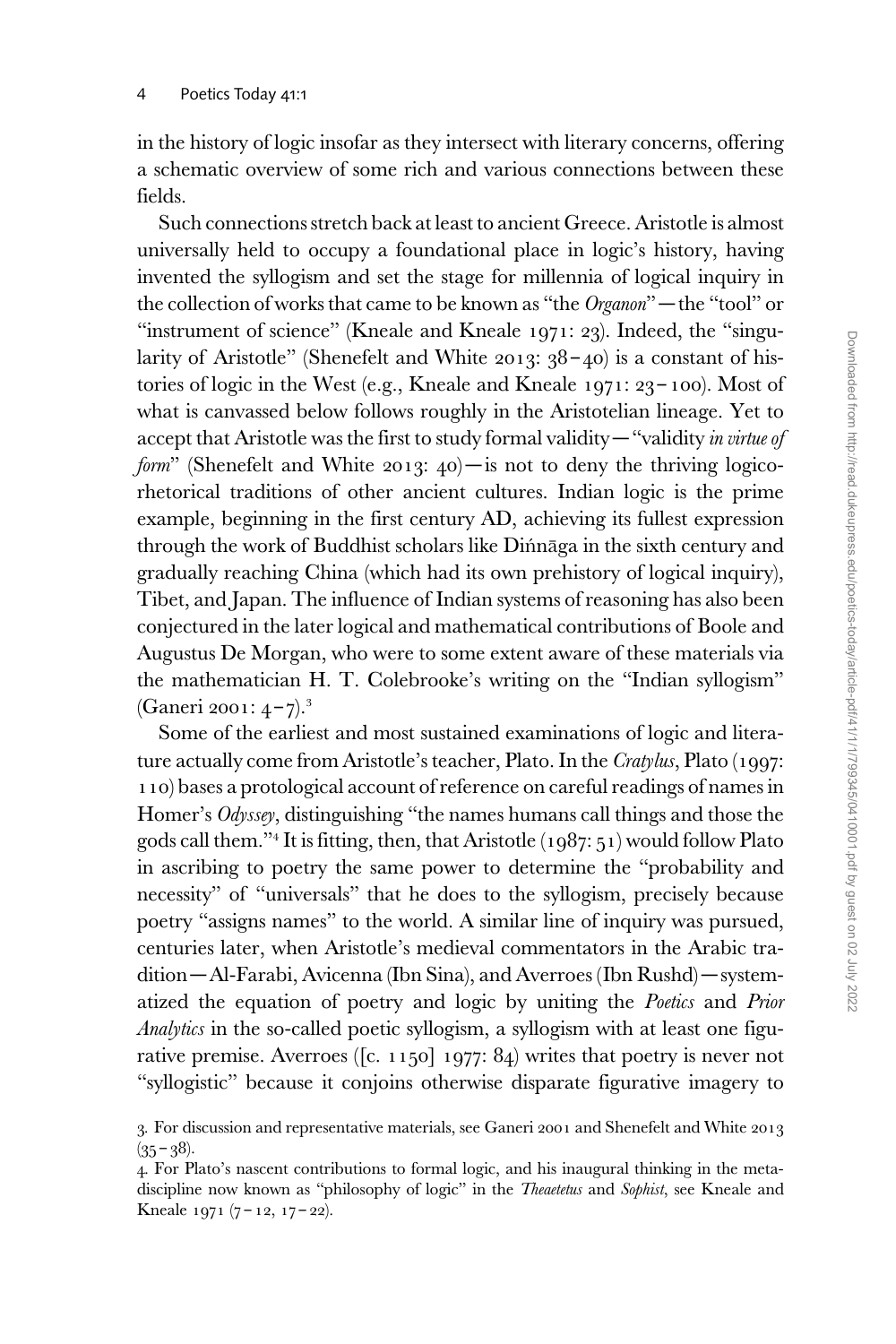arrive at its realizations and truths. From Andalusia to modern-day Afghanistan, thinkers in the Arabic tradition took Aristotle's ideas and extended them in new directions, at once preserving the ancient Greek tradition and helping shape the course of medieval logic in the West.<sup>5</sup>

A largely independent Greek tradition that preexisted Aristotle and, in many ways, came to be seen in opposition to him (and his successor school, the Peripatetics) was represented by the Stoics (and their predecessor school, the Megarians), whose important contribution in the current context was to give formal shape to matters of choice and consequence emanating from ordinary argumentative settings like law courts. Especially in the work of Chrysippus (third century BCE), Stoic philosophy generated syllogisms composed of propositions with conditional forms (like modus ponens and modus  $t$ ollens), deploying the connectives if, then, and, or, and not (see generally Kneale and Kneale 1971: 12-16, 113-76; Shenefelt and White 2013: 73-97). Although from the disciplinary perspective of logic these ideas were not formalized until the nineteenth century (Shenefelt and White 2013: 86), they afford a logical lens on literary representation insofar as many dramatic or novelistic plots might be illuminated by such conditional schemata: consider protagonists in the plays of William Shakespeare or the novels of Jane Austen who face what the Stoics called a *dilemma*. These traditions also gave us notorious paradoxes (e.g., liar, heap) that spurred both logical reflection and literary (especially poetic) elaboration in the Middle Ages and in the late nineteenth and twentieth centuries (Kneale and Kneale 1971: 114, 227 – 28; Bocheński 1961: 131 – 33). They also held strong to the connection between logical forms and wider practices of argument and persuasion in the field of rhetoric.

Via intermediaries in later antiquity like Cicero, who Latinized much of logic's lexicon (Kneale and Kneale 1971: 177-78), and Porphyry and Boethius, whose translations and commentaries were important for its revival in the early Middle Ages, the logicians and logical schools of ancient Greece bequeathed an institutional legacy that is enduringly relevant to literary history. This is the classical model of education known as the trivium, which enshrined the study of logic (or dialectic, alongside grammar and rhetoric) in Western curricula for centuries (Williams 1961: 130).<sup>6</sup> Medieval treatises and manuals of logic were written for use in such instruction, from Alcuin of York's eighth-century *Dialectica* to John of Salisbury's twelfth-

<sup>5.</sup> See Bocheński 1961 (9 – 17, 416 – 50) and the relevant essays in Gabbay and Woods 2004. and Dutilh Novaes and Read 2016.

<sup>6.</sup> For an overview of logic's transmission through Roman and medieval texts, see Kneale and Kneale 1971 (177 – 297). On medieval logic generally, see the essays in Gabbay and Woods 2008 and Dutilh Novaes and Read 2016. For literary connections, see studies like Greene 2014.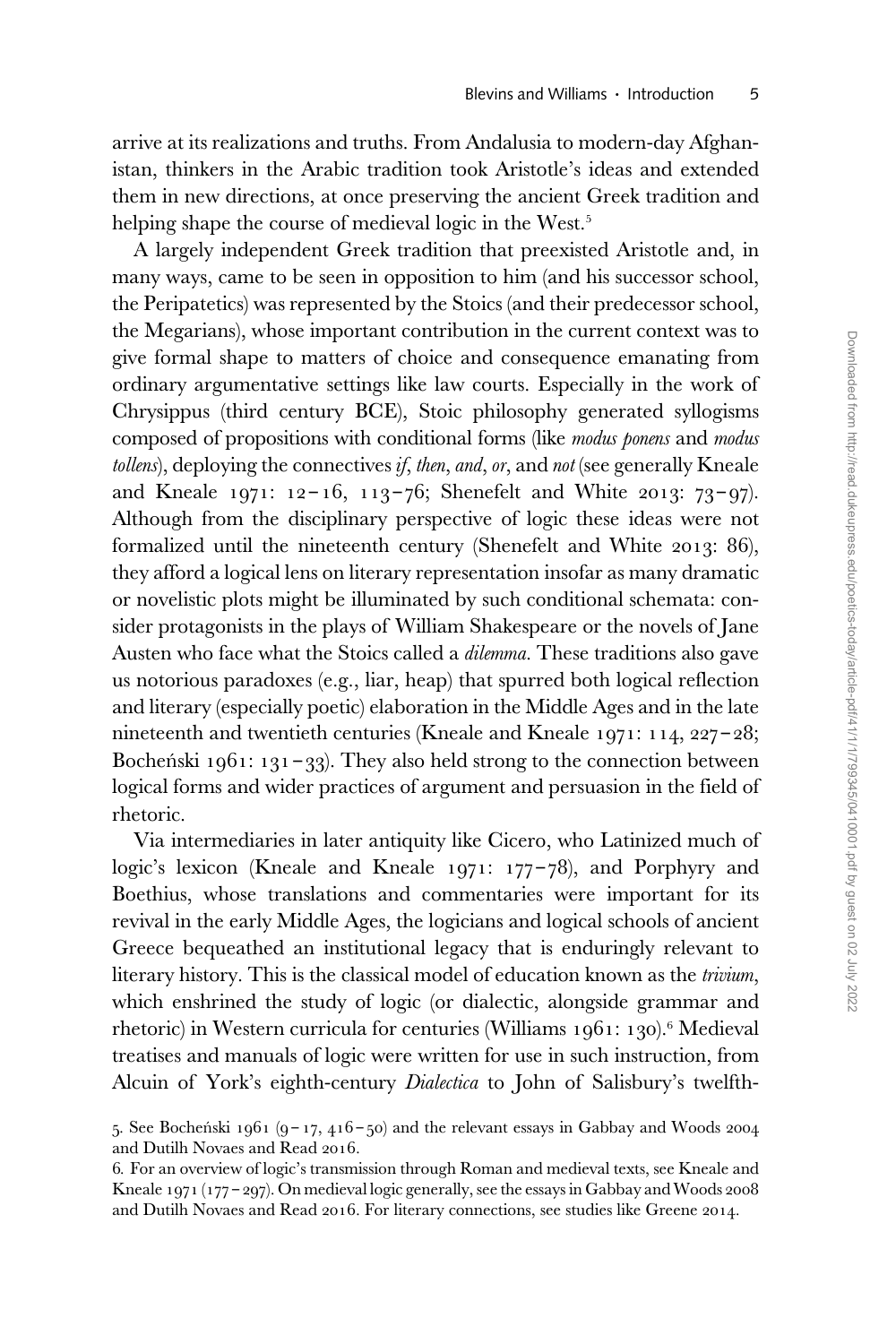century Metalogicon, an important English touchstone and incidentally the first medieval work completed with the whole Organon back in view (Kneale and Kneale 1971: 198, 225).

An instruction in logic, largely for the purpose of training students in argumentation and debate, provided raw material for some of the earliest extant literary manuscripts in England and France. Written in Latin, Alain de Lille's early thirteenth-century *Plaint of Nature* ([c. 1202] 1980) blends poetry with Aristotelian logic to categorize what he perceived to be a contradiction in human nature (homosexuality). The Middle English poem The Owl and the Nightingale (Cartlidge 2001) presents a comic debate between two birds who follow medieval codes of disputation, which were derived from logic. The canonical English writers of the fourteenth century—Chaucer, the Gawain Poet, William Langland, John Gower—deploy logic far less systematically than someone like de Lille.<sup>7</sup> However, logic was so fundamental to medieval learning that even Langland, who was likely not highly educated, could toy in Piers Plowman with a range of categorical and theological paradoxes that echo "a basic logic textbook" (Galloway 1992: 90 – 91). The late Middle Ages saw logic flourish not only in elementary education but also among Scholastic philosophers: Peter Abelard, Thomas Aquinas, Duns Scotus, and William of Ockham extended Aristotelian logic into complex investigations of selfhood, divinity, and language. Whether through the trivium, which remained foundational for pedagogy, or by means of Scholastic philosophy, logic thus shaped the discourse of a broad assortment of authors into the early modern period. William Shakespeare's work bears a residue of logical training.<sup>8</sup> John Milton, who received advanced training in logic at Christ's College, Cambridge, wrote a textbook entitled *Artis Logicae* ([1672] 1982) that followed the French logician Petrus Ramus in advancing a number of critiques against Aristotelian logic as it functioned in Renaissance education.<sup>9</sup>

In much of the early modern period, however, medieval logic lost its authoritative place, and the character of logic changed as its projects were criticized, disregarded, and even forgotten. Perhaps expressing contempt for the efforts of the Scholastics before him, Kant ([1781] 1998: 106) declared that logic had not only made no progress since Aristotle but had exhausted itself with him. Logical approaches certainly had a place in early modern philosophy, especially in the deductive method of René Descartes, whose cogito flirts with the structure of syllogism, and in Logique, ou L'art de penser (1662) (the so-called Port-Royal Logic), an enormously influential epistemological

<sup>7.</sup> For more on Chaucer and philosophy, see Lynch 2000 and Miller 2004.

<sup>8.</sup> On Shakespeare and logic, see Joseph 1949 and Murray, Skulsky, and Braun 1975.

<sup>9.</sup> On Milton's studies in logic, see Clark 1948. For Milton's uses of Ramist logic in his literary works, especially Paradise Lost, see Arnold 2006 and Wilson 2010.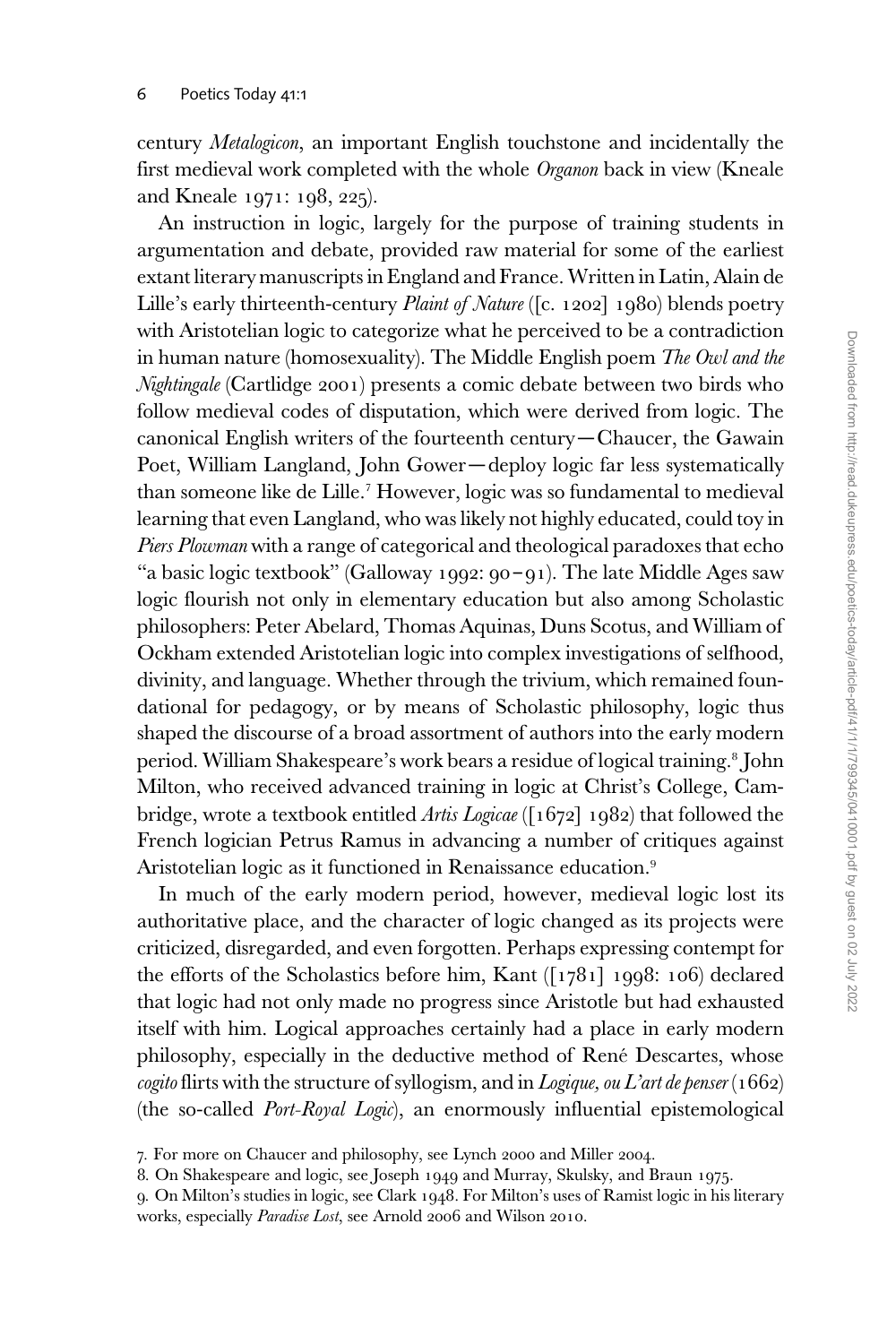treatise by Antoine Arnauld and Pierre Nicole. Yet the period from roughly the mid-seventeenth century to the early nineteenth was a low point for innovation and interest in logic sensu stricto—formal, deductive logic.<sup>10</sup> A significant exception was Gottfried Wilhelm Leibniz, whose logical contributions (confined to unpublished manuscripts and so not appreciated until the twentieth century) both laid some groundwork for mathematical logic and anticipated the inductive logic program of Rudolf Carnap (Hacking  $\lceil 1975 \rceil$  2006: 134).<sup>11</sup> Leibniz's work also furnished a later bond between Bertrand Russell and T. S. Eliot. In the lacuna left by formal logic arose the empirical and inductive philosophies of Francis Bacon (author of the pointedly titled Novum Organum [1620]), John Locke, Thomas Hobbes, and David Hume, who all objected to Aristotle's perceived overreliance on the abstract process of logical deduction to explain the world and proposed what they thought of as new logics—of scientific method, human psychology, politics, and so on.<sup>12</sup> Such critiques of Aristotle extended into the late eighteenth century and particularly the Scottish Enlightenment, in the work of thinkers such as Isaac Watts, William Duncan, Thomas Reid, Dugald Stewart, and George Campbell (McKerrow 1987: 167 – 72).

Further, and relatedly, this period also saw the development of the modern concept of probability, according to Ian Hacking's ([1975] 2006) influential account, at first in letters between Pascal and the mathematician Pierre Fermat on how to divide the stakes of a truncated game of chance, and continuing in the work of mathematicians from Christiaan Huygens and Jacob Bernoulli in the seventeenth century all the way to Pierre-Simon Laplace in the early nineteenth. Where logic enters the doldrums, probability captures attention in a variety of fields, including mathematics, economics, jurisprudence, and theology, and maintains its vitality into the nineteenth-century growth of statistical thinking and beyond.<sup>13</sup> For Hacking  $(1975]$  2006:

13. Some of the classic studies on the historical, philosophical, and scientific significance of probability and statistics include Hacking (1975) 2006, 1990; MacKenzie 1981; Shapiro 1983; Porter 1986; Stigler 1986; Kruger, Daston, and Heidelberger 1987; Kruger, Gigerenzer, and

<sup>10.</sup> Theodore Hailperin (2004: 343) comments of Henry Aldrich's Artis Logicae Compendium  $(1691)$  – almost contemporaneous with Milton's treatise – that it was "the last book emphasizing the *formal* aspects of logic that appeared in England for over a hundred years."

<sup>11.</sup> On Leibniz's contributions, see Kneale and Kneale 1971 (320 – 45), Sullivan 2004, and Hailperin 2004 (324 – 37).

<sup>12.</sup> See Schuurman 2001 for an overview of Locke's place in the new seventeenth-century logic, emphasizing Locke's "massive assault on scholastic logicians" and his Essay Concerning Human Understanding as an alternative "logic of ideas," "more subject-oriented, ... less formal, and ... focused more on epistemological and psychological questions" (445). See Shenefelt and White 2013 (157 – 84) for an account of the rise of inductive thinking as one consequence of the emergence of middle classes across Europe, with a corresponding emphasis on everyday judgment, experiential inference, vernacular languages, and the "equality of reason" (163).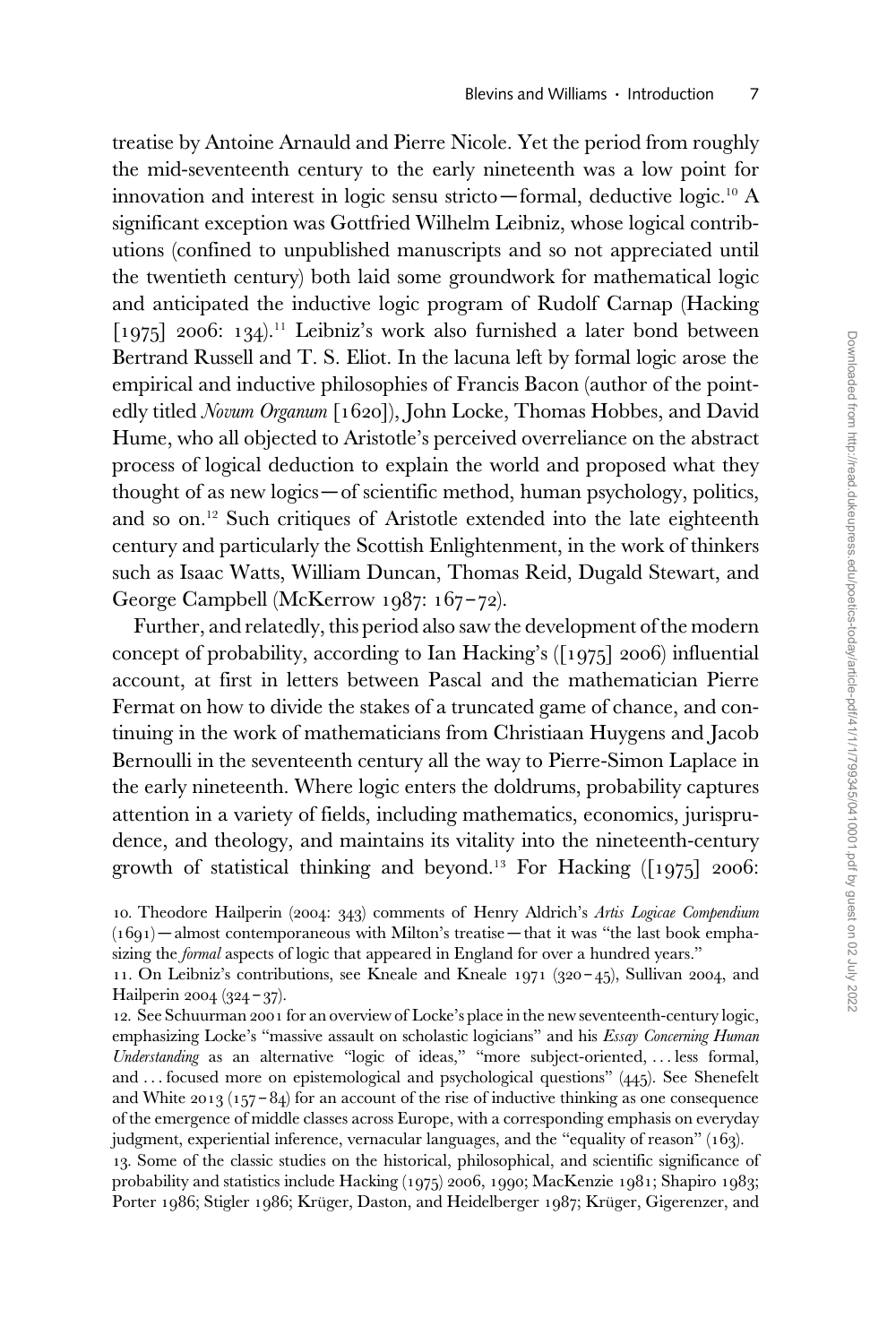$31 - 39$ ), probability required an understanding of evidence that is importantly distinct from testimony, authority, or logical demonstration—inductive or "internal evidence" (33), the "evidence of things" (32) that "points beyond itself in a non-deductive way" (34). On this nondeductive terrain, probability shows itself as a Janus-faced concept, divided between an aleatory definition, "concerning itself with stochastic laws of chance processes," and an epistemic one, "dedicated to assessing reasonable degrees of belief in propositions quite devoid of statistical background" (12). A measure of the distance of these developments from traditional logic might be seen in Hacking's (63 – 72) analysis of Pascal's wager on God's existence. Framing the wager as an inaugural exercise in decision theory—a matter of mathematical expectation rather than syllogistic reasoning—Hacking argues that Pascal "showed how aleatory arithmetic could be part of a general 'art of conjecturing'" and "made it possible to understand that the structure of reasoning about games of chance can be transferred to inference that is not founded on any chance set-up" (63). In the early modern period, then, we witness key developments in probabilistic inference and inductive thinking, from the *Port-Royal Logic*, where Pascal's wager was first reported, to Hume's *Treatise on Human Nature* (1738) and Enquiry Concerning Human Understanding (1748), where the so-called problem of induction is advanced—a problem that in Hacking's ([1975] 2006:  $176 - 85$ ) account could not have been developed without the concept of evidence furnished by modern probability. We also find idiosyncratic experiments that do not have any bequest to the tradition, such as the Opus Maximum of Samuel Taylor Coleridge.<sup>14</sup> Although many of these concepts will later rejoin the philosophical mainstream as inductive logic, in the main "one cannot but marvel," as Bocheński (1961: 257) says about the effacement of the Scholastic tradition in the seventeenth and eighteenth centuries, "at the extent to which the understanding of logic has disappeared."

The subsequent reinvigoration of logic in the nineteenth century is often retrospectively seen as ushering in its second golden age. Logic was revivified in large part from the soil of mathematics, from algebra and geometry—that "paradigm of deductive system-building" (Kneale and Kneale 1971: 4)rather than from speculative and idealist philosophies conducting metaphysical and epistemological inquiries under the banner of "logic" (as in G. W. F. Hegel's Science of Logic  $[1816]$ ) (Kneale and Kneale 1971: 355, 411). The signal contribution to what we now think of as formal logic was made in Victorian

Morgan 1987; Daston 1988; Gigerenzer et al. 1989; and Franklin 2001. For an early critique of Hacking's historiography, see Garber and Zabell 1979.

<sup>14.</sup> On Coleridge's logic, see Milnes 2008.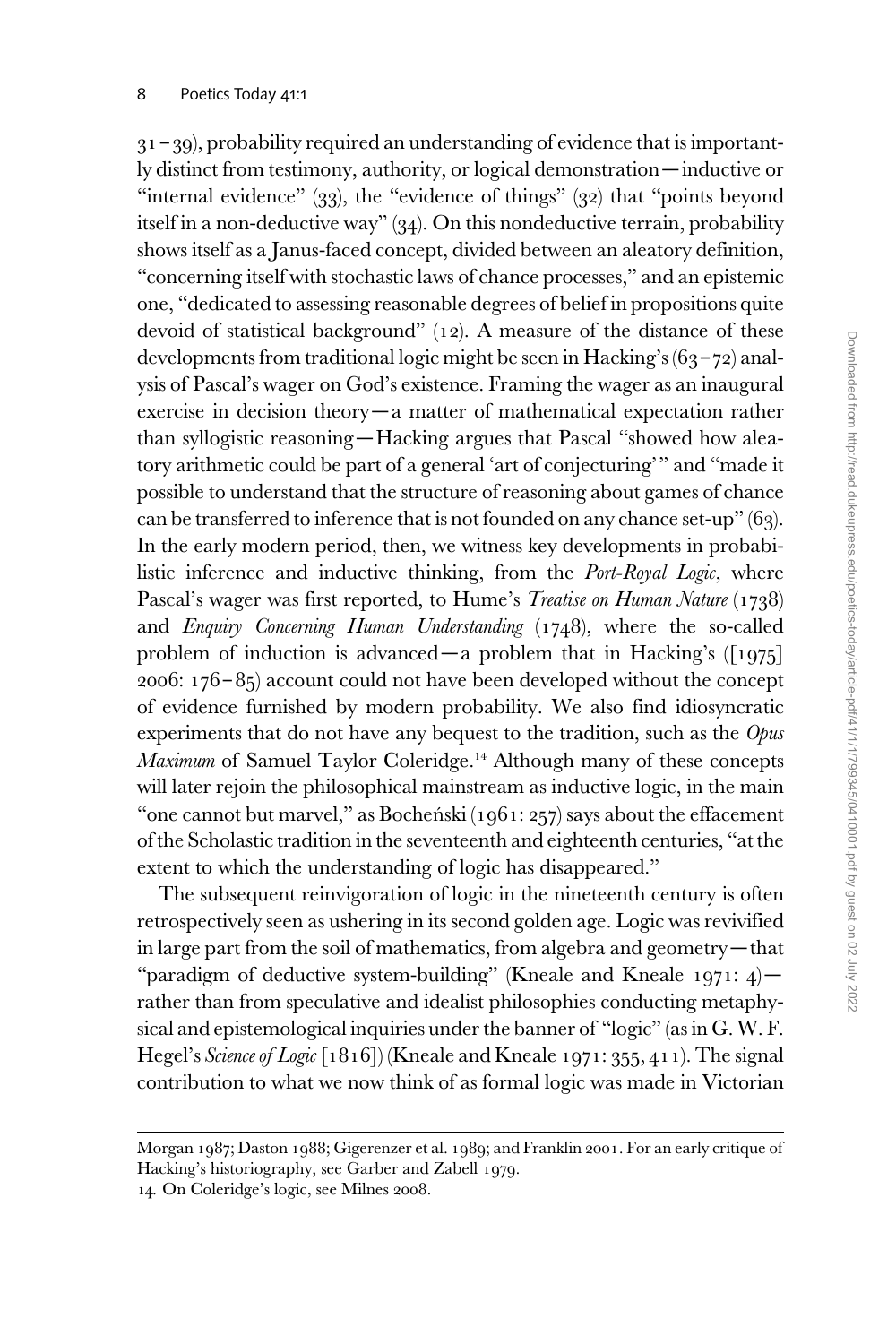England by Boole ([1847] 1998), who in The Mathematical Analysis of Logic first used "algebraic formulae ... to express logical relations" (Kneale and Kneale 1971: 404). For instance, one of the categorical propositions in the traditional Aristotelian square of opposition (the E proposition: "no  $X$ 's are  $T$ 's") could be expressed in Boole's terms by an equation (" $xy = 0$ ") indicating "that the logical product of the selection of all objects from class  $X$  and from class *Y* is empty or null" (Jacquette 2008: 345).<sup>15</sup> Boole's ([1854] 1958) Investigation of the Laws of Thought amplified these breakthroughs well beyond the syllogism and also applied logical algebra to probability theory, contributing to the Victorian era's increasing preference for quantitative methods in practical settings (for example, using probability to determine the veracity of witnesses or juries).<sup>16</sup>

It should be acknowledged that De Morgan's ([1847] 2014) Formal Logic appeared almost concurrently with Boole's pathbreaking work, making related inroads into symbolization and the logical foundations of probability, and rediscovering a group of rules (some known to the Stoics) for describing the logical equivalence of compound propositions (Shenefelt and White 2013: 90).<sup>17</sup> Yet Boole remains the crucial figure in the history of logic for developing a more generalized system than had existed since Aristotle, one that "could algebraically symbolize the combination of any subject term with any predicate term in any categorical proposition" (Jacquette 2008: 333). That system's commitment to form is essential to its novelty and its power: "The triumph of the new logic" of Boole and De Morgan, Andrea Henderson (2014: 83) writes, "was precisely to make the formal, ungrounded character of language a matter of explicit principle." By means of the crucial cogs now known as Boolean operators (not, and, or), this formal system could comprehend "logical relations combinatorially ... in any of an indefinitely large number of mathematical combinations involving any choice of predicates" ( Jacquette 2008: 334).

Boole's contributions were in his time more familiar to fellow travelers in logic and mathematics than to the general public, although his logic of classes (or terms) bears an intriguing relationship to a society undergoing shifts on the terrain of social class.<sup>18</sup> Logic was more usually understood either as a general aid to reasoning, in a broadly Aristotelian vein, or in terms of the

<sup>15.</sup> On Boole, see generally Kneale and Kneale 1971 (404 – 20), Jacquette 2008, and Hailperin  $2004$  (349 – 61, 373 – 75).

<sup>16.</sup> See Boole's (2012) Keith Prize Essay for 1857, "On the Application of the Theory of Probabilities to the Question of the Combination of Testimonies or Judgments."

<sup>17.</sup> On De Morgan's logic, see Hobart and Richards 2008, Hailperin 2004 (346 – 49, 361 – 66), and Valencia 2004.

<sup>18.</sup> Indeed, the terms class, set, and member might be thought to take on new valences in the nineteenth century, in the same way that the term *individual* received a new sense (as a singular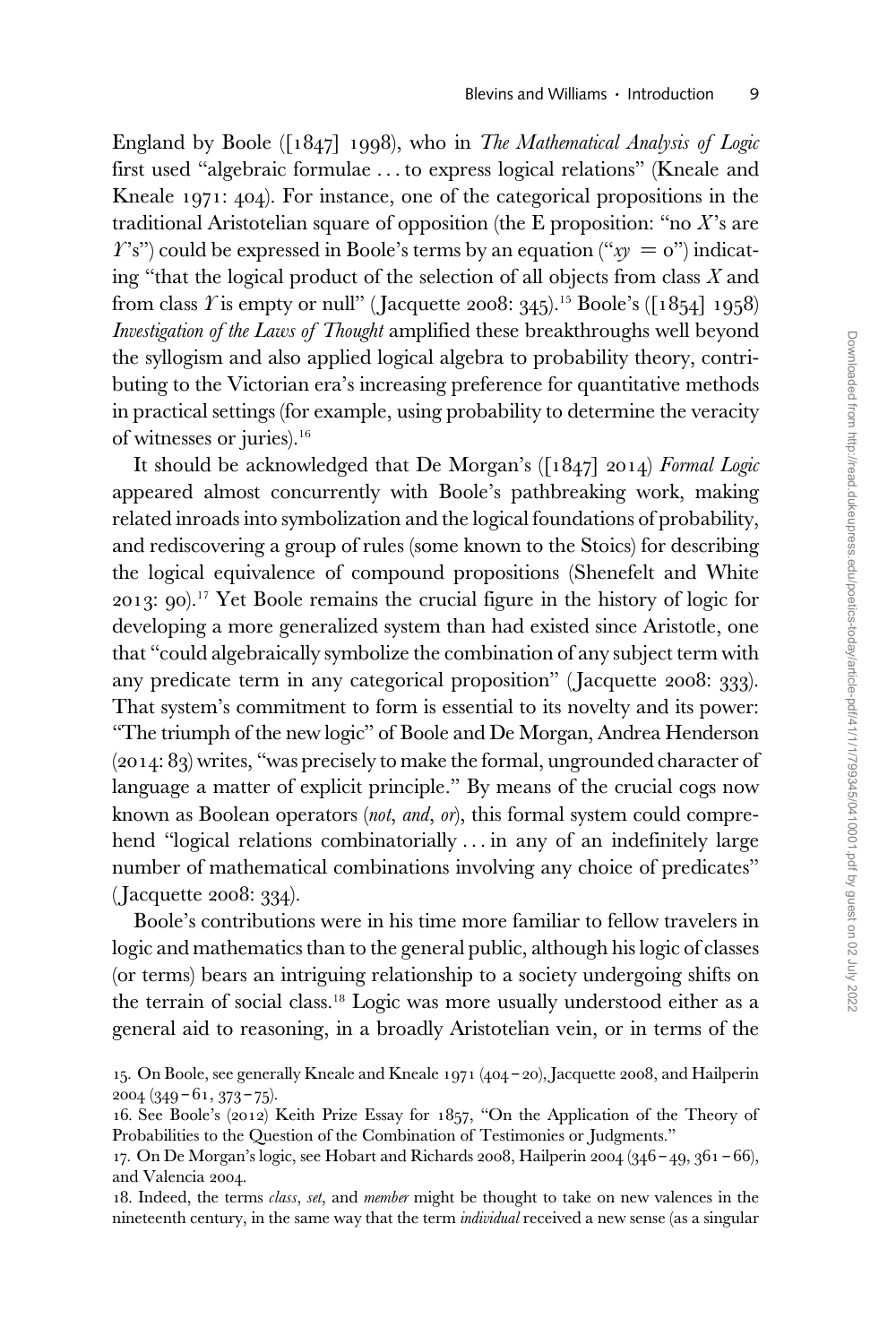inductive and probabilistic methods key to scientific inference. Synoptic histories like Robert Blakey's Historical Sketch of Logic (1851) and Isaac Todhunter's History of Mathematical Probability (1865), in themselves significant in marking the established Victorian interest in these topics, accorded only superficial attention to contemporary developments. Regardless, followers of Boole began to refine his system ( Jacquette 2008: 343) in works including William Stanley Jevons's Pure Logic (1864), John Venn's Symbolic Logic (1881) (which used a schema of overlapping circles, now known as Venn diagrams, to visualize logical classes and propositions), Charles Sanders Peirce's logical essays, and Hugh MacColl's Symbolic Logic and Its Applications (1906).<sup>19</sup> Jevons was also the first to input Boolean algebra into a mechanical form in a simple machine, the "logic piano," described and built in the 1860s (Kneale and Kneale 1971: 421), which anticipated the widest practical legacy of Boole's work. His binary system (using only 0s and 1s) undergirds the electronic circuits of computers (Jacquette 2008:  $373-75$ ), enabling the algorithms that allow us to coauthor this introduction on screens miles apart.<sup>20</sup>

In the Victorian period, transits between the literary and the logical in its technical acceptation were few.<sup>21</sup> More prominent—and more tractable for literature whether as direct inspiration or ambient influence—were broader understandings of logic in scientific, inductive, and empirical terms, heirs to the early moderns described above. John Stuart Mill's System of Logic ([1843] 2006) is an exemplary text in this regard, dealing thoughtfully at the outset with matters of formal logic while attempting to join the two halves of his system—nonformal inference ("inductive") and the syllogism ("ratiocinative"). If Mill's synthesis has been seen as muddled (Kneale and Kneale  $1971: 371 - 77$ , it was still culturally vital. George Eliot was well acquainted with Mill's treatise (Pinney 1963: 150n3), as was her partner George Henry Lewes. Informally adopted by the *Literae humaniores* (Greats) reading list at the

noun) partly from logic in the late seventeenth and early eighteenth centuries (Williams [1976] 2014: 116).

<sup>19.</sup> For a summary account of Venn, see Van Evra 2008a. Venn's diagrams were not the first to schematize logical classes: the mathematician Leonhard Euler developed a representation of the Aristotelian square of opposition, later refined by J. D. Gergonne (Kneale and Kneale 1971: 349 – 52, 420 – 21). On MacColl, see Rahman and Redmond 2008, and on Peirce see Hilpinien 2004.

<sup>20.</sup> Shenefelt and White  $(2013: 205 - 24)$  make a historical argument about the development of symbolic logic concurrent with industrial mechanization, which showed "how unthinking things could be cleverly arranged to achieve an intelligent result" (222). They also point out (94 – 97) that the logic underlying computer circuits ultimately reaches back to the insights of Chrysippus and the Stoics.

<sup>21.</sup> Although not inexistent: De Morgan's two children, Mary and William, were (very) minor novelists, and MacColl wrote a quirky utopian novel, Mr. Stranger's Sealed Packet (1889).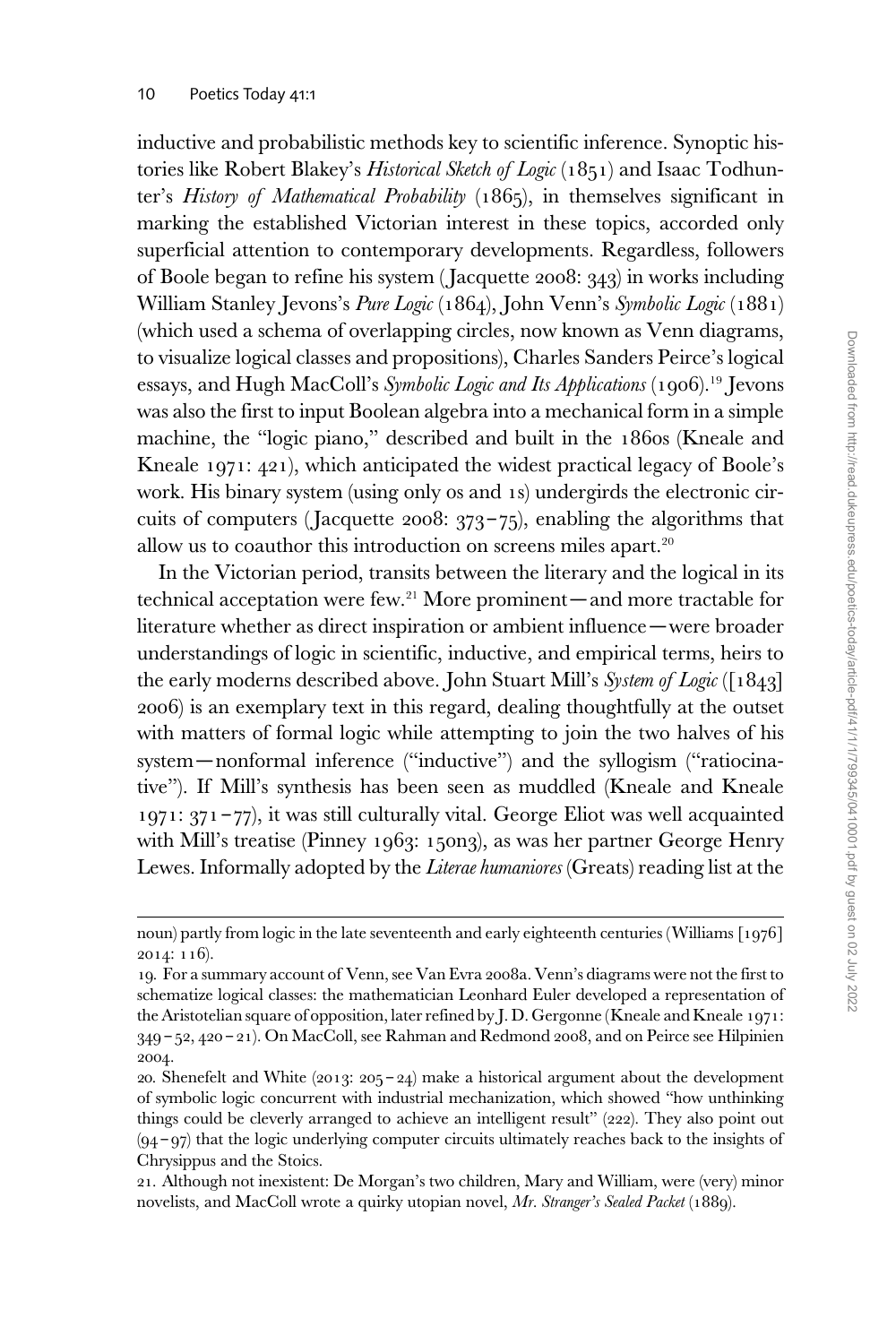University of Oxford (Walsh 2000: 313), Mill's text would have come across the desk of writers, including Walter Pater, Gerard Manley Hopkins, and Oscar Wilde. Walter Bagehot (1873: 589) observed that "half the minds of the younger generation of Englishmen [had] been greatly coloured by" Mill's Logic. 22

Relatedly, the continuing importance of the science of probability also afforded connections between the literary and the logical in the eighteenth and nineteenth centuries. At the end of what Lorraine Daston (1988) describes as the era of "classical probability," with Laplace as its apex, approaches to probability that were at once more empirical and more subjective came into view. With the work of Adolphe Quetelet's Sur l'homme et le développement de ses facultés (1835) and Siméon-Denis Poisson's Recherches sur la probabilité des jugements (1837), probability began to be fitted as a tool for comprehending masses of statistical information. Thus Venn's Logic of Chance ([1866] 1888: vii, x), a treatise on probability as "a branch of the general science of evidence which happens to make much use of mathematics," implicitly sets itself against Boole and De Morgan by taking account "of laws of things and not of the laws of our own minds in thinking about things."<sup>23</sup> Venn's elaboration of what we now term frequentist probability—a mathematical approach that "combines individual irregularity with aggregate regularity"  $(4)$  - is everywhere attuned to the multitudinous mayhem of Victorian life. With a quotation from Alfred Tennyson's In Memoriam on its title page and a commitment to the complex and changeable character of experience as one domain in which probability rules  $(74 - 95)$ , Venn's logic has rightly been called "evolutionary" (Eden 1998). Unlike the dry Boole, Venn's instances of what was tractable under the "logic of chance" —births, illnesses, and deaths; marriages, crimes, and suicides; harvests, fires, and shipwrecks; all manner of games—bring this terrain of inquiry into contact with any number of literary themes and plots. That Thomas Hardy named a character after Venn in his novel *The Return of the Native* (1876) is only the most visible instance of the influence of this branch of logic.

Alongside the opening up of inductive logic and probability, the nineteenth century extended and intensified the tradition described above of using the term logic, in relation to grammar and rhetoric, to characterize investigations into reasoning in general. An important transitional figure is Richard Whately, in literary circles remembered for reviews disparaging Henry Fielding and lauding Jane Austen, but more prominent in this con-

<sup>22.</sup> On Mill's logic, see Wilson 2008.

<sup>23.</sup> By contrast, Boole ([1854] 1958: 44) allies logical symbolization with what he terms "mental operations": "The laws of the symbol and of the mental process are identical in expression."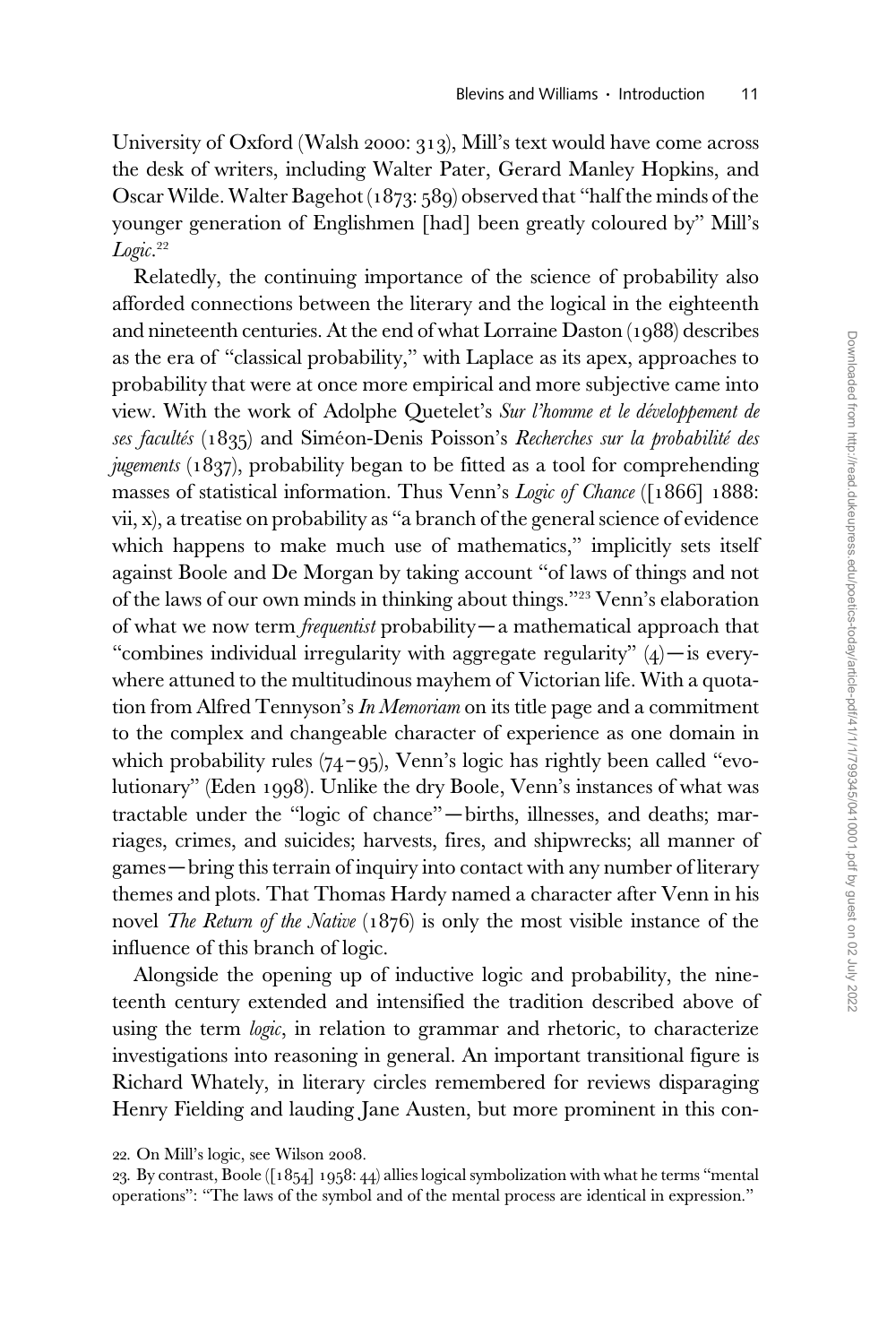text as author of the connected treatises *Elements of Logic* ( $\lceil 1826 \rceil$  1829) and Elements of Rhetoric  $(1828)^{24}$  Following on a tradition maintained principally at Oxford, Whately's Logic held firm to Aristotle and defended syllogistic reasoning, especially in formal terms, against the critiques that had been leveled at it from Bacon through the Scottish Enlightenment (McKerrow 1987: 172 – 85). Whately ([1826] 1829: 1, 7) saw logic as both a "Science" and an "Art" of reasoning and deprecated those who "regarded the Syllogism as an engine for the investigation of nature." He thus played a "central role in revitalizing the study of logic in England" and enabled its subsequent placement "on a firm mathematical and scientific foundation" (McKerrow 1987: 164, 184). But although his work was frequently updated and reprinted— Logic came out in nine editions to  $1850$  (McKerrow  $1987: 166$ ) – he did not fully engage with the developments in formal logic for which he paved the way. Ironically, Whately's influence might best be seen in the many examples of a loose approach to reasoning that he had hoped to firm up. These include primers, guides, introductions, and digests that bear some relation to logical material, part of an explosion of popular science writing in the period. A review of "Logic and Logical Studies in England" (Hanson 1872) in the 1870s encompassed fifteen such books. If texts like Boole's Laws of Thought, Mill's System of Logic, and Venn's Principles of Empirical or Inductive Logic (1889) occupied the high ground in the Victorian intellectual landscape, and accessible introductions like Jevons's Elementary Lessons in Logic (1870) a middle territory, the wider plains were populated by works that freely combined material on rhetoric and grammar: James Gilbart's Logic for the Million (1851) and Logic for the Young (1855), Alexander Ellis's Logic for Children (1872), and Alfred Swinbourne's Picture Logic (1875).

It is against this background that we might place a curiouser contribution to Victorian logic after (and in the vein of ) Boole. Working on various aspects of mathematics in relative isolation at Oxford, Charles Dodgson published several contributions to logic under his better-known pseudonym, Lewis Carroll. Although Carroll's logical works are later than his literary experiments, his serious investment in puzzles and paradoxes in the Alice books has earned them the respect of logicians from Russell and G. E. Moore to W. V. O. Quine and beyond (Moktefi 2008: 459-60). In The Game of Logic (1886) and Symbolic Logic (1896), the first part of an incomplete series subtitled "A Fascinating Mental Recreation for the Young," Carroll's ([1886, 1896] 1958) playfulness is often in evidence. Among Carroll's main contributions were his innovative logical diagrams. Where Venn used intersecting circles

24. On Whately's rhetoric and logic in relation to prior traditions, see Ehninger 1963, McKerrow 1987, and Van Evra 1984, 2008b.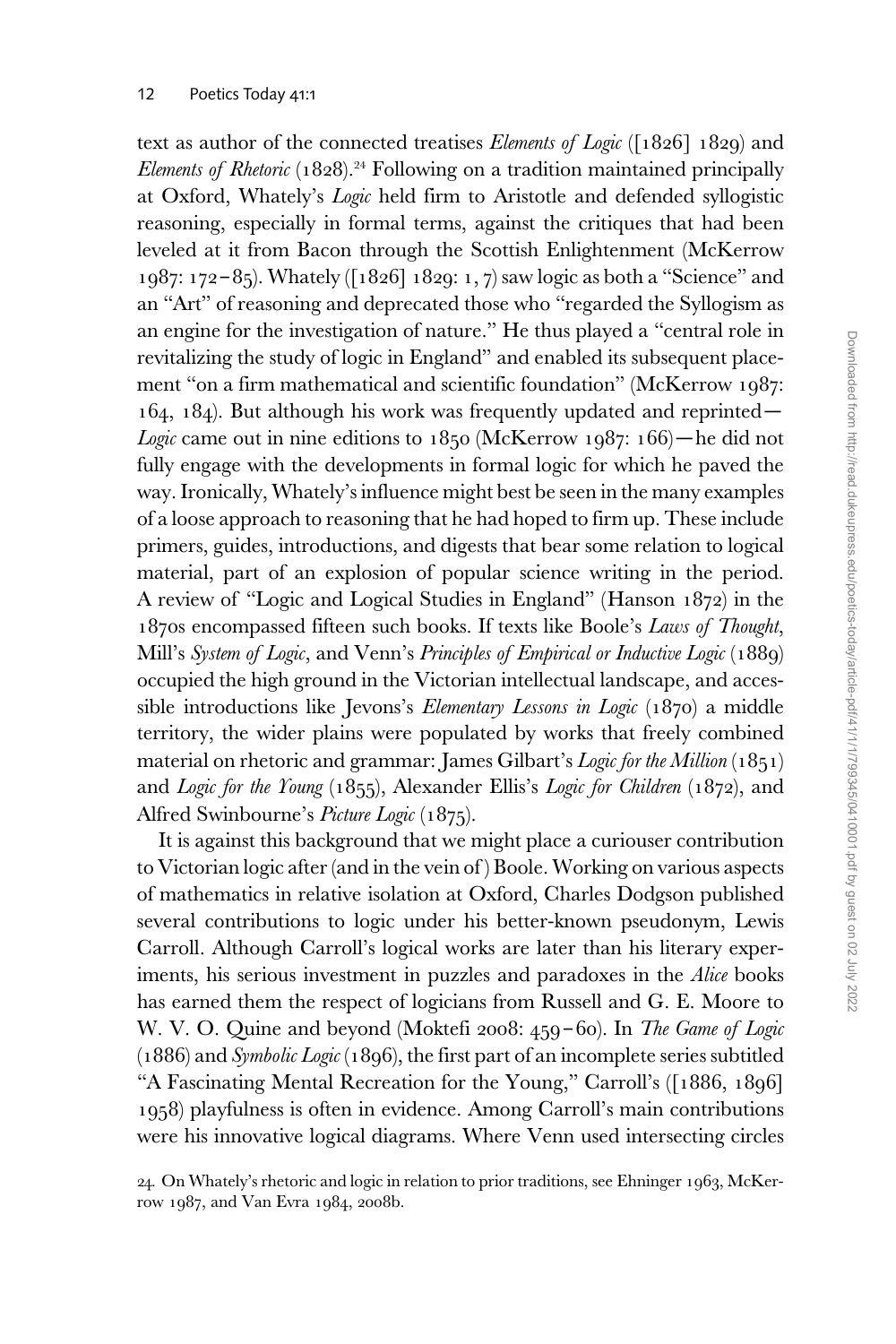to represent classes and propositions, Carroll offers a subdivided square, in effect an elaborate board game with grey and red counters that shift around to mark whether a class is empty or not. Carroll came to see his diagrams as superior to Venn's in their explicit representation of the universe of discourse and their capacity for dealing with higher-term problems (Moktefi 2008:  $471 - 80$ ; Abeles 2007). In briefer contributions to the journal *Mind*, "A Logical Paradox" (1894) and "What the Tortoise Said to Achilles" (1895), he also made important contributions to the study of hypotheticals (Moktefi 2008: 488 – 97). If often deemed "an 'unconscious' logician" who "considered logic as a game, and ... intended his work for children" (466), Carroll nonetheless stands as a rare instance of the exact coincidence of literature and logic, and his work has recently elicited more sophisticated interpretations (e.g., Henderson 2014).

For all this movement in the direction of popularization in the Victorian era, it was philosophical logic's continued reinvention of itself as a metalanguage for mathematics that would have the greatest impact on subsequent modernist literature. On one hand, mathematical logic complemented modernism's drive to find or build a language that could convey meaning and share perception "clearly and exactly" (Hulme [1910] 1994: 68), epitomized in the imagist adage that poetry should only ever employ "the *exact* word" (Lowell 1915: vi). On the other, this new logic complemented modernists' fascination with the limits of language, the points where representation breaks down into riddle, absurdity, and "live paradox" (Chesterton [1911] 1988: 53). Examples run the gamut from the occult numerology of Aleister Crowley's Book of Lies (1912) to the wordplay of René Magritte's Trahison des  $\text{i}$ mages (1928). One of the earliest connections between these seemingly incompatible modernist goals was made by Roger Fry ([1909] 1996: 93), who attributed a "clearness of logical structure" and "logical exactitude" to nonfigurative paintings by Henri Matisse, Paul Cézanne, and Pablo Picasso.

An essential intellectual-historical distinction between Aristotelian and mathematical logic is that, while the former pervaded elementary education up through the turn of the twentieth century, the latter required highly advanced training and would have been systematically studied only by those who sought it out at universities. Nonetheless, a number of writers working in the early twentieth century did confront logic in its new, mathematical guise.<sup>25</sup> Virginia Woolf, who attended Russell's public lectures and was attuned to modern trends in philosophy, famously made Mr. Ramsay

<sup>25.</sup> Through groups like the Cambridge Apostles and later the Bloomsbury Set, logicians were also keyed into trends in modernist art, sometimes to strange effect, as when Russell claimed that one of his "febrile nightmares" had made its way into Eliot's Waste Land (Monk 1996: 442).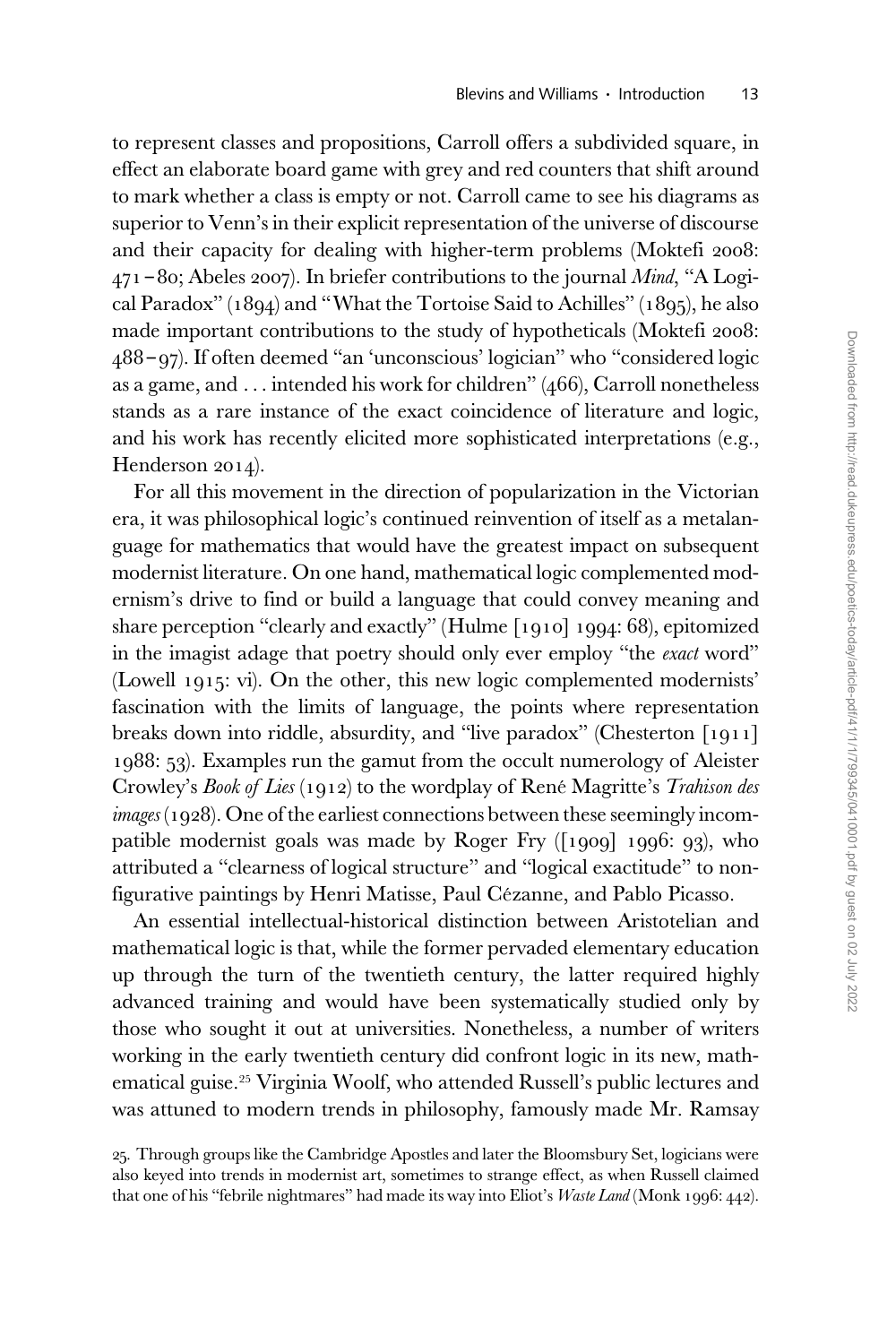an expert in symbolic logic in To the Lighthouse ([1927] 1989). Perhaps in a nod to Fry, Mr. Ramsay's effort to get from "Q  $\ldots$  on to R" (34 – 35) complements Lily Briscoe's own struggle to finish her abstract painting.<sup>26</sup> Both Henry James and James Joyce engaged with a range of contemporary ideas in logic and mathematics, as Kristin Boyce (2010) and Megan Quigley (2015:  $21 - 62$ ,  $103 - 46$ ) have demonstrated.<sup>27</sup> Gertrude Stein dabbled in logical philosophy at Radcliffe College in the 1890s and then, a decade later, befriended Alfred North Whitehead, with whom she frequently discussed his and Russell's *Principia Mathematica* (1910-13), calling it the "great book" (Stein [1933] 1998: 807).<sup>28</sup> Poets as different as Robert Frost and Wallace Stevens encountered this new logic when they audited courses with Josiah Royce just as he was revising Harvard's philosophical curriculum to favor logic over metaphysics, spurred by Peirce's lectures.<sup>29</sup>

Among modernists, Eliot presents a special case because of his advanced study of mathematical logic. Between 1909 and 1916, Eliot studied for a graduate degree in philosophy at Harvard, including a year-long course on logic in 1913–14. The second half was taught by Russell himself, who had come to Harvard to promote Principia Mathematica, the apex of a nineteenthcentury movement known as logicism, which surmised that logic might be able to axiomatize certain aspects of arithmetic and ultimately, following Frege's Foundations of Arithmetic (1879) and David Hilbert's Foundations of Geom- $\ell$ try (1902), to formalize the foundations of all mathematics. Eliot's copious notes on Russell's lectures demonstrate a highly sophisticated understanding of Russell's writings, which Eliot (2014: 654; 2015: 268) praised as "an admirable influence for the formation of style ... of *English* prose or verse" and "a greater contribution to our language than they are to mathematics." Eliot's notes show an especially keen interest in the inconsistencies—the vicious circles, unwarranted reductions, and shaky axioms—that plagued Russell's supposedly flawless system, and this diagnosis of Russell's logic proved prescient, as logicians have by and large rejected Principia and its logicist premise.<sup>30</sup>

<sup>26.</sup> Woolf's connection to logic also looks back to the Victorians: her father's elder brother, James Fitzjames Stephen, was John Venn's first cousin. For a more sustained look at Woolf's understanding of contemporary philosophy, see Banfield 2000.

<sup>27.</sup> For other connections between modernist novelists and logic, see also Hagberg 1994 and Zhang 2014.

<sup>28.</sup> Hoff 2010 provides a more detailed look at Stein's investments in logic and mathematics. See also Winant 2016.

<sup>29.</sup> For an extensive survey of Frost's philosophical education at Harvard, see Lentricchia 1994  $(77 - 123)$ .

<sup>30.</sup> Bocheński 1961 (399 – 401) gives a good summary of these flaws. Kurt Gödel's "incompleteness theorems" decisively proved that no finite set of axioms could possibly encompass an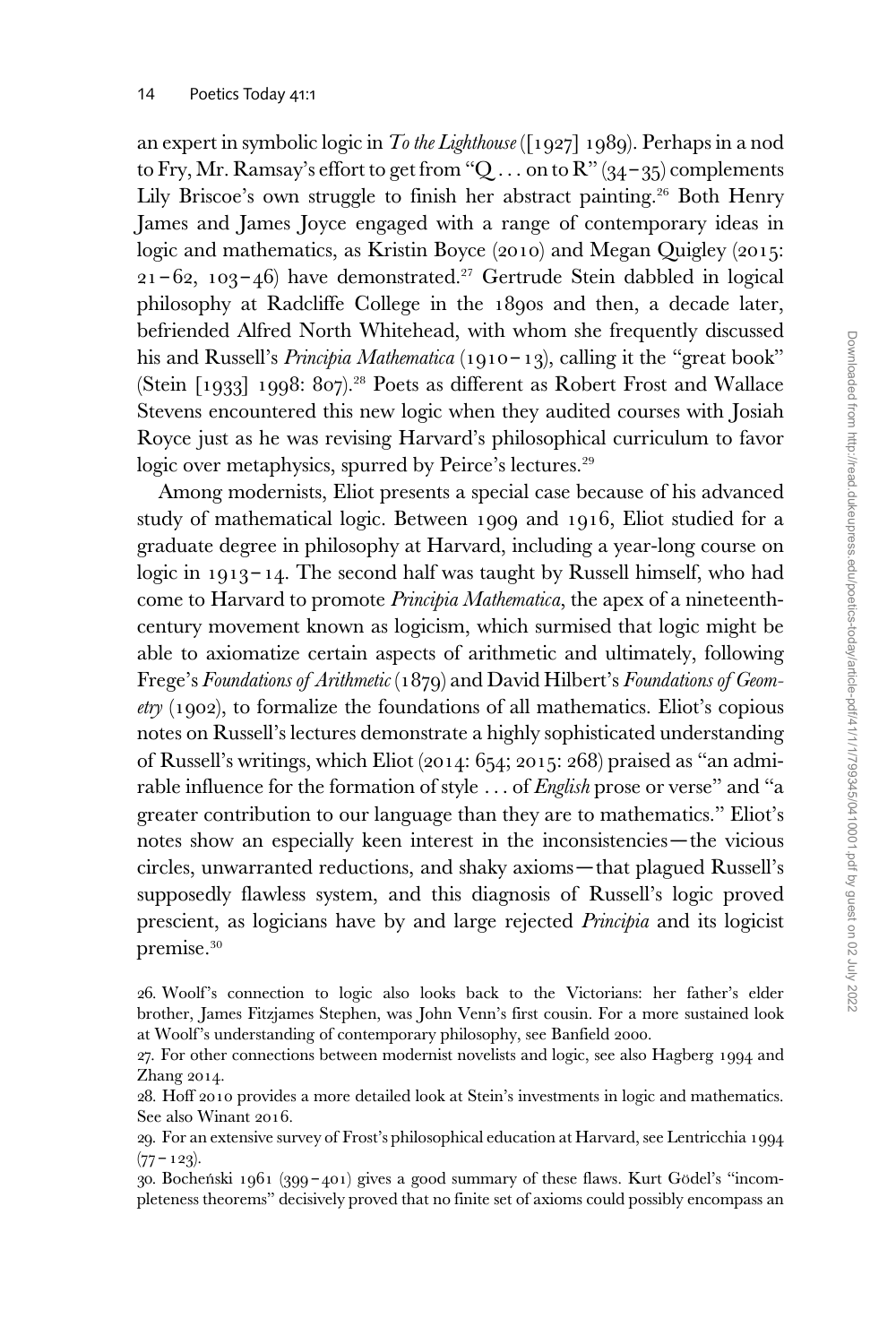The most notable example in this regard is Wittgenstein, who developed and then later renounced his own all-encompassing logical system in Tractatus Logico-Philosophicus ([1922] 1974). Wittgenstein described his Tractatus as "literary" (Monk 1991: 177) and equated philosophy with poetry (Wittgenstein 1984: 53). He presents the rare case of a logician thinking about his own work as analogous to literature, and indeed Wittgenstein has influenced literary history in myriad ways over the last century. If much of this work has privileged Wittgenstein's posthumously published Philosophical Investigations (1953) and its specific rejection of logic, recent efforts by Michael LeMahieu (2013:  $231 - 54$ ), Andre Furlani (2015), and others have breathed new life into our understanding of the impact Wittgenstein's logic had on a sweep of midcentury authors wide enough to include both Saul Bellow and Samuel Beckett. LeMahieu (2013:  $86 - 116$ , 155-88) has demonstrated the unrecognized relevance of logical positivism (a movement that began with Vienna Circle thinkers like Carnap and Moritz Schlick and drew on Wittgenstein's Tractatus) to the narrative experiments of postmodernists like John Barth, DeLillo, and Thomas Pynchon. LeMahieu's work suggests further avenues for investigating logical elements in more contemporary texts like David Foster Wallace's Broom of the System (1987) and David Markson's Wittgenstein's Mistress  $(1988)$ , which both depict Tractarian logic as an isolating, solipsistic force.<sup>31</sup>

Logic's value for many postwar novelists—as with modernists like Eliot and Joyce before them—has thus been "hidden in plain sight" (LeMahieu 2013: 5), often revealing itself only through archival research. The same cannot be said for postwar poets, who have often deployed logical categories and procedures as structuring devices, from Inger Christensen's use of logical puzzles to question the reliability of language in  $It (1969)$  to Emmanuel Hocquard's application of logical categories to a series of perceptions in Theory of Tables (1991) to Rosmarie Waldrop's (1993: 97) connection between "a venerable old law of logic" and "the idea of woman" in Lawn of Excluded Middle. The Language poets, drawing equal inspiration from Stein and Wittgenstein, regularly lingered at the crossroads between poetic and logical concerns, with volumes like Lyn Hejinian's Cell (1992) and Michael Palmer's At Passages (1995) testing language's syntactical limitations as a vehicle for consciousness. The crucial text in this vein is Susan Howe's Pierce-Arrow (1999), which plumbed the life and mind of Peirce, the pragmatist philoso-

infinite mathematics. See Hofstadter 1979, who also has an account (89 – 102) of how Russell's failure became implicated in modernist aesthetics. See Blevins 2017 for a fuller consideration of Eliot's early poetry and logic.

<sup>31.</sup> Wallace, who wrote a thesis on modal logic at Amherst College, went on to publish a technical book on mathematical and logical notions of infinity: see (2003) 2010.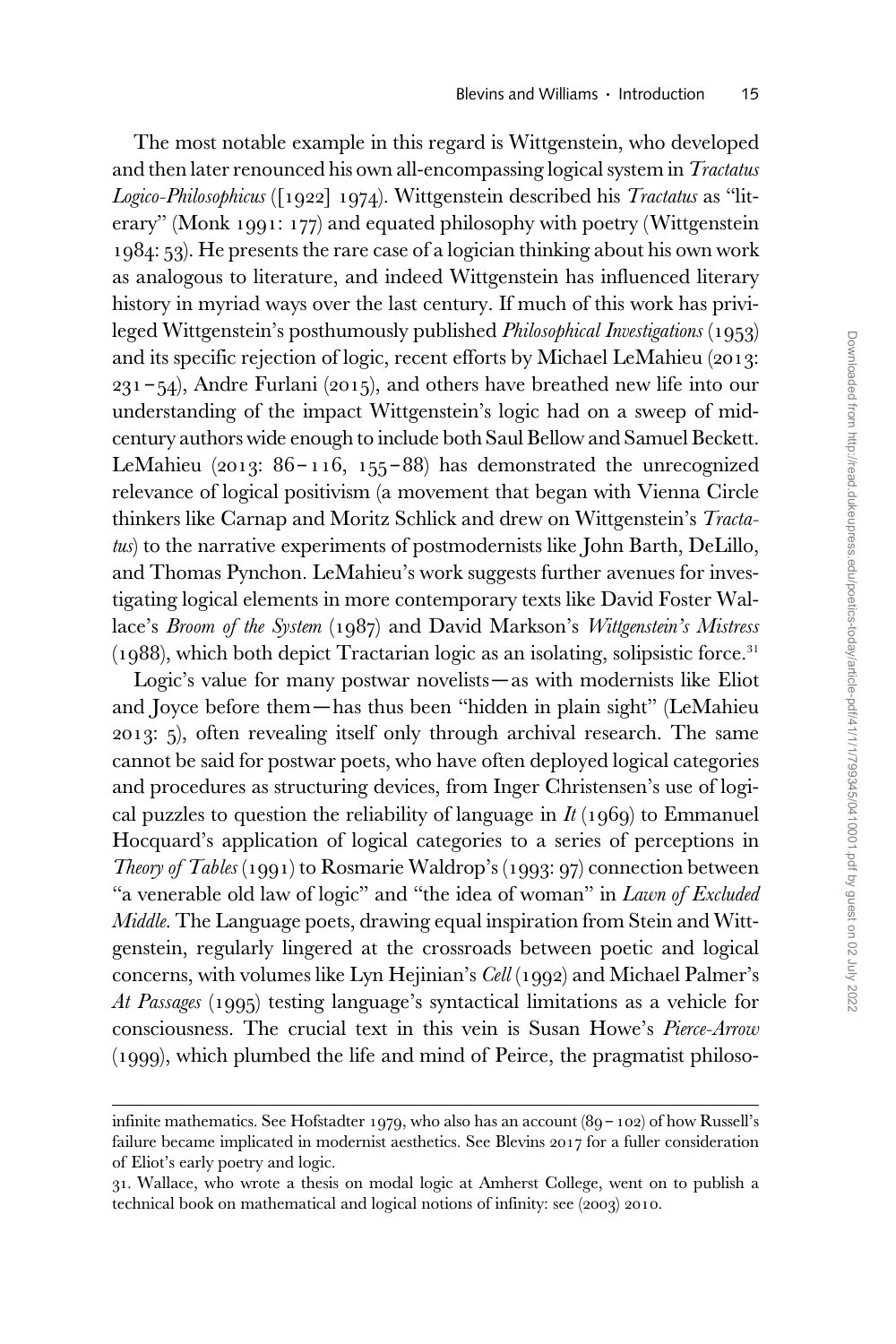pher and logician. In verse and prose teeming with logical structures and antinomies, Howe probes what she calls "the secret affinity between symbolic logic and poetry" (ix). Looking back on Peirce's work through the lens of her own project, she claimed he had been trying "to diagram the logical structure of reality" and that "his logical graphs, and also his calculations, are like poems" (Howe and Swensen 2000: 379).

One last, somewhat distinct tradition that we would be remiss not to mention is science fiction. Following in the footsteps of nineteenth-century texts like Edwin A. Abbott's Flatland (1884), Carroll's Tangled Tale (1885), and H. G. Wells's "Plattner Story" (1896), a wide array of twentieth- and twentyfirst-century authors have worked to turn abstruse, logico-mathematical subjects into narrative structures and devices of plot. Stories like Russell Maloney's "Inflexible Logic" (1940), which satirizes probability theory, and Raymond Smullyan's "Epistemological Nightmare" (1981), which mocks the notion of proof, engage with logic and mathematics to comic effect. Other narratives like Isaac Asimov's "Liar!" (1941), Gordon Dickson's "Monkey Wrench" (1951), and Frederik Pohl's "Schematic Man" (1969), which all use logical paradoxes to question the potential of artificial intelligence, introduce a more serious and persistent science-fiction moral: that the ability to parse such paradoxes can serve as a dividing line between human and machine. Other texts like Rudy Rucker's White Light (1980) and David Zindell's Neverness (1988) use similar set-theoretical paradoxes to generate whole new cosmologies and subtend mystical or even beatific experiences for their characters.

In canvassing links between logic and literature from Aristotle to Zindell, we have not aimed to be comprehensive but, rather, to collate some intriguing points of contact between these two disciplines and to provide a transhistorical scaffolding for future work. The essays in this issue link these fields and trace lines of affiliation in ways that we have only been able to gloss. Yet such an admission speaks to the rich conceptual underpinnings shared by literature and logic, spanning both of their histories. At the same time, it indicates just how much remains to be mined at this still mostly unheralded disciplinary nexus.

#### 2. Literary Criticism and the Logical Unconscious

In naming a subfield *logic and literature*, one might reasonably ask why this selfconscious pairing has appeared relatively late on the scene, especially considering the volume of contributions at the intersection of literature, science, and philosophy in the last few decades. Why, given logic's centrality to the liberal arts curricula of the nineteenth-century universities that first sheltered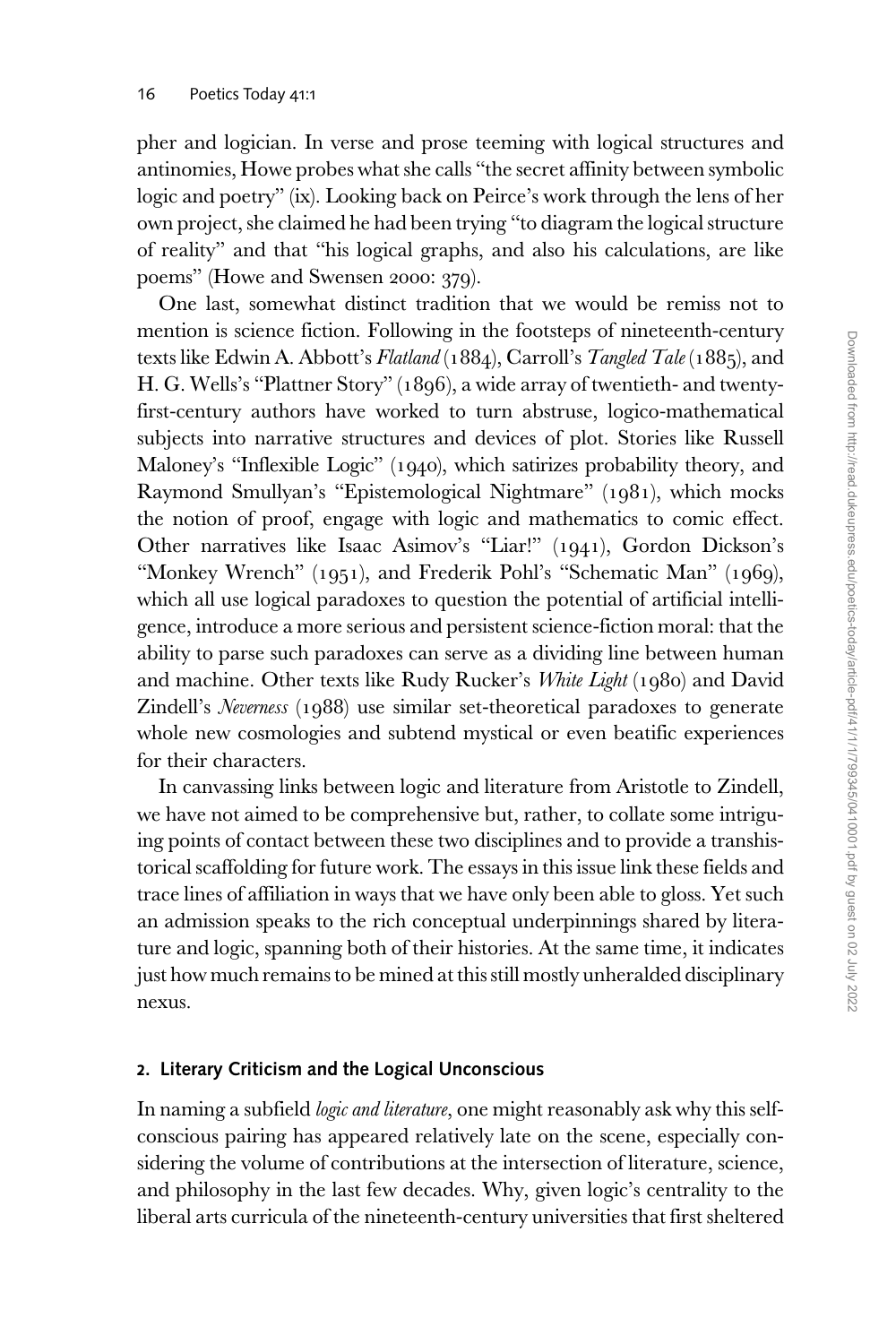departments of English and modern literature, would logic become a methodological non sequitur in these same departments? What influence did logical ideas and terms retain in literature departments into the latter half of the twentieth century? A possible answer, we'll suggest in this section, might be sought in the postures of literary criticism as it professionalized in British and North American universities in the mid-twentieth century. Even as the New Criticism and (post)structuralism borrowed concepts and methods from logic, they presided over an eclipse in that discipline's significance for the practice of literary analysis, respectively by shielding their objects from subordination to contextual materials or extraliterary concepts, and by privileging linguistics as a master discourse for interpretation or inquiry. Yet what might be termed the *logical unconscious* continued to shadow literary criticism. Following this discussion, we will suggest how the return of logic and literature stands to intervene in critical debates about historicism and formalism, old and new.

One approach to understanding logic's relative absence in literary criticism is to consider the institutional history of the university. Logic was included in English Dissenting academies as part of the study of belles lettres from the seventeenth century into the nineteenth (Azad 1988: 122). As early as 1750, Scottish universities began folding rhetoric and belles lettres into the remits of chairs in logic and metaphysics; as professor of logic at Glasgow, for instance, Adam Smith lectured on both rhetoric and belles lettres (Turner 2014: 408n42). Over the ensuing hundred years, this Scottish model of studying "polite literature" alongside rhetoric and logic became standard for higher education in the United States (Turner 2014: 106). In what Gerald Graff (1987: 36) calls the "preprofessional era" (roughly 1825-75), "literature was subordinated to grammar, etymology, rhetoric, logic, elocution, theme writing, and textbook literary history and biography—everything, a later generation would complain, except a truly literary study." Small wonder, then, that when the first chairs of English were established in the latter decades of the nineteenth century they often renamed (or emerged from) such mixed positions in rhetoric, belles lettres, and logic. This was the case, for instance, with the English chair at Aberdeen, which divided from Alexander Bain's Regius Chair in Logic (Martin 2000: 269 – 71, 273 – 86). The first professional teachers of modern literature, on both sides of the Atlantic, were thus trained in a curriculum that emphasized literary study, classical languages, and history, as well as mathematics and logic, and the earliest efforts at legitimating English studies worked at once against that grain (resisting the opposition of academic classicists) and with it (emphasizing scholarship and specialist research modeled on the sciences, especially philological and historical approaches).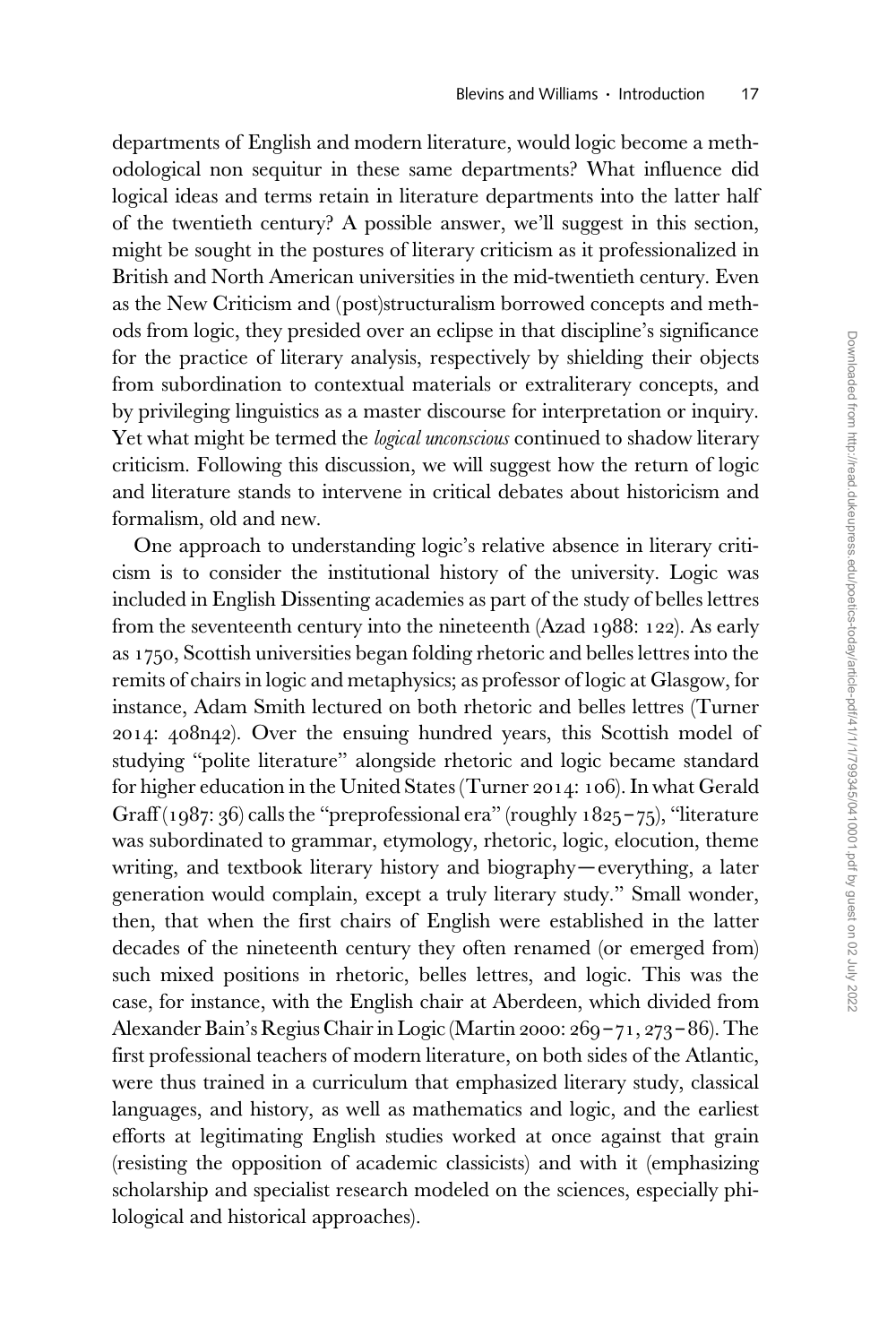The New Criticism set itself against these early methods, against the suspicion that "the knowledge offered us in even the most highly developed literary forms has something factitious and illusory about it," as Allen Tate  $(1968: 150 - 51)$  put it, and the assumption that literary analysis should operate via pseudo-scientific methods reliant on the terminology of physics ("influences, conceived in terms of forces, causes, and effects") or biology ("organic periods," "growths and developments"). Logic was the most disavowed of such methods in crafting the opposition between new critics and traditional literary historians. Tate mentions logic alongside grammar and rhetoric as not "much pursued today, except by specialists" (33). Yet the New Criticism's recourse to logical terms was frequent, both by critics who would oppose affective and psychological response to the stern abstractions of science and by those who would co-opt logic's principles of formal coherence and universality for literary criticism.

Early stirrings in the first vein (the affective-psychological) include George Santayana (1900: 261) in "The Elements and Function of Poetry," who opined that "logical thoughts dominate experience only as the parallels and meridians make a checker-board of the sea," "guid[ing] our voyage without controlling the waves," and Robert Graves (1925: 117 – 38) in "The Illogical Element in Poetry," who defended associative and fantastic forms of poetic thinking unanalyzable by Aristotle's heirs.<sup>32</sup> The most prominent of what John Crowe Ransom (1941) called "psychological" (as opposed to "logical") critics was I. A. Richards. His work started out on a semantic note in The Meaning of Meaning ([1923] 1989), coauthored with C. K. Ogden (who the year before published his translation of Wittgenstein's *Tractatus*). Richards returned with insistence to topics that share a border with logic in The Philosophy of Rhetoric (1936) and Interpretation in Teaching (1938), the latter arranged according to the medieval trivium.<sup>33</sup> He often appealed to a quasilogical lexicon—sign, reference, sense, intention, validity, necessity, statement—if only to distinguish poetry's psychological-affective from its cognitive-propositional content. Indeed, form and content embody a vital relation in Richards's work (e.g., 1929: 214–22). In *Practical Criticism* (1929: 207) he contrasts the machinery of logic, that "apparatus of inter-engaging and overlapping symbols for handling and elucidating sense, ... equipped with automatic safety devices and danger signals in the form of contradictions," with the folk technology of "handling feeling" by "introspection" and self-report. It was Richards's lifelong quest to systematize the latter.<sup>34</sup> In Principles of Literary Criticism-

<sup>32.</sup> See Childs 2013 for Graves's influence on the New Criticism.

<sup>33.</sup> In this treatise, the section titled "Logic" is notably last and least. See Fry 2000 (189 – 90). 34. As Yohei Igarashi (2015: 496) has shown, this could paradoxically involve the psychological critic in a field that has some kinship with logic, statistical analysis, "to minimize the unruly,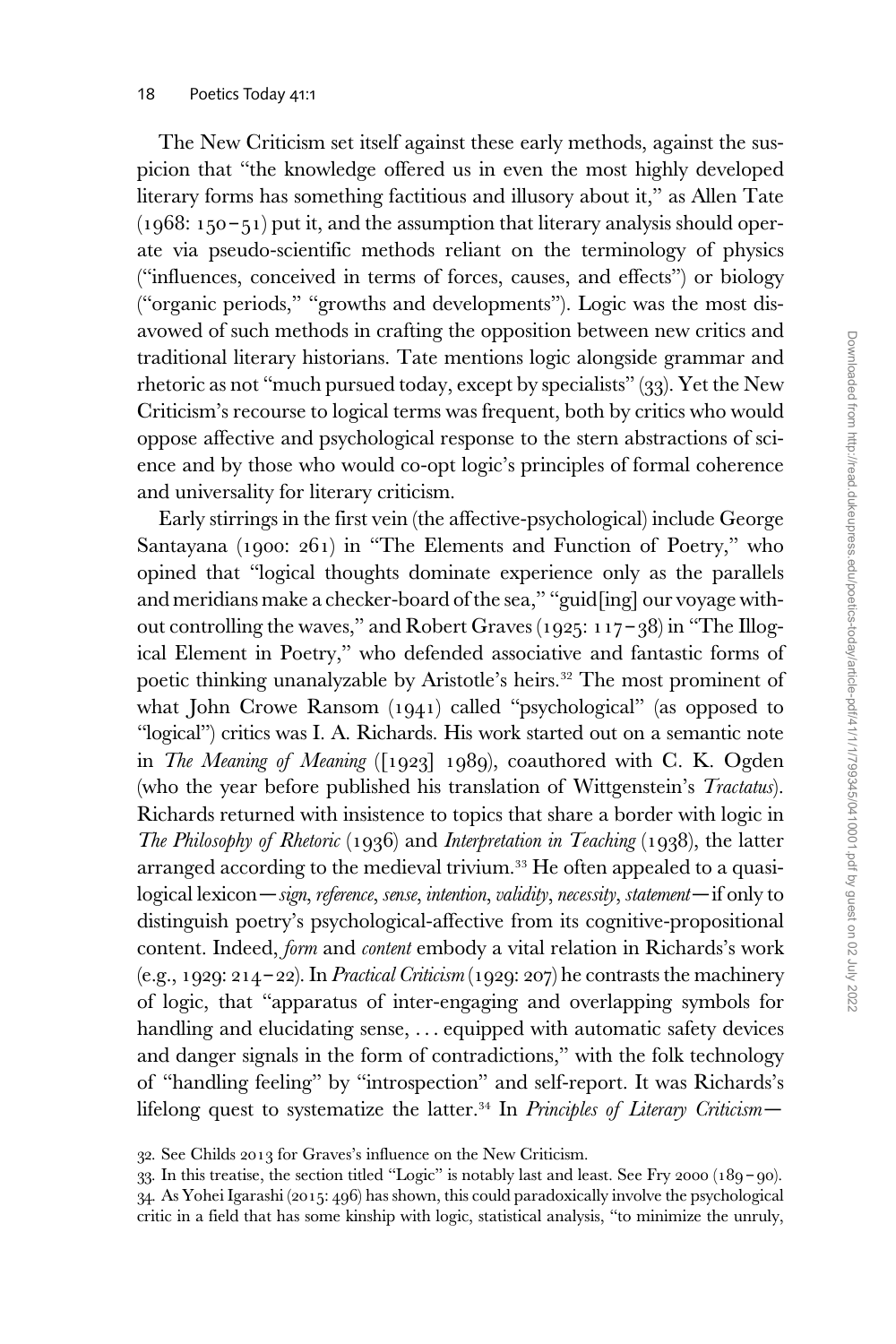dubbed "a machine for thinking"  $(1924]$  2002: vii)—he rejects the imputation of an "intellectual scheme" to a poem like Eliot's Waste Land, "a logical scheme [that would be], at best, a scaffolding that vanishes when the poem is constructed" (274).<sup>35</sup> For poetic "statements" exist "for the sake of their effects upon feelings" and "to challenge their truth or to question whether they deserve serious attention *as statements claiming truth*, is to mistake their function" (180), and so to ignore poetry's reliance on "logical irrelevance and nonsense"  $(181)$ . Richards ([1926] 1935: 65) extended this concept of "statement" still further in Science and Poetry, contrasting its justification by "the fact to which it points" with poetry's "pseudo-statement," "a form of words which is justified entirely by its effect in releasing or organizing our impulses and attitudes." His student William Empson's Seven Types of Ambiguity (1930) could be seen to continue this project in the sense that its central category—ambiguity: "a poetic device in logical structure" (Ransom 1941: 103)—undercuts philosophical analysis.

In the second vein (the more avowedly logical), Eliot is a key mediating figure, supplying the impulse to shelter poetic tradition from mere historical context, to treat of poetry in its structures and relations and not in simple impressions or emotional responses. It is telling that Eliot quibbles with Richards's notion of pseudo-statement, worrying that this concept makes poetry sound like "an ordinary false judgment," and wondering how categories of "true and false can be applied in pseudo-judgments" so that the poet can avoid simple contradiction and blatant inconsistency (Constable 1990: 227). Elsewhere, rejecting a vulgar understanding of criticism as "an arid cleverness building theoretical scaffolds upon one's own perceptions or those of others," Eliot (2014: 270) declares a "true generalization" as one in which perceptions "form themselves as a structure; and criticism is the statement in language of this structure." Such structures are, again, tacitly logical, as are many of Eliot's own critical approaches and devices. Henderson (2014: 99n39) has observed that Eliot's most famous notion, the objective correlative, likely derives from "the protocols of modern logic."

As the New Criticism evolved beyond the foundational contributions of Eliot and Richards, its equivocation over the role of logical terms and ideas in criticism only became more pronounced. Cleanth Brooks opens The Well *Wrought Urn* with an essay on paradox ([1947] 1970:  $3 - 21$ ) and closes it with a dismissal of paraphrase, which would make logical (rather than imaginative)

subjective, and affective — in a word, human — interpretive tendencies that disrupt the analysis of a poem."

 $35.$  See Ransom 1941 (15-22, 44-50) for an appraisal of Richards that discusses both these quotations at length.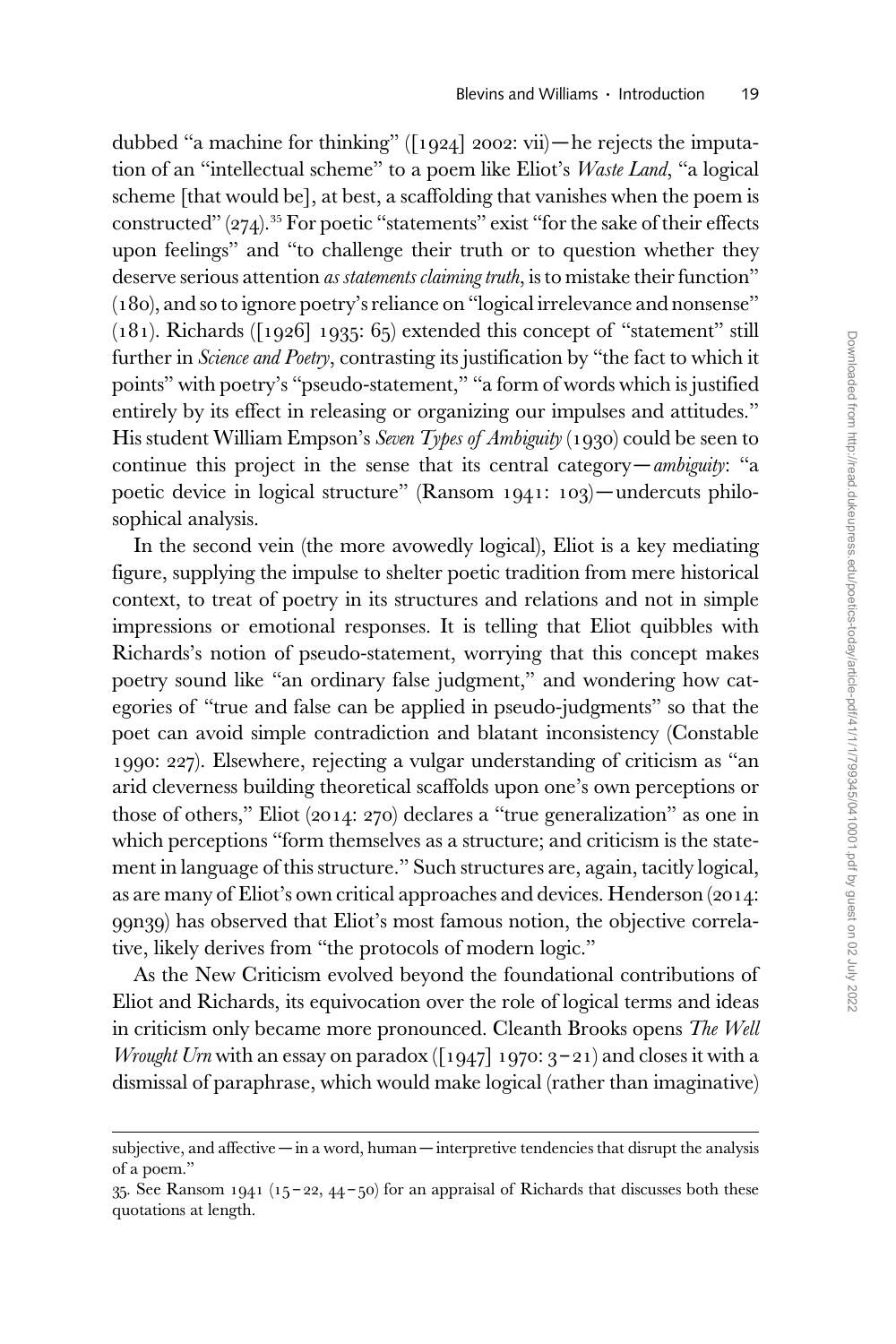coherence of a poem, resolving contradictions rather than leaving "incongruities" (209) in tension. Brooks repeats Richards's image, alerting us to internal structure rather than affective response: paraphrases are "scaffoldings which we may ... throw about the building," not to be confused with "the internal and essential structure of the building itself"  $(199)$ . Likewise, William K. Wimsatt in *The Verbal Icon* (1954: 201-20) includes a chapter considering style's "logical and counterlogical" elements, and a logical term of art ( fallacy) links his and Monroe Beardsley's coauthored essays on the pitfalls of critical methods centered on intention and affect. Finally, when Ransom (1938: 327, 329) inquires after "what exactly is the proper business of criticism" and issues desiderata for a "more scientific, or precise and systematic" professional activity, he stakes a claim on logical territory. Ransom contrasts "prose logic" with poetry's unparaphrasable "irrelevances" (348), the "differentia, residue, or tissue" (349) that resist generalization, using a medieval Latin term for one of the predicables defined in Aristotle's Topics. "Strictly two things are said to differ," as Boethius's translation of Porphyry's Isagoge (or introduction to the Organon) puts it, "whenever they differ because of a specific difference [differentia ], as a man differs from a horse" —perhaps as poetry from prose—and are thus "something different-in-essence" (Warren  $1975: 42 - 43$ ).<sup>36</sup>

If the New Criticism sets the stage for the literary forgetting of logic in the latter half of the twentieth century by attending to a text's internal relations and modeling its study on rhetoric and grammar, structuralism cements this textualist methodology with its rhetorical strategies of reading and its elevation of linguistics to a position of dominance. One need not look far in this loose critical canon of work for disavowals of logic—of the dubious universality of the logos. In early structuralist statements, engagement with the work of logicians serves to cordon off the territory proper to literary criticism (or poetics, or semiology). Tzvetan Todorov (1981: 18) approvingly cites Frege to declare literature as "a discourse that, precisely, cannot be subjected to the test of truth." Roland Barthes ([1966] 1987) declares, in Critique et vérité, that "structural analysis  $\ldots$  can only be done as a function of logical models," but by this he means models grounded in linguistics—in "a general theory of signs" (54) through which one might come to read according to "a certain logic of symbols" (58). Jacques Derrida's ([1967] 1998) early work engages with the logical tradition via figures like Edmund Husserl and Peirce, who is praised for "go[ing] very far in the direction that I

<sup>36.</sup> Elsewhere Ransom (1941: 42) is less extreme: "Poetical discourse does not deny its logical structure as a whole, but it continually takes little departures from it by virtue of the logical impurity of its terms." That he was aware of the provenance of these categories can be seen in a writing primer (1943: 111) that discusses "differentia," "species," and "genus."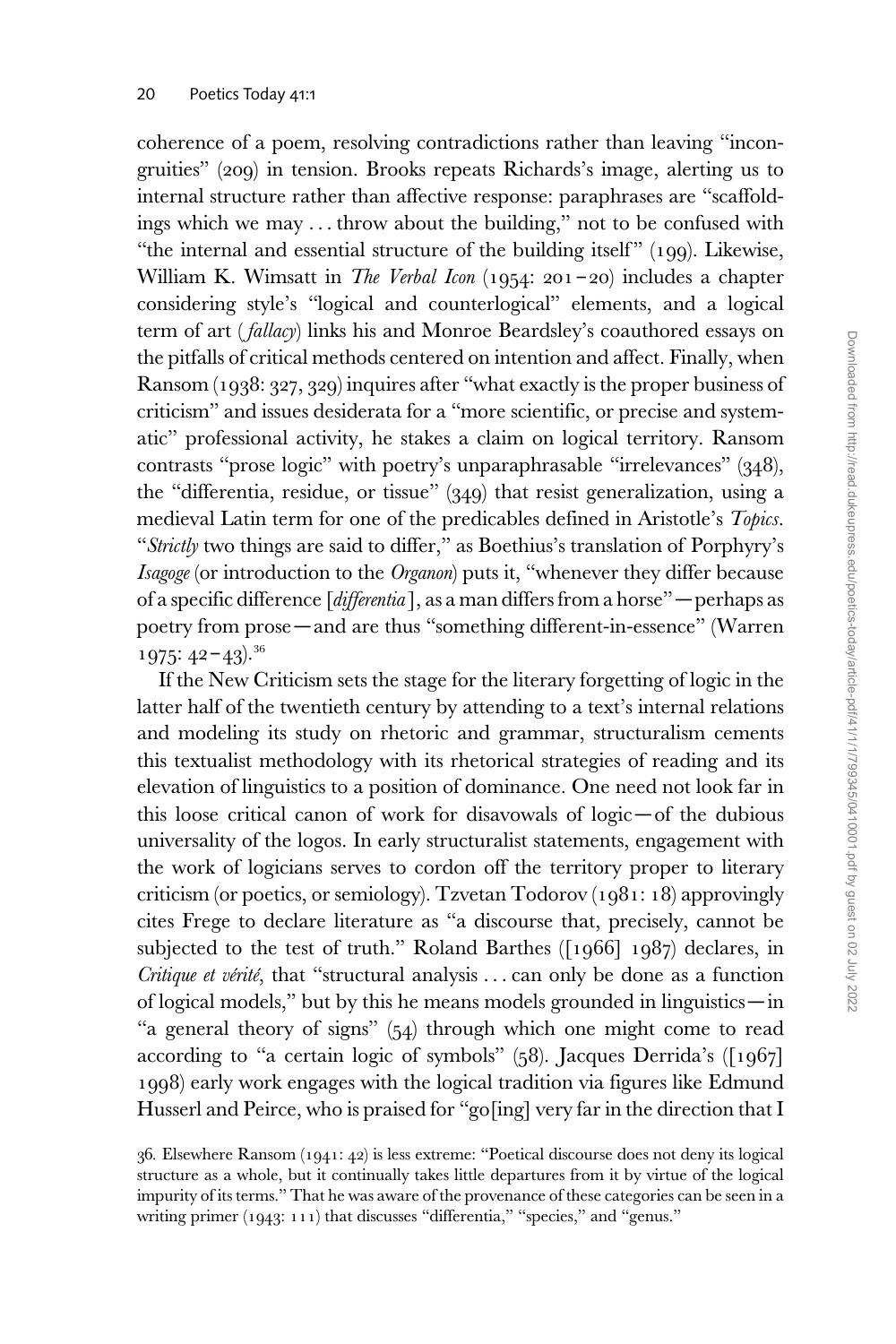have called the de-construction of the transcendental signified" (49) by way of establishing that "semiotics no longer depends on logic" (48). The goal of such engagement is, of course, to wrench the inquiry away from logic and the legacy of Western metaphysics that has "always assigned the origin of truth in general to the logos" (3). Derrida's commitment to nonbinary thinking has been useful for literary criticism precisely by evading the law of noncontradiction when defining key concepts: writing, which undercuts the "logic of identity" with a "logic of supplementarity" (215), the latter only comprehensible as "the nonlogical logic of a game" (259); metaphor, understood as "the logic of contamination and the contamination of logic" ([1972] 1981: 149); genre, governed by a "principle of contamination, a law of impurity" (1980: 59); and many others.

Modern logic after Boole emphasized language's formalism to the extent of acknowledging "the arbitrary and conventional nature of even logical language" (Henderson 2014: 83). Poststructuralism revels in this arbitrary formalism in the interests of linguistic "undecidability" even as it jettisons logic's commitment to exploring the rules of validity within the confines of such a system. This fundamental shift away from the tradition of logic after Aristotle has several facets. In place of truth we find verisimilitude (vraisemblance), as the standard of internal validity gives way to a less rigorous expectation of internal consistency according to other laws, norms, and codes (see Genette [1968] 2001; Todorov [1968] 1977, 1981: 17 – 20; Culler 1975: 131 – 60). "Critical verisimilitude" (Barthes [1966] 1987: 35) now adjudicates the rightness of a given claim. $37$  In place of identities in the study of formal sign systems, language among them, we find differences. Finally, the very structures of logical demonstration are made the object of play. Where logic comes to truth via form, poststructuralism plays with the form of truth: paradox, tautology, contradiction, demonstration—all become so many rhetorical or stylistic devices. We are far from Aristotle when "nontruth is the truth" (Derrida [1972] 1981: 168).

After such relentless theoretical attrition, it is unsurprising that a compendium like *The Norton Anthology of Theory and Criticism* (Leitch et al. 2010: 2732) would make more room for *logocentrism* in its index than *logic*, and that direct invocations of the logical tradition would seem marginal or reactionary.<sup>38</sup> At the same time, logic haunts our discipline in a more incidental way, in the

<sup>37.</sup> Debunking the tenets of critical verisimilitude in the 1960s — objectivity, literalness, taste, and clarity — Barthes ([1966] 1987: 48) remarks that "the formal language of logic" is the only one in which "one would have the right to talk of 'clarity.'"

<sup>38.</sup> For instance, Siegfried J. Schmidt's (1976) application of argumentation theory to literary criticism or Frederick Turner's (2015) appeal to consider the trivium in poetic practice and criticism.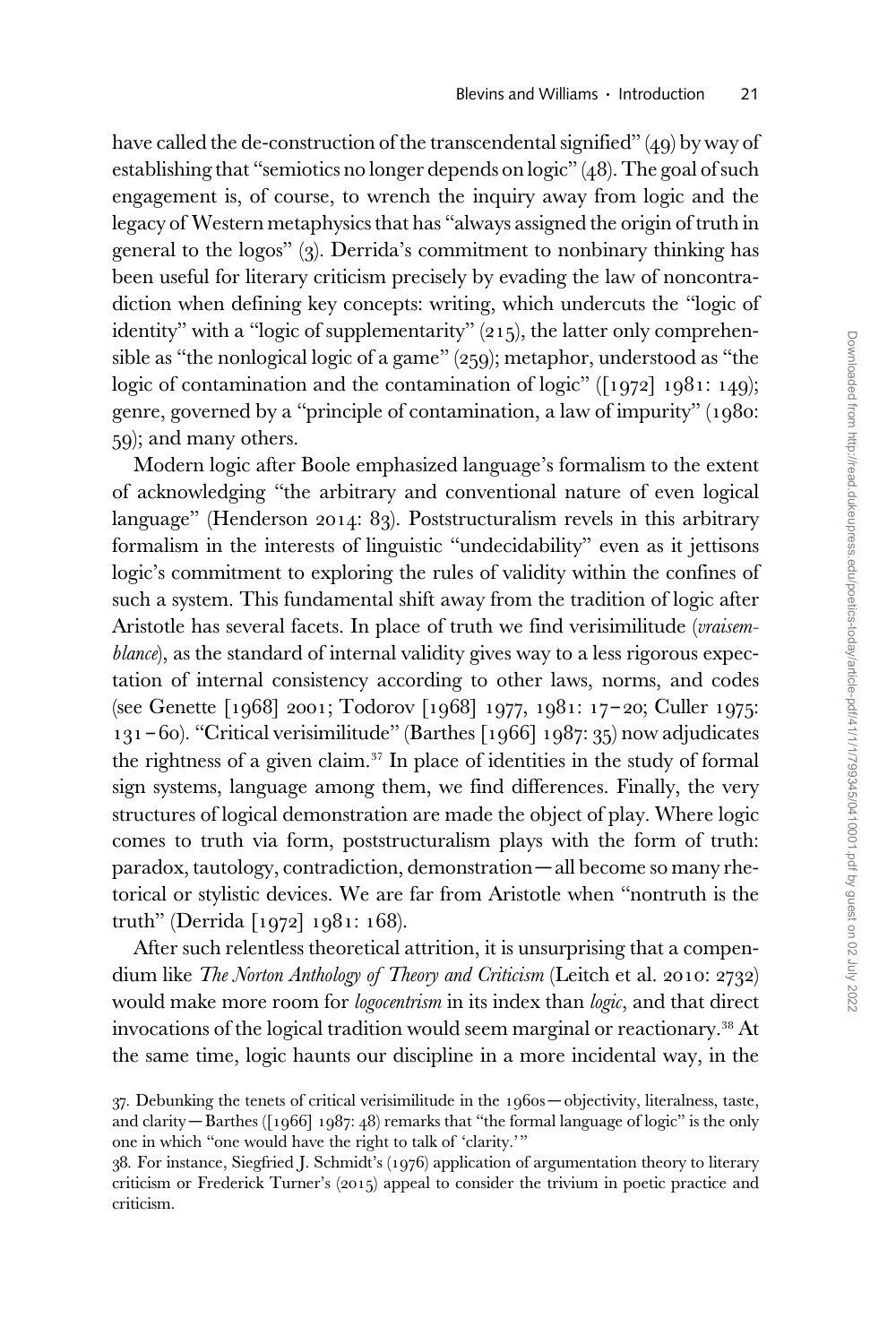frequent yet anxious appeals to "the logic of " a given phenomenon, a trend that seems to have become more prominent in the wake of (post)structuralism and remains in vogue today. The phrase often implies the necessity of its own entailments: it holds itself apart, stable as a gesture of rhetorical self-reliance, portable as a critical mantra that is its own warrant for validity. What was invigorating about appeals to structure in the postwar era was that they called for extensive analyses and taxonomies; what is sometimes leaden about these invocations of logic is that they need not be followed by such demonstrations. The construction finds its way into titles that might disavow a connection to the synthetic project of the logical tradition even as they remain allied to its general aim, namely, giving a formal language and shape to some set of phenomena. We have in mind broad theoretical interventions like Fredric Jameson's Postmodernism, or, the Cultural Logic of Late Capitalism (1990) and Pierre Bourdieu's Logic of Practice (1992); theoretical contributions to narratology from Claude Bremond's *Logique du récit* (1973) to David Herman's Story Logic (2002); literary-critical monographs like Walter Benn Michaels's Gold Standard and the Logic of Naturalism (1987), Ronald Schleifer's Modernism and Time: The Logic of Abundance in Literature, Science, and Culture, 1880 – 1930 (2000), and Tim Armstrong's Logic of Slavery: Debt, Technology, and Pain in American Literature (2012); and broader cultural critiques like Michael Bader's Arousal: The Secret Logic of Sexual Fantasies (2003) and Kate Manne's Down Girl: The Logic of Misogyny (2018).

If inaugural critical trends in the twentieth century ensured the attenuation or repression of logic as a familiar field of reference for literary criticism, dismissed in both historical and formal senses, it is striking how the subfield of logic and literature is making a return on both fronts. We see work that extends historicist methods, moving out from literature and science or mathematics to consider logic as a body of contextual influence, techniques, and terms, and this may be the primary driver for the resurgence of interest in these topics. We also see work that finds in logic a repository of formal patterns and analogical structures. In this respect, as a discourse whose historical development is at every point bound up with its formal innovations, logic is neatly positioned to cut across recent debates about historicism and formalism.

Indeed, the movement loosely described as new formalism could be seen to enlist logic in several ways. It eschews the more traditional (Coleridgean) notion of "form as organic and totalizing" (Levinson 2007: 565), ideologically toxic for many critics (Wolfson 2006:  $6-\gamma$ ), and proselytizes a return to certain New Critical practices that will engender a subsequently rejuvenated account of formalism. New formalists reject "idealizing impulses" (Levinson 2007: 560) that see texts as intrinsically coherent or unified, emphasizing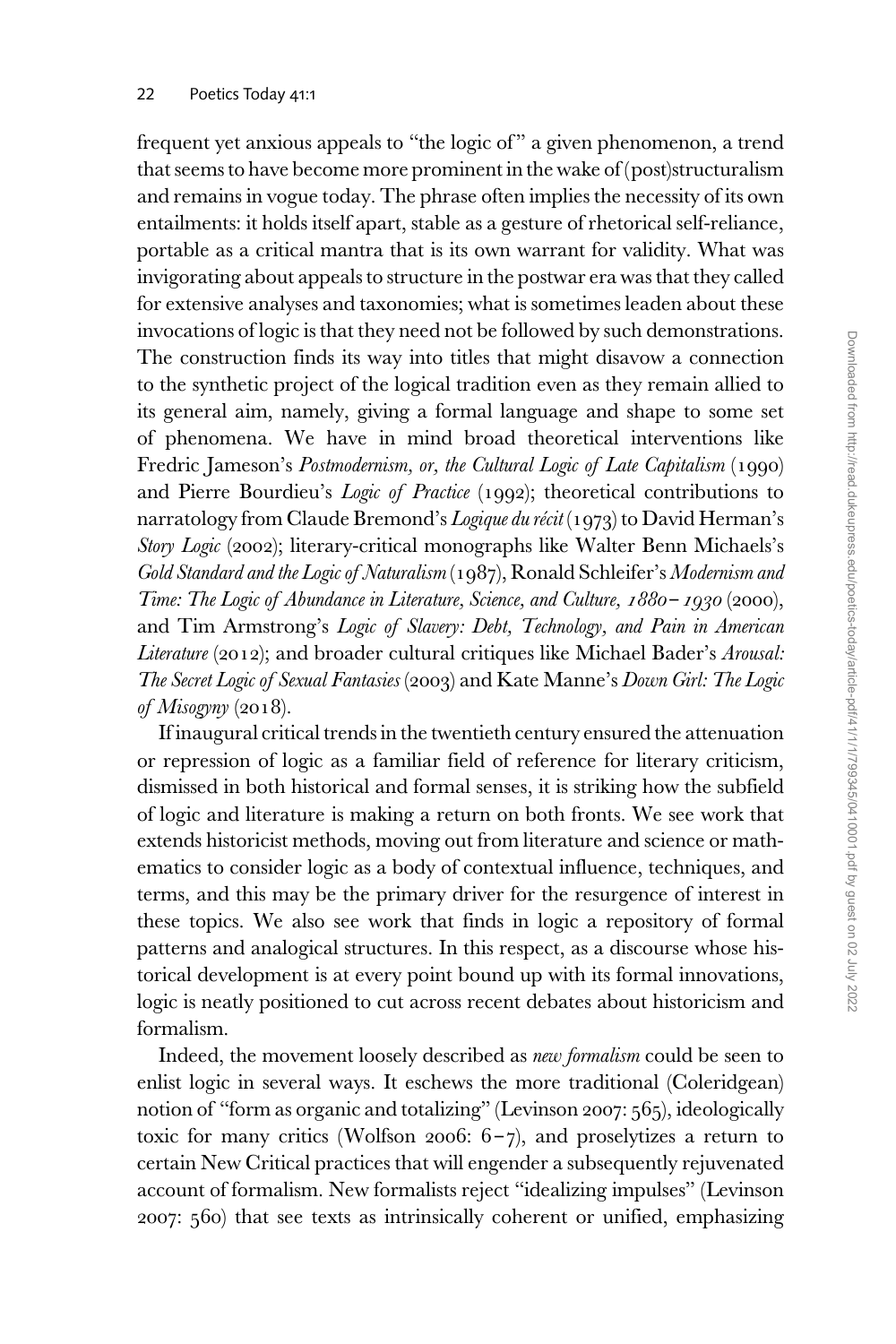instead a fragmentary sense of a work's "complexity" to revivify attention to internal relations, structures, and properties (e.g., Levine 2015: xiii; Altieri 2001: 264 – 65; Nemoianu 2006: 56; Wolfson 2006: 14). In lieu of unitary form, new formalists deploy a kind of bespoke logic that involves processes like "classifying," "conceptualizing," "naming," and "indexing" (Kramnick and Nersessian 2017b: 168; Levinson 2017: 155). These are then used to investigate localized formal phenomena (themselves logical, or at least mereological), for instance how textual details can "regroup ... empirical reality" (Levinson 2007: 567). This logical undercurrent to new formalism also surfaces in more overt ways, as in Jonathan Kramnick and Anahid Nersessian's invocations of Carnap (2017a: 655) or Marjorie Levinson's reliance on Quine's use/mention distinction  $(2007: 561, 565 - 66)$ .

Further, as new formalists have striven to show that "formalism is historicism" (Macpherson 2015: 385), they have turned toward logic as a discourse that helpfully marries formal ideation to historical concreteness. Wolfson and Brown's seminal *Reading for Form* (2006) contains several essays that at once utilize logical concepts and juxtapose developments in literary and logical history, from Virgil Nemoianu's (2006: 62-63) effort to link new formalism's displacement of older formalisms with the ascendance of "fuzzier" logics over the "strict logic" of the past, to D. Vance Smith's (2006) claim that using "supposition theory" to parse logical paradoxes functions as a medieval precursor for close reading, to Ronald Levao's  $(2006: 120 - 22)$  exploration of logical contradictions in *Paradise Lost*. In Levine's *Forms* (2015), which links a New Critical understanding of literary form to "other kinds of form" (11) constructed and enforced by societies—carceral enclosures, communication networks, political hierarchies—a less technical concept of logic becomes a metalanguage for sorting different iterations of form, which are all taken to have their own "formal logics" (23), or intrinsic properties and relations. Various conceptions of logic thus illuminate the new-formalist commitment to "form" as at once historical and structural. These continuities in what we have termed the *logical unconscious* of literary criticism also disclose the extent to which our critical debates are recapitulating the declarations and disavowals of previous movements, from New Criticism to (post)structuralism.

#### 3. Logic and Literature: Toward a Subfield

What, then, counts as logic and literature? Which areas have been explored to date, and which avenues remain to be pursued? Since questions of inclusion and exclusion are especially thorny when dealing with a discipline built on rules for classifying and sorting, we offer the following taxonomy with two caveats. First, we envision the subfield, loosely drawing on a logical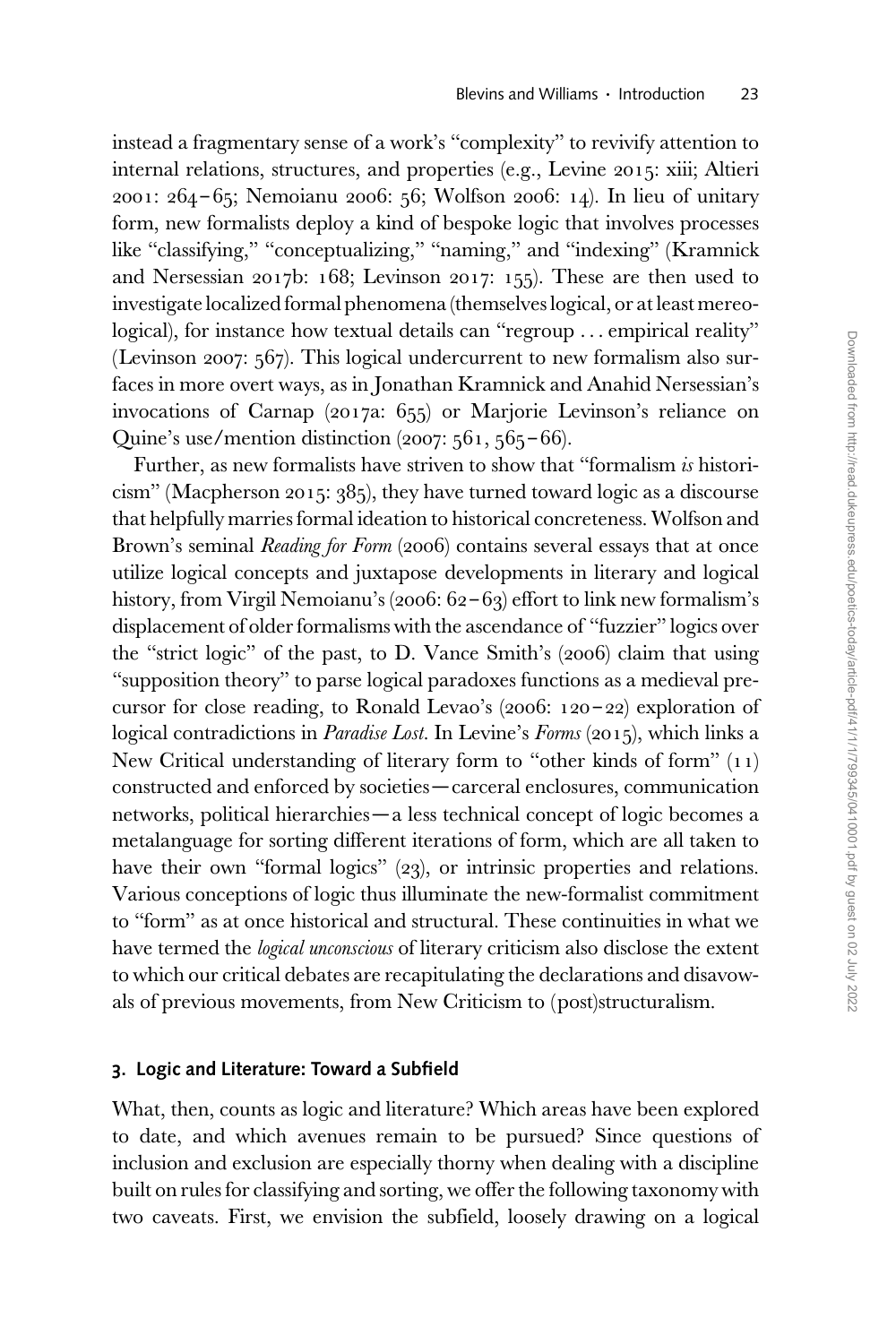concept, as operating by intensional definition. That is to say, instead of a list of all the scholarly objects that might be classed in the subfield, we offer instead some attributes or properties that such objects might evince. Perhaps the following could be visualized as a set of Venn diagrams in which more central work in the subfield would be marked by more overlapping classes. Second, we intend *logic and literature* as an enactive label. We hope to signal lines of attraction to these topics, methods, and concerns (whether historical, formal, or analogical) in scholarship that might not self-consciously advertise itself as such, and to prompt more explicit engagement in the future.

Perhaps most crucial to the subfield would be work that engages the key topics in logic as the study of rational inference, and the historical figures and movements by whom relevant advances in such study have been made. Here the main line is formal deductive logic, from Aristotle's syllogistic to Boole's symbolic to later propositional and predicate logics. This mode of inquiry, directly connecting literary and logical concerns, has only lately begun in earnest, with some of the earliest efforts coming from aforementioned work in medieval studies like Andrew Galloway's "Piers Plowman and the Schools" (1992) and Smith's "Medieval Forma: The Logic of the Work" (2006), which each examine how the widespread study of logic by even moderately educated individuals ensured a reaction to logical topics in medieval literature. More recently, a group of book-length studies of logic and literature have emerged. LeMahieu's Fictions of Fact and Value (2013) demonstrates the unheralded importance of logical positivism for several postmodernist authors. Quigley's Modernist Fiction and Vagueness (2015) investigates modernist encounters with a notion of vagueness derived from late nineteenth- and early twentieth-century logical discourse. Henderson's *Algebraic Art* (2018), which undertakes a wide-ranging inquiry into Victorian mathematics, includes a chapter on Lewis Carroll's literary uses of symbolic logic  $(62 - 92)$  and, more generally, considers logic's contribution to Victorian culture's curiosity about "exactness," "order," and "formal structure" (36, 68, 169).<sup>39</sup> Daniel Wright's Bad Logic (2018) explores how the Victorian marriage plot puts characters in the position of reasoning about desire and love, often in ways that evoke and evade the protocols of modern logic. Taken together, these four volumes mark a clear surge of interest in logic and literature as complementary subjects.

Related to this cluster would be what has been called *informal logic*, the study of inference and judgment in a looser sense that does not enlist formal rules for validity and is often styled an art rather than a science of thinking—from the Port-Royal Logic, subtitled L'art de penser, to Bernoulli's Ars Conjectandi to

39. The key analysis of Carroll's logic in Algebraic Art was originally published in 2014.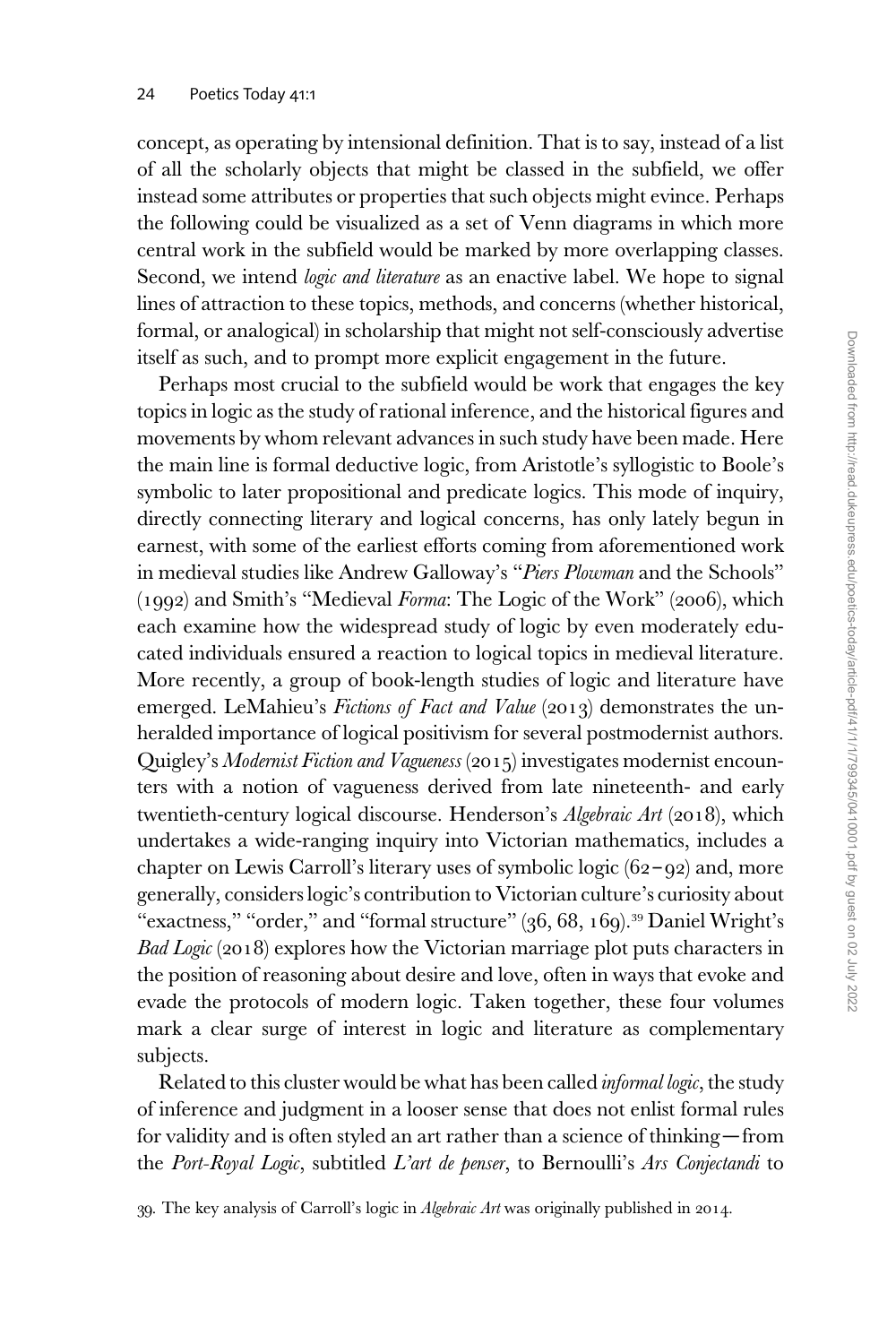countless popular texts with titles like The Art of Reasoning. Historically, this group is a negative image of the tradition that runs from Aristotle to Boole, and it dovetails with inquiries in philosophy, rhetoric, and mathematics that became distinct from logic even if they emerged from its soil. The early modern period is key here, when the field called *logic* "dealt with 'concepts' rather than terms, 'judgments' rather than propositions, and 'reasoning' rather than arguments, and ... saw all of these fundamental explanatory categories as grounded in contents or operations of the mind" (Falkenstein and Easton 1997: i). Literary manifestations of judgment and reasoning take on a different cast when set against such an understanding of logic, from the seventeenth-century emergence of mathematical probability to Boole's treatment of the concept within the province of logic, and from Bacon's defense of induction to Mill's debate with William Whewell about scientific inference (Snyder 2006), and beyond. Reflections on the theoretical interest of such developments for literary understandings of probability and causality appear in Robert Newsom's Likely Story (1988) and Brian Richardson's Unlikely Stories (1997), although the rich vein of recent work on these topics is certain to add texture to our understanding of such concepts. Much critical work fleshing out these connections is anchored in the eighteenth century, including Douglas Lane Patey's seminal study Probability and Literary Form (1984), Rüdiger Campe's comparative work The Game of Probability ([2002] 2012), and Jesse Molesworth's Chance and the Eighteenth-Century Novel (2010). The nineteenth century has wide-ranging studies of related topics on both sides of the Atlantic—J. Jeffrey Franklin's Serious Play (1999), Jason Puskar's Accident Society (2012), and Maurice Lee's Uncertain Chances (2012)—and later work has taken up probabilistic and statistical concerns, including Jesse Rosenthal's Good Form (2017), Emily Steinlight's Populating the Novel (2018), and Michael Tondre's Physics of Possibility (2018). Collections like Adam Grener and Rosenthal's special issue of Genre, "Narrative against Data in the Victorian Novel" (2017), augur more to come in this vein, and Devin Griffiths's Age of Analogy(2016) also marks a turn toward more overt considerations of the logic of scientific inference. A related account of explanatory reasoning that Peirce termed *abductive* has informed the analysis of detective fiction by Arthur Conan Doyle and Edgar Allan Poe (see the essays in Eco and Sebeok 1983). Studies of twentieth-century literature include Leland Monk's Standard Deviations  $(1993)$  and Julia Jordan's Chance and the Modern British Novel (2010).

Beyond an engagement with the traditions of formal and informal logic, strands of inquiry in philosophy and literature—analytic aesthetics, ordinary language philosophy, and possible-worlds theory—sometimes engage with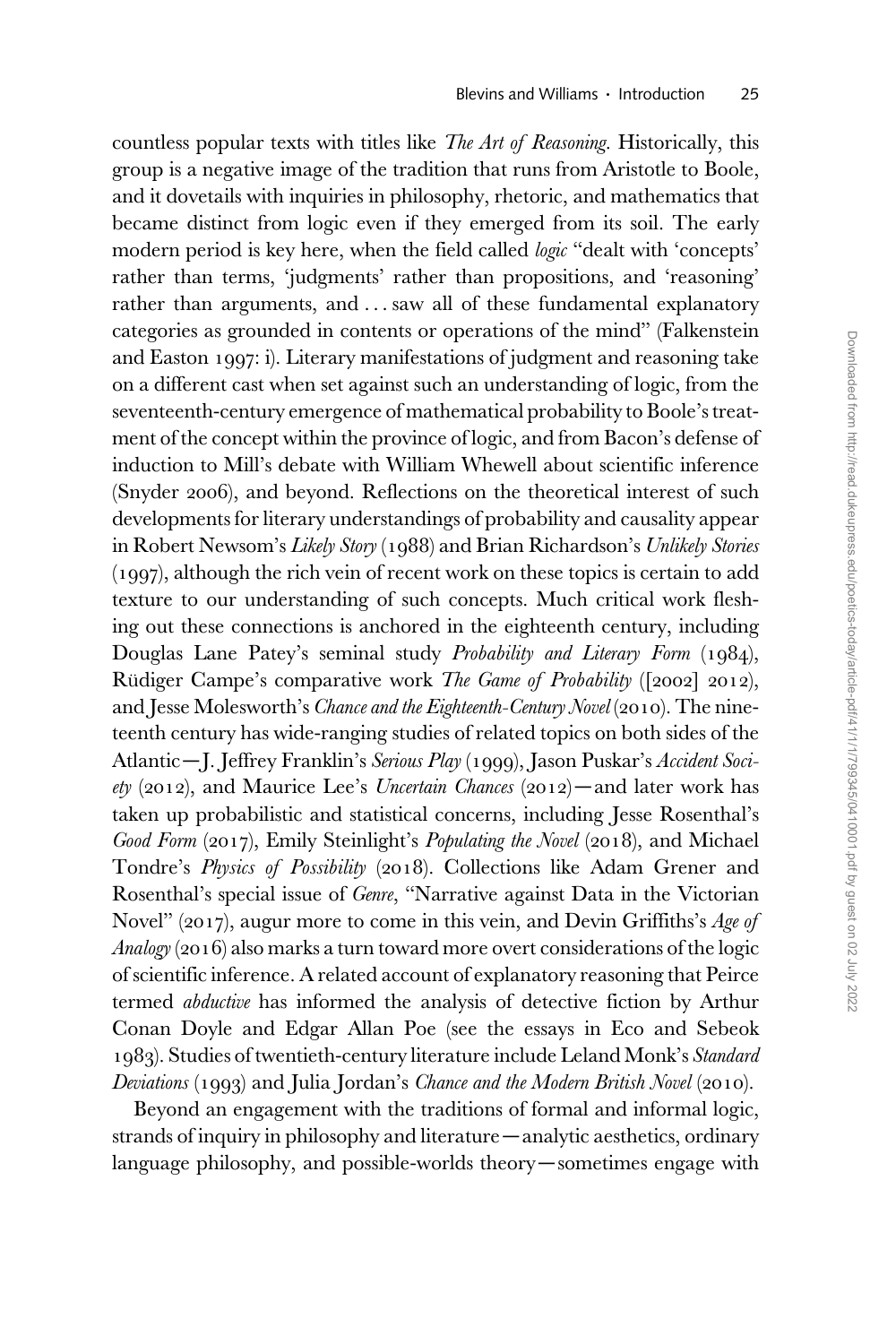the logical tradition in a broad sense.<sup>40</sup> The tradition of analytic aesthetics has been forging links between logic-facing philosophy and aesthetic theory for decades, with the germinal anthology often cited as William Elton's Aesthetics and Language (1954), though the authorizing principle behind this approach can be traced as far back as Wittgenstein's own early comfort with speaking of logic and art in the same breath. A signal contribution would be Beardsley's Aesthetics: Problems in the Philosophy of Criticism ([1958] 1981), which sought to marry New Critical principles for the analysis of literature to the taxonomic rigor of logical philosophy. Beardsley provides the historical basis for later work in analytic aesthetics on literature specifically, like Stein Haugom Olsen's "Literary Aesthetics and Literary Practice" (1981), M. W. Rowe's "Poetry and Abstraction" (1996), Peter Lamarque and Olsen's Truth, Fiction, and Literature ([1994] 1997), Lamarque's "Logic and Criticism" (1996), and, more recently, Peter Swirski's *Literature, Analytically Speaking* (2010).

An even richer commerce has developed between ordinary language philosophy, which uses principles from logical positivism to analyze so-called ordinary language, and literary criticism. The primary force in this regard has been Stanley Cavell, whose work in analytic and logical philosophy has been wedded to consideration of literary texts since Must We Mean What We Say? ( $[1969]$  2002) and The Claim of Reason ( $[1979]$  1999). It is Cavell's account of Wittgenstein that spurs Marjorie Perloff's Wittgenstein's Ladder (1996: 16 – 17) and Charles Altieri's "Wittgenstein on Consciousness and Language: A Challenge to Derridean Literary Theory" (1976), as well as the latter's more recent efforts like "Tractatus Logico-Poeticus" (2007) and Reckoning with the Imagination  $(2015)$ , which includes an appendix on logic and grammar (88 – 90). From Garry Hagberg's Meaning and Interpretation (1994) and Art as Language  $(1995)$  to Toril Moi's Revolution of the Ordinary  $(2017)$ , work invoking Wittgenstein and ordinary language perspectives has marked a flourishing area of intersection between philosophy and literature. As noted earlier, writings on Wittgenstein and literature are legion, as evidenced by many collected volumes like the special issue of New Literary History titled "Wittgenstein and Literary Theory" (Cohen 1988), Kenneth Dauber and Walter Jost's Ordinary Language Criticism (2003), John Gibson and Wolfgang Huemer's The Literary Wittgenstein (2004), and LeMahieu and Karen Zumhagen-Yekplé's Wittgenstein and Modernism (2017).

One last niche in the history of logic-facing philosophy and literature involves literary-theoretical encounters with possible-worlds theory, a twentieth-century development in modal logic that posits truth conditions under alternate domains (other possible worlds). For a coterie of theorists and

40. For a schematic overview of analytic philosophy and literary criticism, see Lamarque 2001.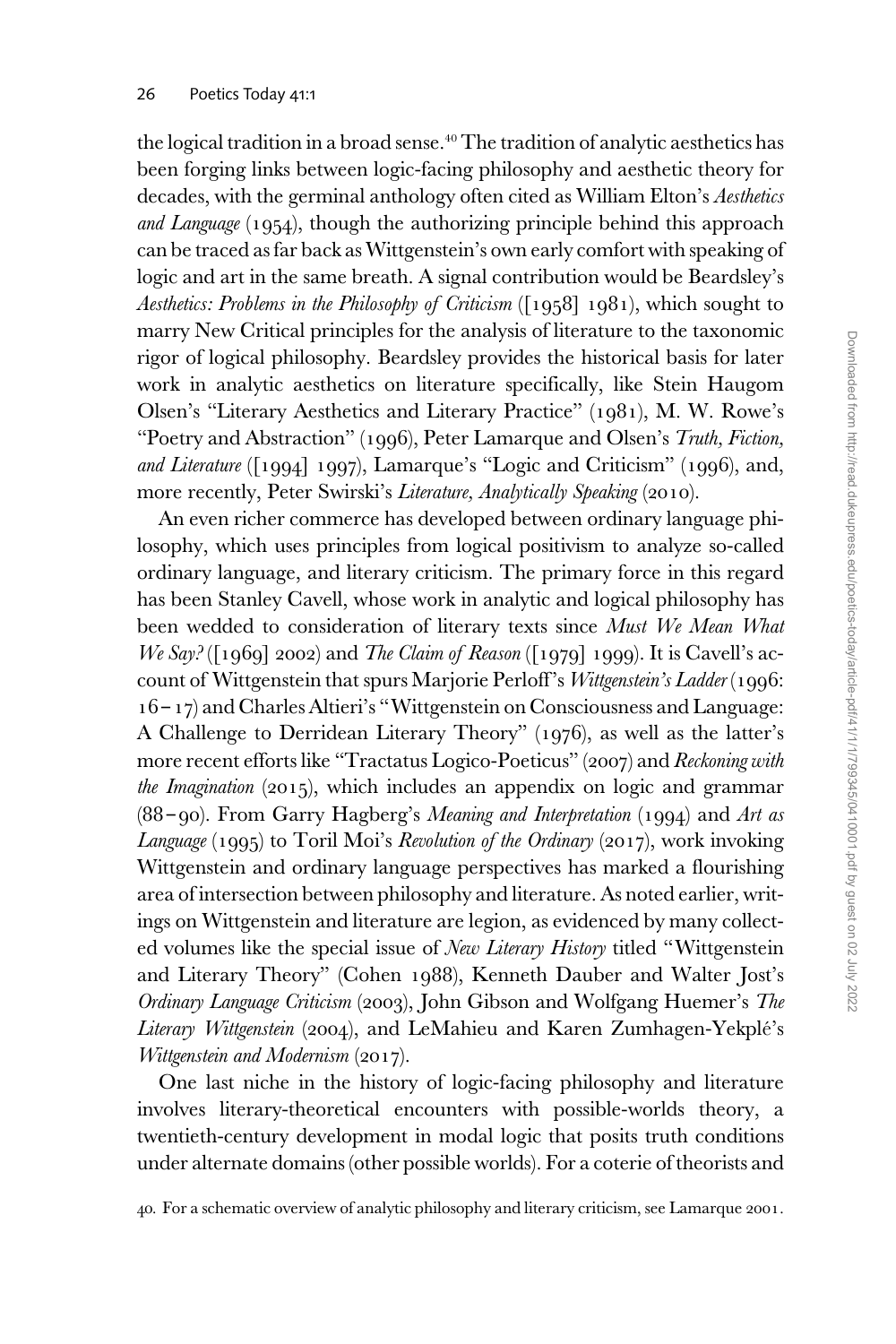critics working mostly in and around the 1990s, possible-worlds theory became a useful tool for theorizing the constructed status of fictional worlds and studying narrative world building more generally. Key texts in this regard include Umberto Eco's Lector in Fabula (1979), Thomas Pavel's Fictional Worlds (1986), Marie-Laure Ryan's Possible Worlds, Artificial Intelligence, and Narrative Theory (1992), Ruth Ronen's Possible Worlds in Literary Theory (1994), and Lubomir Doležel's Heterocosmica (2000). Related (if sometimes in opposition) to possible-worlds semantics are studies of counterfactuals and other conditionals in literature and history, from Hilary Dannenberg's Coincidence and Counterfactuality (2008) to Andrew Miller's essays on the "optative" (2007, 2012) to Catherine Gallagher's Telling It like It Wasn't (2018).

Yet more broadly, we might also note that literary study proceeding under the banner of digital humanities is allied with logic insofar as its data mining tools are fundamentally reliant on the categories of symbolic logic and the analytical tools of probability and (Bayesian) statistics. Indeed, quantitative formalist methods hearken back to Victorian logic and statistics, with its language of sets, classes, and members (Williams 2017: 28 – 29, 32 – 35); the inception of close reading in the twentieth century has been linked with the early statistical genre of word frequency lists, in the Basic English project of Richards and Ogden (Igarashi 2015); and in recent decades, Boolean operators have been tacitly guiding (and perhaps shaping) our research since fulltext search became standard in the 1990s (Underwood 2014). If work in this field is not typically addressed to the logical concerns in its background, there might nevertheless be scope for such studies in the future. This would be an ironic riposte to the New Criticism's general dismissal of inductive or empirical approaches to literature, even though Richards (1929: 207) was prescient about a "logical machine" whose language "can now be used to improve and extend itself, and may in time be made self-running and even fool-proof."

This rough taxonomy is avowedly open-minded about the relative merits of historicist, formalist, analogical, empirical, and other approaches to logic and literature. If illuminating lines of affiliation and influence can be discovered between logical developments and literary domains through history, it is also the case that logical forms furnish some of the most durably transhistorical models for literary structure, sequence, and classification. (It would be as valid, so to speak, to investigate the place of Ramus in Milton or Mill in George Eliot as to read a modernist sonnet along the lines of Stoic paradoxes.) By the same token, literary scholarship might also have something to contribute in the opposite direction. The history of logic, in many ways like the history of pure mathematics, sometimes appears as a parade of objective truths branching out from one source, Aristotle, with several intriguing eddies and meanders off to the side. Literary inquiry might complement or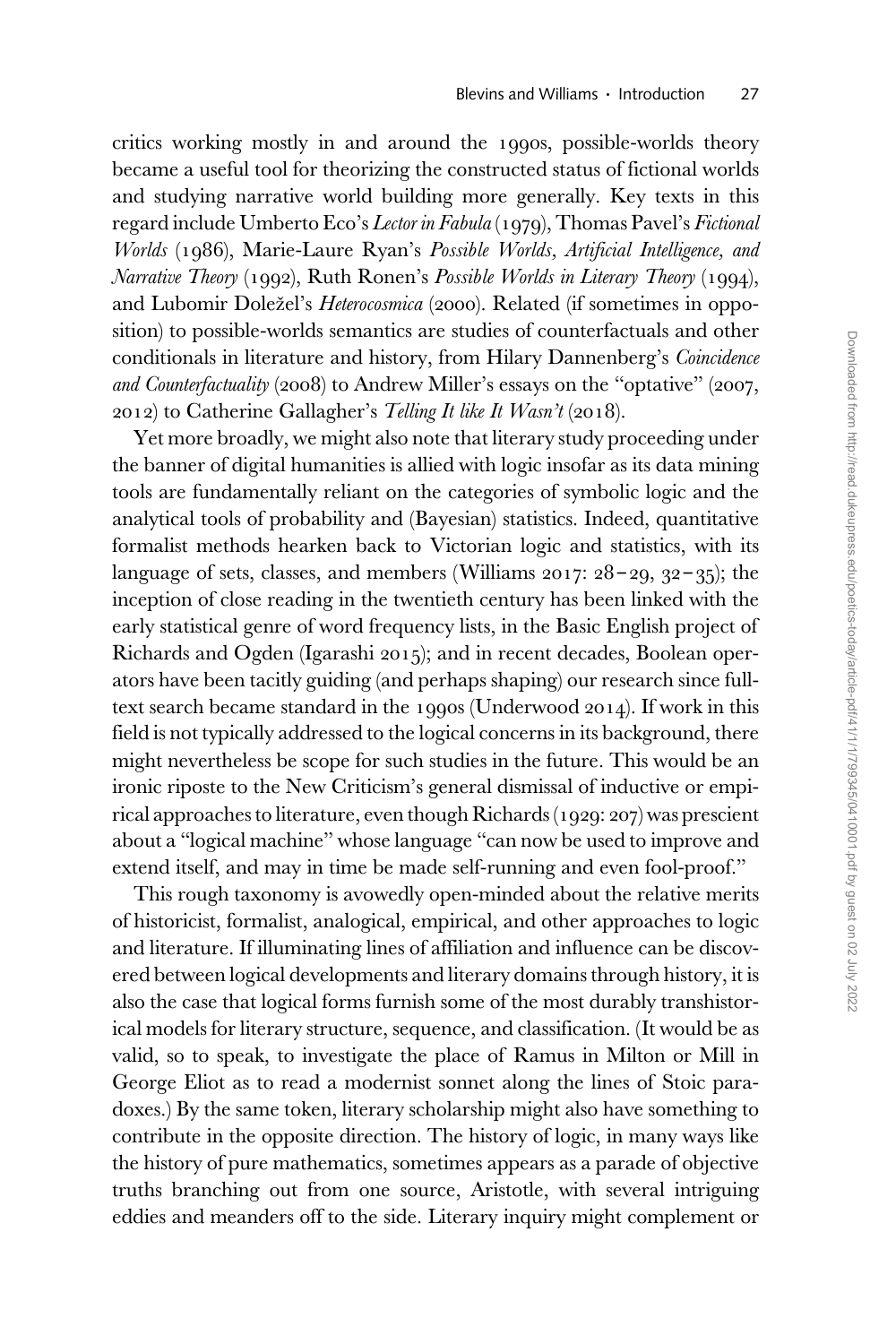complicate such a narrative and add texture to logic's social, cultural, and institutional histories.

# 4. Summary of Contributions

R. D. Perry's essay investigates Chaucer's tactical forays into medieval logic with a comical case study on the subcategory of logical paradoxes known as "impossibles" (*impossibilia*), adduced to explain a scatological joke in "The Summoner's Tale." Perry brings out Chaucer's engagement with a group of fourteenth-century logicians known as the Merton Calculators, and with Scholastic logic more broadly, revealing how medieval logic treats problems whose formal qualities, such as narrativity and exemplarity, are arguably more vividly instantiated in literature. Johanna Winant picks up this inquiry into form in the nineteenth century, declaring Whitman's poetic catalogs as the logical form known as enumerative induction—a simple, everyday mode of probable inference from particular instances of a given class to generalizations or predictions about the entire class. Intervening in the debates about literary formalism we discussed above, Winant argues for an account of form indifferent to whether it makes or mars order. Where "content is formal," whatever shape a poem bears can be seen to do philosophical work, as Whitman's inductive lists do in giving conceptual heft to an inclusive vision of citizenship and democracy  $(65)$ . Turning to the twentieth century, three essays extend considerations of literature's logical form into the novel, pivoting in various ways on Wittgenstein's Tractatus. Kristin Boyce sets the stage by considering Frege's investigation of logical form and notation—read by the lights of (different readings of) the *Tractatus*—alongside the formal innovations of contemporaries like Henry James. Outlining two ways of understanding the say/show distinction, Boyce argues that the turn to formal logic at the inception of the analytic tradition, often thought to have intensified the division between philosophy and literature, is actually better understood to make possible a renewed conversation between them— "a conversation organized by questions about form" (89). Megan Quigley picks up on the so-called resolute or austere reading of the *Tractatus*, in which the propositions of that text are meant to be discarded (as "nonsense") once understood, in a sort of philosophical therapy. She argues that the same strategy might be adopted to read Woolf's first novel The Voyage Out, which likewise plays with form and deploys the conventions of the bildungsroman and marriage plot to overcome them. The early projects of Wittgenstein and Woolf, in this view, are path-clearing pedagogical exercises that afford a fresh reinvestment in the ordinary. In a related account of influence, Michael LeMahieu reads the early work of DeLillo in light of his debt to Wittgenstein, revealed in inter-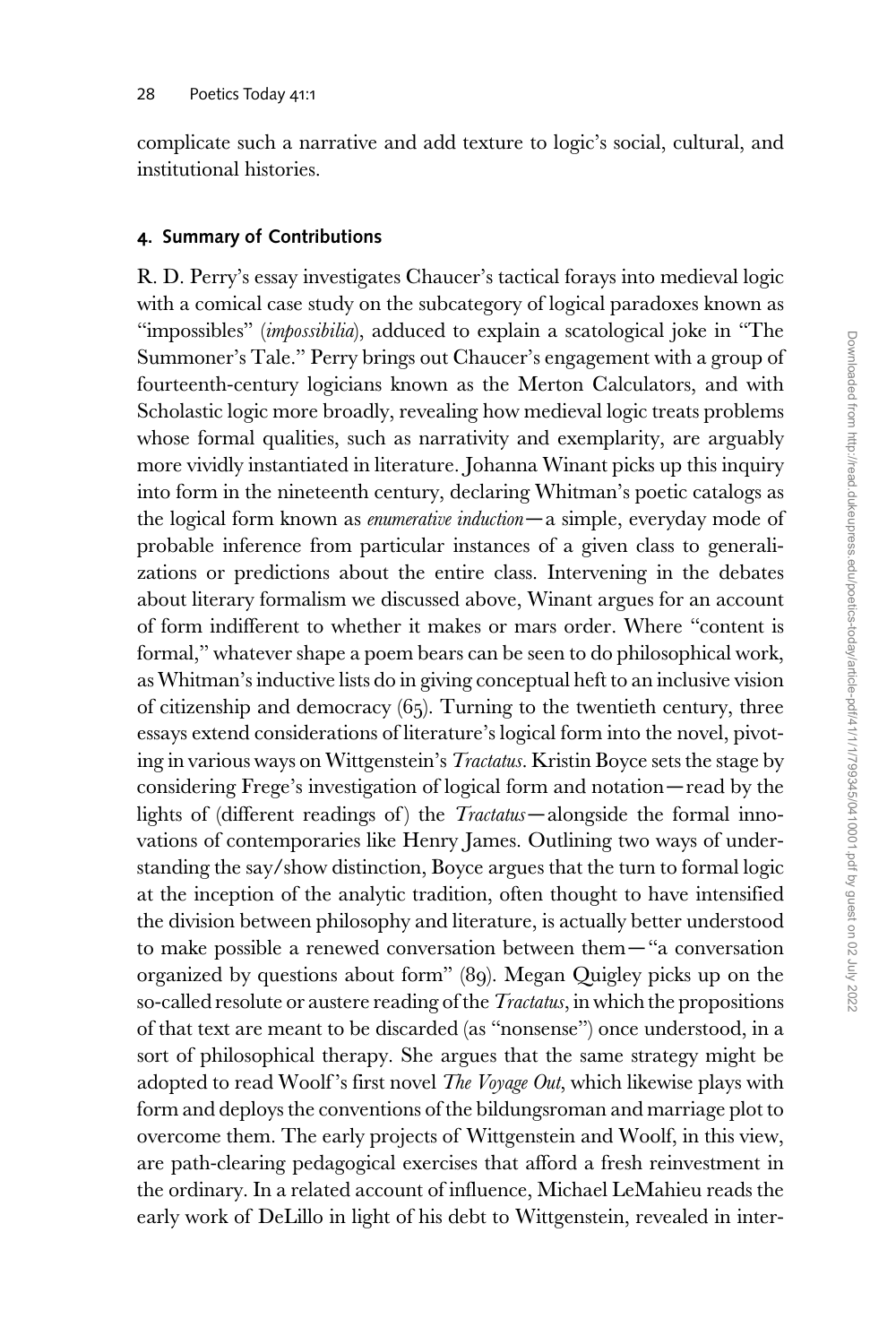views, archival materials, and what he dubs "novels of logic" (125). In its deployment of Wittgensteinian tropes—tautology, unsayability, silence, "the mystical" — DeLillo's *End Zone* in particular typifies a style in which a diminution, simplification, or "logical reduction" of language leads to a corresponding amplification of effect. Semantics gives way to syntax, meaning makes way for materiality, saying cedes place to showing. Andrea Henderson's afterword offers further methodological reflections on the field of logic and literature, commenting on the essays and suggesting future directions for study. Finally, Charlie Tyson reviews Daniel Wright's Bad Logic: Reasoning about Desire in the Victorian Novel (2018), and David Kurnick reviews Henderson's Algebraic Art (2018).

### References

- Abeles, Francine F. 2007. "Lewis Carroll's Visual Logic." History and Philosophy of Logic 28, no. 1:  $1 - 17.$
- Alain de Lille. (c. 1202) 1980. The Plaint of Nature, translated by James J. Sheridan. Toronto: Pontifical Institute of Medieval Studies.
- Altieri, Charles. 1976. "Wittgenstein on Consciousness and Language: A Challenge to Derridean Theory." Modern Language Notes 91, no. 6: 1397-423.
- Altieri, Charles. 2001. "Taking Lyrics Literally: Teaching Poetry in a Prose Culture." New Literary History 32, no. 2: 259 – 81.
- Altieri, Charles. 2007. "Tractatus Logico-Poeticus." Critical Inquiry 33, no. 3: 527-42.
- Altieri, Charles. 2015. Reckoning with the Imagination: Wittgenstein and the Aesthetics of Literary Experience. Ithaca, NY: Cornell University Press.
- Aristotle. 1987. Poetics, translated by Richard Janko. Indianapolis: Hackett.
- Arnold, Richard. 2006. Logic of the Fall: Right Reason and [Im]pure Reason in Milton's Paradise Lost. New York: Peter Lang.
- Averroes. (c. 1150) 1977. "Short Commentary on Aristotle's Poetics." In Averroes's Three Short Commentaries on Aristotle's "Topics," "Rhetoric," and "Poetics," translated by Charles E. Butterworth, 79 – 84. Albany: State University of New York Press.
- Azad, Yusef. 1988. "The Limits of the University: The Study of Language in Some British Universities and Academies, 1750 - 1800." In History of Universities, vol. 7, edited by Laurence Brockliss, 117 – 47. Oxford: Oxford University Press.

Bagehot, Walter. 1873. "The Late Mr. Mill." Economist 31, no. 1551: 588 – 89.

- Banfield, Ann. 2000. The Phantom Table: Woolf, Fry, Russell, and the Epistemology of Modernism. Cambridge: Cambridge University Press.
- Barthes, Roland. (1966) 1987. Criticism and Truth, translated by Katrine Pilcher Keuneman. Minneapolis: University of Minnesota Press.
- Beardsley, Monroe. (1958) 1981. Aesthetics: Problems in the Philosophy of Criticism. New York: Harcourt, Brace.
- Blevins, Jeffrey. 2017. "Absolutism, Relativism, Atomism: The 'Small Theories' of T.S. Eliot." Journal of Modern Literature 40, no. 2: 94 – 111.
- Bocheński, I. M. 1961. A History of Formal Logic, translated by Ivo Thomas. Notre Dame, IN: University of Notre Dame Press.
- Boole, George. (1847) 1998. The Mathematical Analysis of Logic: Being an Essay towards a Calculus of Deductive Reasoning. Bristol, UK: Thoemmes.
- Boole, George. (1854) 1958. An Investigation of the Laws of Thought on Which Are Founded the Mathematical Theories of Logic and Probabilities. Mineola, NY: Dover.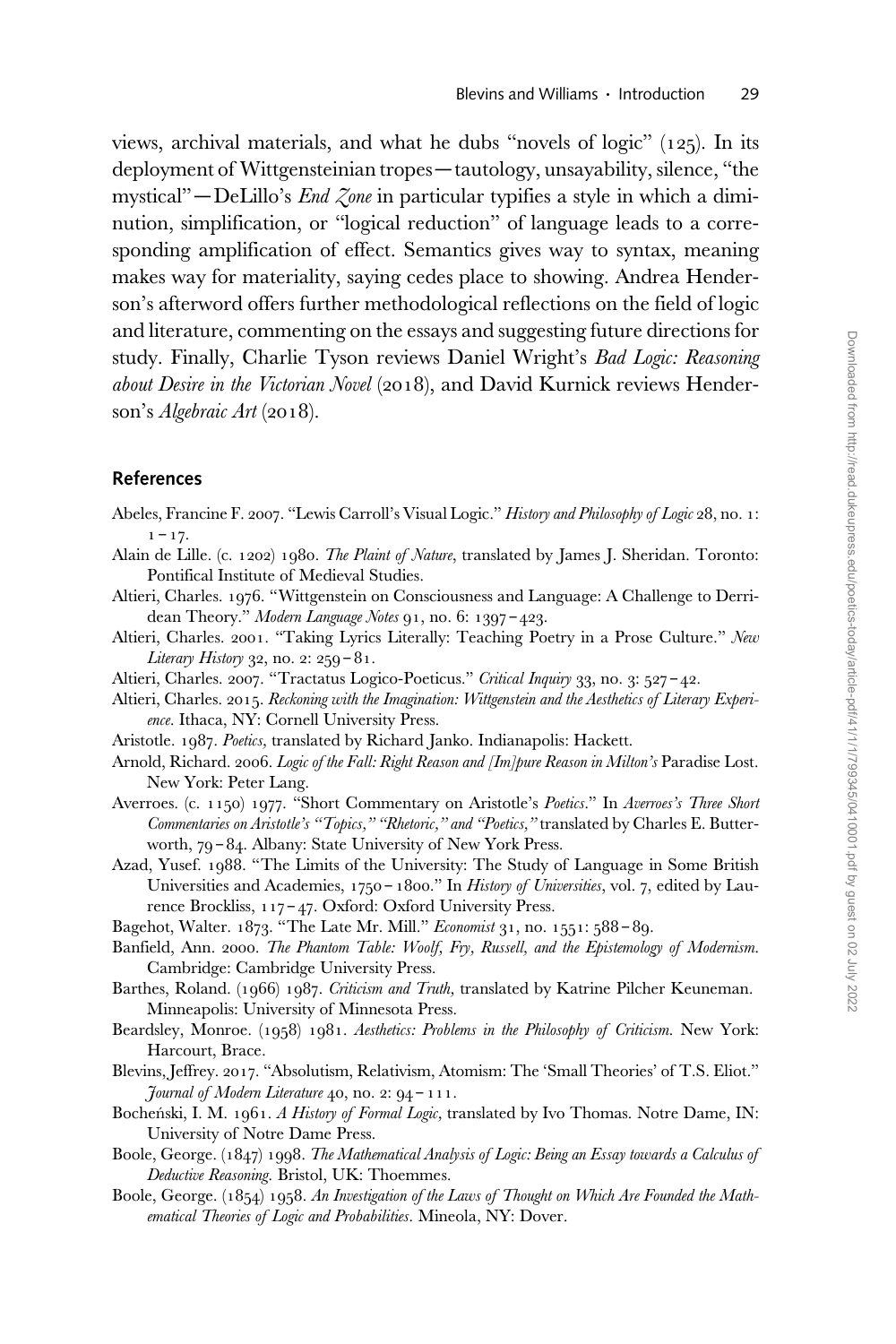- Boole, George. (1857) 2012. "On the Application of the Theory of Probabilities to the Question of the Combination of Testimonies or Judgments." In Studies in Logic and Probability, 308 – 85. Mineola, NY: Dover.
- Boyce, Kristin. 2010. "Literature, Logic, and the Liberating Word: The Elucidation of Confusion in Henry James." Journal of Philosophical Research 35: 43-88.
- Brooks, Cleanth. (1947) 1970. The Well Wrought Urn: Studies in the Structure of Poetry. New York: Harcourt, Brace.
- Campe, Rudiger. (2002) 2012. The Game of Probability: Literature and Calculation from Pascal to Kleist, translated by Ellwood H. Wiggins, Jr. Stanford, CA: Stanford University Press.
- Carroll, Lewis. (1886, 1896) 1958. Mathematical Recreations of Lewis Carroll: Symbolic Logic and The Game of Logic (Both Books Bound as One). New York: Dover.
- Cartlidge, Neil, trans. 2001. The Owl and the Nightingale: Text and Translation. Liverpool: Liverpool University Press.
- Cavell, Stanley. (1969) 2002. Must We Mean What We Say? Cambridge: Cambridge University Press.
- Cavell, Stanley. (1979) 1999. The Claim of Reason: Wittgenstein, Skepticism, Morality, and Tragedy. Oxford: Oxford University Press.
- Chesterton, G. K. (1911) 1988. "Two Kinds of Paradox." In The Collected Works of G.K. Chesterton, vol. 29, edited by Lawrence J. Clipper,  $51 - 54$ . San Francisco: Ignatius.
- Childs, Donald J. 2013. The Birth of New Criticism: Conflict and Conciliation in the Early Work of William Empson, I. A. Richards, Laura Riding, and Robert Graves. Montreal: McGill-Queen's University Press.
- Clark, D. L. 1948. John Milton at St Paul's School: A Study of Ancient Rhetoric in English Renaissance Education. New York: Columbia University Press.
- Cohen, Ralph, ed. 1988. "Wittgenstein and Literary Theory." Special issue, New Literary History 19, no. 2.
- Constable, John. 1990. "I. A. Richards, T.S. Eliot, and the Poetry of Belief." Essays in Criticism 40, no. 3: 222 – 43.
- Culler, Jonathan. 1975. Structuralist Poetics: Structuralism, Linguistics, and the Study of Literature. Ithaca, NY: Cornell University Press.
- Dannenberg, Hilary P. 2008. Coincidence and Counterfactuality: Plotting Time and Space in Narrative Fiction. Lincoln: University of Nebraska Press.
- Daston, Lorraine. 1988. Classical Probability in the Enlightenment. Princeton, NJ: Princeton University Press.
- Dauber, Kenneth, and Walter Jost, eds. 2003. Ordinary Language Criticism: Literary Thinking after Cavell after Wittgenstein. Chicago: Northwestern University Press.
- De Morgan, Augustus. (1847) 2014. Formal Logic: The Calculus of Inference, Necessary and Probable. Cambridge: Cambridge University Press.
- Derrida, Jacques. (1967) 1998. Of Grammatology, translated by Gayatri Chakravorty Spivak, corrected ed. Baltimore, MD: Johns Hopkins University Press.
- Derrida, Jacques. (1972) 1981. Dissemination, translated by Barbara Johnson. Chicago: University of Chicago Press.
- Derrida, Jacques. 1980. "The Law of Genre," translated by Avital Ronell. Critical Inquiry 7, no.  $1: 55 - 81$ .
- Doležel, Lubomír. 2000. Heterocosmica: Fiction and Possible Worlds. Baltimore, MD: Johns Hopkins University Press.
- Dutilh Novaes, Catarina, and Stephen Read, eds. 2016. The Cambridge Companion to Medieval Logic. Cambridge: Cambridge University Press.
- Eco, Umberto. 1979. "Lector in Fabula: Pragmatic Strategy in a Metanarrative Text." In The Role of the Reader: Explorations in the Semiotics of Texts, 200 – 260. Bloomington: Indiana University Press.
- Eco, Umberto, and Thomas A. Sebeok, eds. 1983. The Sign of Three: Dupin, Holmes, Peirce. Bloomington: Indiana University Press.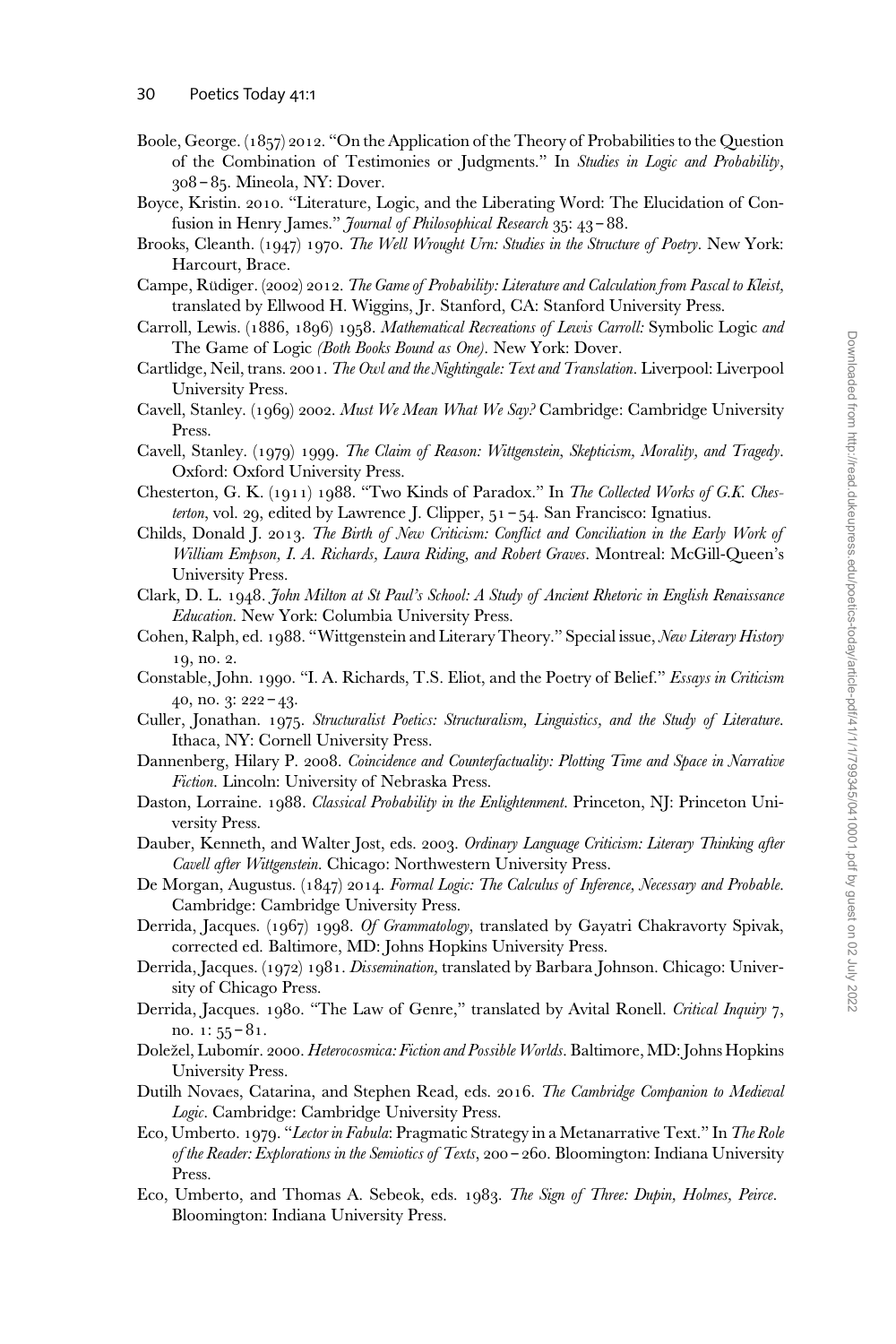- Eden, Berna Kılıç. 1998. John Venn's Evolutionary Logic of Chance. Berlin: Max-Planck-Institut für Wissenschaftsgeschichte.
- Ehninger, Douglas. 1963. "Campbell, Blair, and Whately Revisited." Southern Speech Journal 28, no. 3: 169 – 82.
- Eliot, T. S. 2014. The Perfect Critic: 1919 1926. Vol. 2 of The Complete Prose of T.S. Eliot, edited by Ronald Schuchard and Anthony Cuda. Baltimore, MD: Johns Hopkins University Press.
- Eliot, T. S. 2015. Literature, Politics, Belief: 1927 1929. Vol. 3 of The Complete Prose of T.S. Eliot, edited by Ronald Schuchard, Frances Dickey, and Jennifer Formichelli. Baltimore, MD: Johns Hopkins University Press.
- Elton, William, ed. 1954. Aesthetics and Language. Oxford: Blackwell.
- Falkenstein, Lorne, and Patricia Easton. 1997. Preface to Logic and the Workings of Mind: The Logic of Ideas and Faculty Psychology in Early Modern Philosophy, edited by Lorne Falkenstein and Patricia Easton, i – iii. Atascadero, CA: Ridgeview.
- Franklin, J. Jeffrey. 1999. Serious Play: The Cultural Form of the Nineteenth-Century Realist Novel. Philadelphia: University of Pennsylvania Press.
- Franklin, James. 2001. The Science of Conjecture: Evidence and Probability before Pascal. Baltimore, MD: Johns Hopkins University Press.
- Frege, Gottlob. (1892) 1948. "Sense and Reference." Philosophical Review 57, no. 3: 213 14.
- Fry, Paul H. 2000. "I. A. Richards." In Modernism and the New Criticism, vol. 7 of The Cambridge History of Literary Criticism, edited by A. Walton Litz, Louis Menand, and Lawrence Rainey, 181 – 99. Cambridge: Cambridge University Press.
- Fry, Roger. (1909) 1996. "The Post-impressionists II." In A Roger Fry Reader, edited by Christopher Reed, 90 – 94. Chicago: University of Chicago Press.
- Furlani, Andre. 2015. Beckett after Wittgenstein. Evanston, IL: Northwestern University Press.
- Gabbay, Dov M., and John Woods, eds.  $2004 14$ . Handbook of the History of Logic. 11 vols. Amsterdam: Elsevier.
- Gabbay, Dov M., and John Woods, eds. 2004. Greek, Indian, and Arabic Logic. Vol. 1 of Gabbay and Woods 2004 – 14.
- Gabbay, Dov M., and John Woods, eds. 2008. Mediaeval and Renaissance Logic. Vol. 2 of Gabbay and Woods 2004 – 14.
- Gallagher, Catherine. 2018. Telling It like It Wasn't: The Counterfactual Imagination in History and Fiction. Chicago: University of Chicago Press.
- Galloway, Andrew. 1992. "Piers Plowman and the Schools." Yearbook of Langland Studies 6:  $89 - 107$ .
- Ganeri, Jonardon. 2001. Indian Logic: A Reader. New York: Routledge.
- Garber, Daniel, and Sandy L. Zabell. 1979. "On the Emergence of Probability." Archive for History of Exact Sciences 21, no. 1:  $33 - 53$ .
- Genette, Gérard. (1968) 2001. "Vraisemblance and Motivation," translated by David Gorman. Narrative 9, no. 3: 239 - 58.
- Gibson, John, and Wolfgang Huemer, eds. 2004. The Literary Wittgenstein. London: Routledge.
- Gigerenzer, Gerd, Zeno Swijtink, Theodore Porter, Lorraine Daston, John Beatty, and Lorenz Kruger. 1989. The Empire of Chance: How Probability Changed Science and Everyday Life. Cambridge: Cambridge University Press.
- Graff, Gerald. 1987. Professing Literature: An Institutional History. Chicago: University of Chicago Press.
- Graves, Robert. 1925. "The Illogical Element in Poetry." In Poetic Unreason, 117 38. London: Cecil Palmer.
- Greene, Virginie. 2014. Logical Fictions in Medieval Literature and Philosophy. Cambridge: Cambridge University Press.
- Grener, Adam, and Jesse Rosenthal, eds. 2017. "Narrative against Data in the Victorian Novel." Special issue, Genre 50, no. 1.
- Griffiths, Devin. 2016. The Age of Analogy: Science and Literature between the Darwins. Baltimore, MD: Johns Hopkins University Press.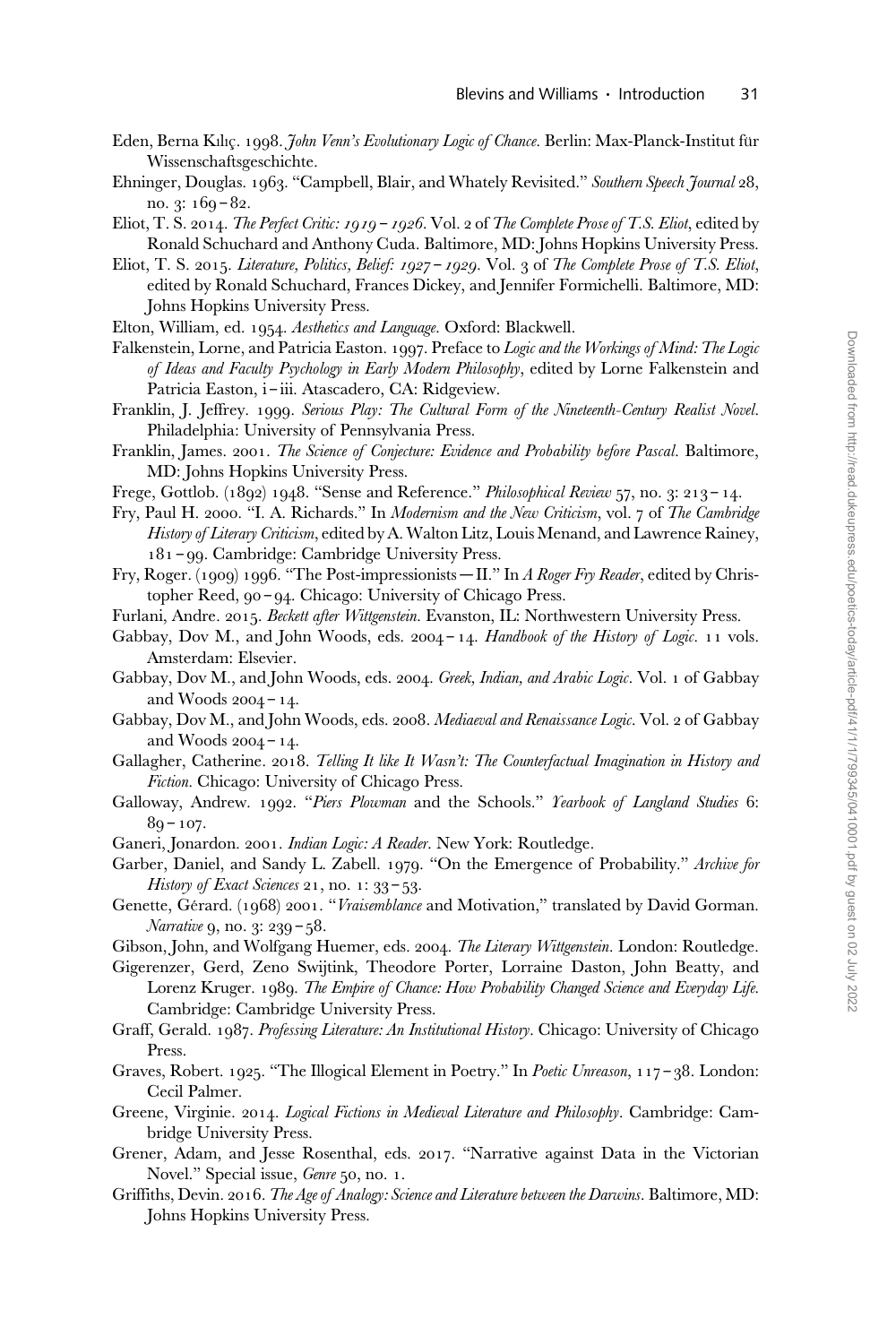Haaparanta, Leila, ed. 2009. The Development of Modern Logic. Oxford: Oxford University Press.

Hacking, Ian. (1975) 2006. The Emergence of Probability: A Philosophical Study of Early Ideas about Probability, Induction, and Statistical Inference. Cambridge: Cambridge University Press.

Hacking, Ian. 1990. The Taming of Chance. Cambridge: Cambridge University Press.

- Hagberg, Garry. 1994. Meaning and Interpretation: Wittgenstein, Henry James, and Literary Knowledge. Ithaca, NY: Cornell University Press.
- Hagberg, Garry. 1995. Art as Language: Wittgenstein, Meaning, and Aesthetic Theory. Ithaca, NY: Cornell University Press.
- Hailperin, Theodore. 2004. "Algebraical Logic 1685 1900." In The Rise of Modern Logic: From Leibniz to Frege, vol. 3 of Gabbay and Woods  $2004 - 14$ ,  $323 - 88$ .
- Hanson, James. 1872. "Logic and Logical Studies in England." London Quarterly Review 38, no. 77: 301 – 47.
- Henderson, Andrea. 2014. "Symbolic Logic and the Logic of Symbolism." Critical Inquiry 41, no. 1: 78 – 101.
- Henderson, Andrea. 2018. Algebraic Art: Mathematical Formalism and Victorian Culture. New York: Oxford University Press.
- Hilpinien, Risto. 2004. "Peirce's Logic." In The Rise of Modern Logic: From Leibniz to Frege, vol. 3 of Gabbay and Woods  $2004 - 14$ ,  $611 - 58$ .
- Hobart, Michael E., and Joan L. Richards. 2008. "De Morgan's Logic." In British Logic in the Nineteenth Century, vol. 4 of Gabbay and Woods 2004 – 14, 283 – 329.
- Hoff, Ann K. 2010. "The Stein Differential: Gertrude Stein's Mathematical Aesthetic." Mosaic 43, no. 4:  $1 - 17$ .
- Hofstadter, Douglas. 1979. Gödel, Escher, Bach: An Eternal Golden Braid. New York: Basic Books. Howe, Susan. 1999. Pierce-Arrow. New York: New Directions.
- Howe, Susan, and Cole Swensen. 2000. "A Dialogue." Conjunctions, no. 35: 374 87.
- Hulme, T. E. (1910) 1994. "Romanticism and Classicism." In The Collected Writings of T. E. Hulme, edited by Karen Csengeri, 60 – 71. Oxford: Clarendon.
- Igarashi, Yohei. 2015. "Statistical Analysis at the Birth of Close Reading." New Literary History 46, no. 3: 485 – 504.
- Jacquette, Dale. 2008. "Boole's Logic." In British Logic in the Nineteenth Century, vol. 4 of Gabbay and Woods 2004 – 14, 331 – 79.
- Jordan, Julia. 2010. Chance and the Modern British Novel: From Henry Green to Iris Murdoch. London: Continuum.
- Joseph, Miriam. 1949. Shakespeare's Use of the Arts of Language. Eastford, CT: Martino Fine Books.
- Kant, Immanuel. (1770) 2004. "The Bloomberg Logic." In Lectures on Logic, translated by J. Michael Young, 5 – 250. Cambridge: Cambridge University Press.
- Kant, Immanuel. (1781) 1998. Critique of Pure Reason, translated by Paul Guyer and Allen W. Wood. Cambridge: Cambridge University Press.
- Kneale, W. C., and Martha Kneale. 1971. The Development of Logic. Oxford: Clarendon.
- Kramnick, Jonathan, and Anahid Nersessian. 2017a. "Form and Explanation." Critical Inquiry 43, no. 3: 650 – 69.
- Kramnick, Jonathan, and Anahid Nersessian. 2017b. "Forms and Explanations: A Reply to Our Critics." Critical Inquiry 44, no. 1: 164 – 74.
- Krüger, Lorenz, Lorraine J. Daston, and Michael Heidelberger, eds. 1987. Ideas in History. Vol. 1 of The Probabilistic Revolution. Cambridge, MA: MIT Press.
- Krüger, Lorenz, Gerd Gigerenzer, and Mary S. Morgan, eds. 1987. Ideas in the Sciences. Vol. 2 of The Probabilistic Revolution. Cambridge, MA: MIT Press.
- Lamarque, Peter. 1996. "Logic and Criticism." In Fictional Points of View, 55-70. Ithaca, NY: Cornell University Press.
- Lamarque, Peter. 2001. "Criticism, Aesthetics, and Analytic Philosophy." In Twentieth-Century Historical, Philosophical, and Psychological Perspectives, vol. 9 of The Cambridge History of Literary Criticism, edited by Christa Knellwolf and Christopher Norris, 323-34. Cambridge: Cambridge University Press.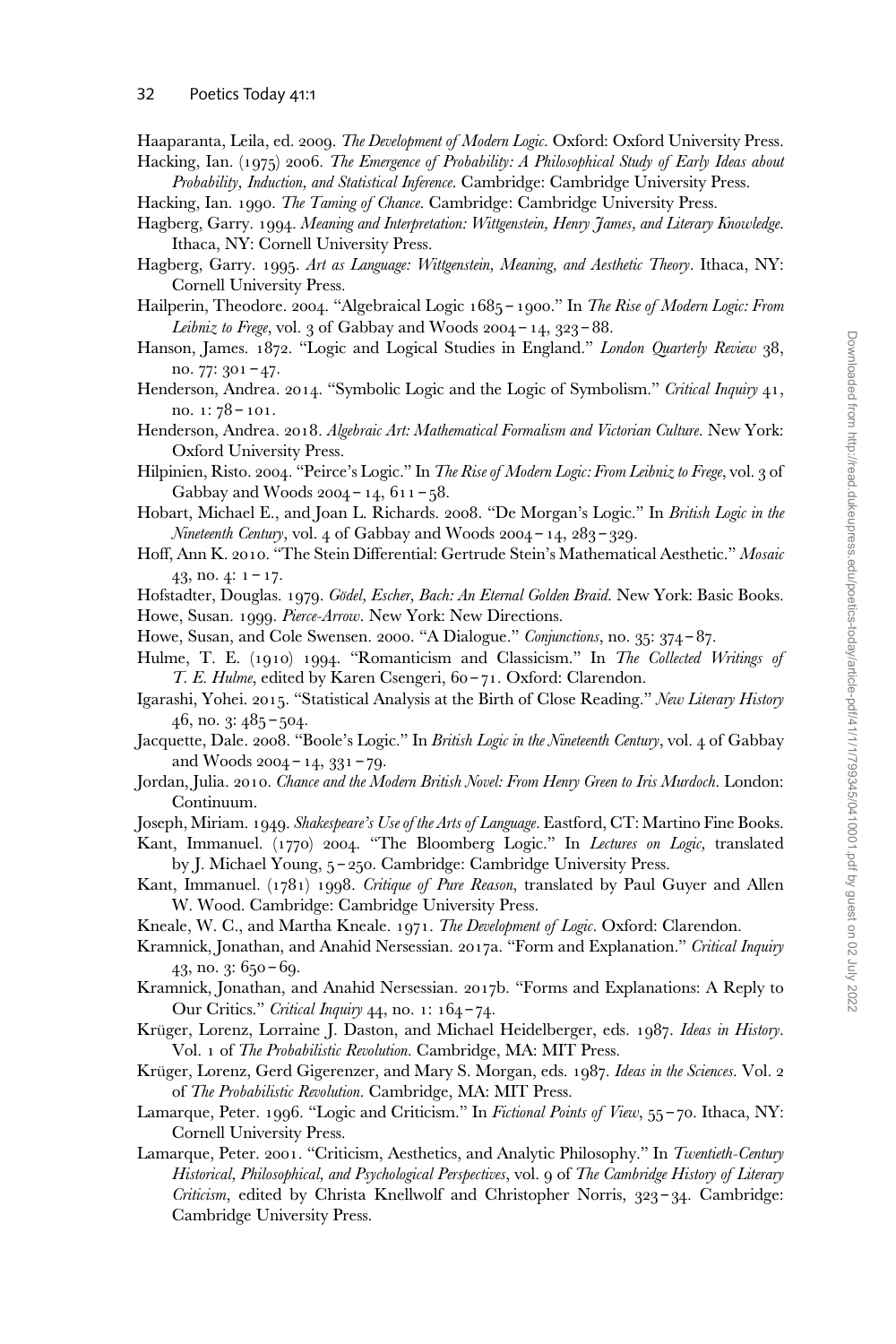- Lamarque, Peter, and Stein Haugom Olsen. (1994) 1997. Truth, Fiction, and Literature: A Philosophical Perspective. Oxford: Clarendon.
- Lee, Maurice S. 2012. Uncertain Chances: Science, Skepticism, and Belief in Nineteenth-Century American Literature. New York: Oxford University Press.
- Leitch, Vincent B., William E. Cain, Laurie A. Finke, Barbara E. Johnson, John McGowan, T. Denean Sharpley-Whiting, and Jeffrey J. Williams, eds. 2010. The Norton Anthology of Theory and Criticism. 2nd ed. New York: W.W. Norton.
- LeMahieu, Michael. 2013. Fictions of Fact and Value: The Erasure of Logical Positivism in American Literature, 1945 – 1975. New York: Oxford University Press.
- LeMahieu, Michael, and Karen Zumhagen-Yekplé, eds. 2017. Wittgenstein and Modernism. Chicago: University of Chicago Press.
- Lentricchia, Frank. 1994. Modernist Quartet. Cambridge: Cambridge University Press.
- Levao, Ronald. 2006. "Among Unequals, What Society: *Paradise Lost* and the Forms of Intimacy." In Wolfson and Brown 2006, 99 – 128.
- Levine, Caroline. 2015. Forms: Whole, Rhythm, Hierarchy, Network. Princeton, NJ: Princeton University Press.
- Levinson, Marjorie. 2007. "What Is New Formalism?" PMLA 122, no. 2: 558 69.
- Levinson, Marjorie. 2017. "Response to Jonathan Kramnick and Anahid Nersessian, 'Form and Explanation.'" Critical Inquiry 44, no. 1:  $144 - 55$ .
- Lowell, Amy. 1915. Some Imagist Poets. Boston: Houghton Mifflin.
- Lynch, Kathryn. 2000. Chaucer's Philosophical Visions. Cambridge, UK: D.S. Brewer.
- MacKenzie, Donald A. 1981. Statistics in Britain, 1865 1930: The Social Construction of Scientific Knowledge. Edinburgh: Edinburgh University Press.
- Macpherson, Sandra. 2015. "A Little Formalism." ELH 82, no. 2: 385 405.
- Martin, Wallace. 2000. "Criticism and the Academy." In Modernism and the New Criticism, vol. 7 of The Cambridge History of Literary Criticism, edited by A. Walton Litz, Louis Menand, and Lawrence Rainey, 269 – 321. Cambridge: Cambridge University Press.
- McKerrow, Raymie E. 1987. "Richard Whately and the Revival of Logic in Nineteenth-Century England." Rhetorica  $5$ , no. 2:  $163 - 85$ .
- Mill, John Stuart. (1843) 2006. A System of Logic, Ratiocinative and Inductive: Being a Connected View of the Principles of Evidence and the Methods of Scientific Investigation. Vols. 7 – 8 of Collected Works of John Stuart Mill, edited by J. M. Robson. Indianapolis, IN: Liberty Fund.
- Miller, Andrew H. 2007. "Lives Unled in Realist Fiction." Representations 98, no. 1: 118 34.
- Miller, Andrew H. 2012. "'A Case of Metaphysics': Counterfactuals, Realism, Great Expectations." ELH 79, no. 3: 773 – 96.
- Miller, Mark. 2004. Philosophical Chaucer. Chicago: University of Chicago Press.
- Milnes, Tim. 2008. "Coleridge's Logic." In British Logic in the Nineteenth Century, vol. 4 of Gabbay and Woods 2004 – 14, 33 – 74.
- Milton, John. (1672) 1982. Artis Logicae. In The Complete Prose Works of John Milton, vol. 8, edited by Don M. Wolfe, 216 – 319. New Haven, CT: Yale University Press.
- Moi, Toril. 2017. Revolution of the Ordinary: Literary Studies after Wittgenstein, Austin, and Cavell. Chicago: University of Chicago Press.
- Moktefi, Amirouche. 2008. "Lewis Carroll's Logic." In British Logic in the Nineteenth Century, vol. 4 of Gabbay and Woods 2004 – 14, 457 – 505.
- Molesworth, Jesse. 2010. Chance and the Eighteenth-Century Novel: Realism, Probability, Magic. Cambridge: Cambridge University Press.
- Monk, Leland. 1993. Standard Deviations: Chance and the Modern British Novel. Stanford, CA: Stanford University Press.
- Monk, Ray. 1991. Ludwig Wittgenstein: The Duty of Genius. New York: Penguin.
- Monk, Ray. 1996. Bertrand Russell: The Spirit of Solitude 1872 1921. New York: Free Press.
- Murray, John J., Harold Skulsky, and Theodore E. D. Braun. 1975. "Hamlet and Logic." PMLA 90, no. 1: 120 - 22.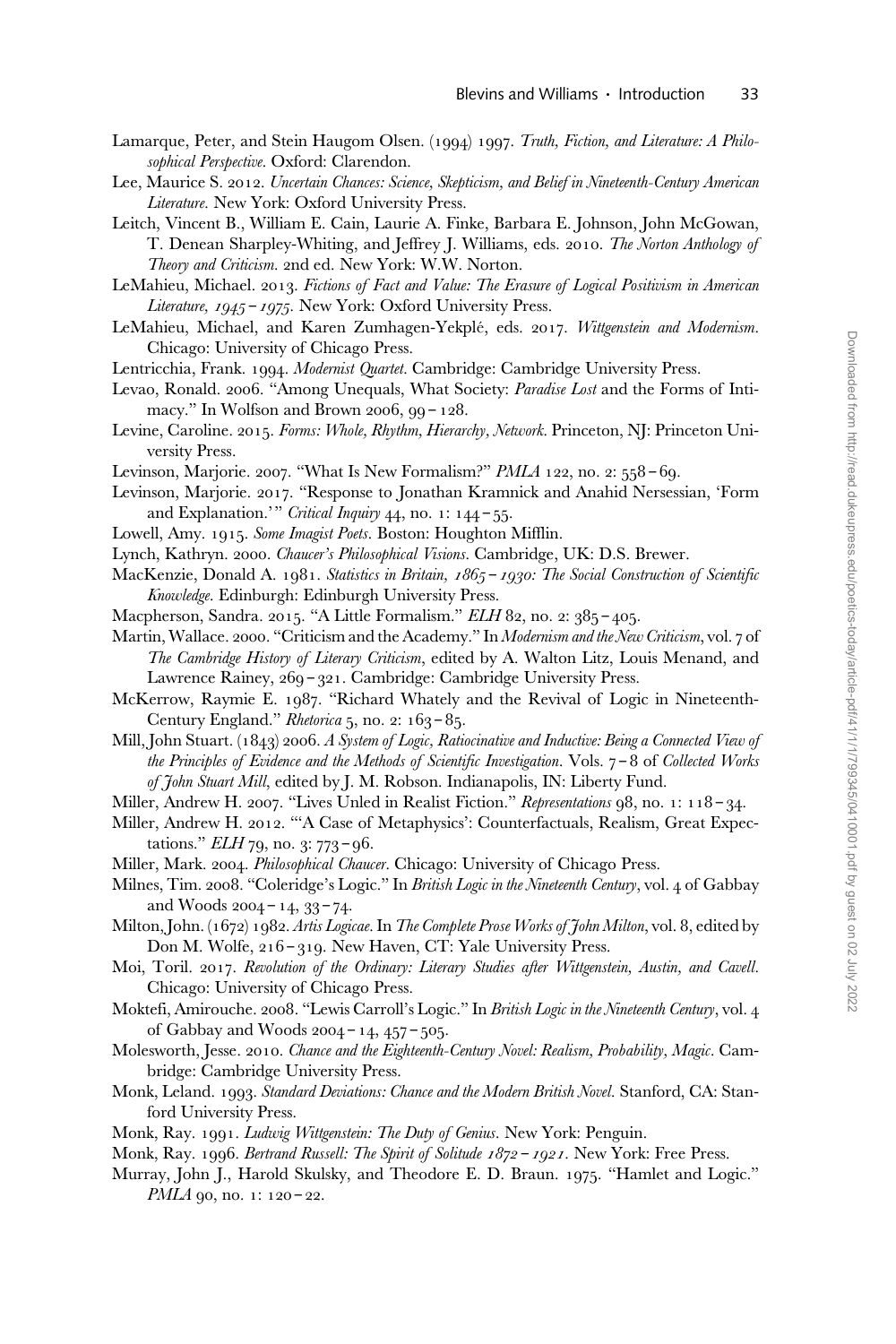- Nemoianu, Virgil. 2006. "Hating and Loving Aesthetic Formalism: Some Reasons." In Wolfson and Brown 2006: 49 – 65.
- Newsom, Robert. 1988. A Likely Story: Probability and Play in Fiction. New Brunswick, NJ: Rutgers University Press.
- Ogden, C. K., and I. A. Richards. (1923) 1989. The Meaning of Meaning. New York: Mariner Books.
- Olsen, Stein Haugom. 1981. "Literary Aesthetics and Literary Practice." Mind 90, no. 360:  $521 - 41.$
- Pascal, Blaise. (1658) 1963. "De l'esprit géométrique." In Œuvres complètes, edited by Louis Lafuma, 511 – 15. Paris: Seuil.
- Patey, Douglas Lane. 1984. Probability and Literary Form: Philosophic Theory and Literary Practice in the Augustan Age. Cambridge: Cambridge University Press.
- Pavel, Thomas G. 1986. Fictional Worlds. Cambridge, MA: Harvard University Press.
- Perloff, Marjorie. 1996. Wittgenstein's Ladder: Poetic Language and the Strangeness of the Ordinary. Chicago: University of Chicago Press.
- Pinney, Thomas, ed. 1963. Essays of George Eliot. New York: Columbia University Press.
- Plato. 1997. Cratylus. In Plato: Complete Works, edited by John M. Cooper and D. S. Hutchinson, 101 – 56. Indianapolis, IN: Hackett.
- Puskar, Jason. 2012. Accident Society: Fiction, Collectivity, and the Production of Chance. Stanford, CA: Stanford University Press.
- Porter, Theodore M. 1986. The Rise of Statistical Thinking, 1820 1900. Princeton, NJ: Princeton University Press.
- Quigley, Megan. 2015. Modernist Fiction and Vagueness: Philosophy, Form, and Language. Cambridge: Cambridge University Press.
- Rahman, Shahid, and Juan Redmond. 2008. "Hugh MacColl and the Birth of Logical Pluralism." In British Logic in the Nineteenth Century, vol. 4 of Gabbay and Woods  $2004 - 14$ , 533 – 604.
- Ransom, John Crowe. 1938. The World's Body. New York: Charles Scribner's Sons.
- Ransom, John Crowe. 1941. The New Criticism. Norfolk, CT: New Directions.
- Ransom, John Crowe. 1943. A College Primer of Writing. New York: Henry Holt and Company.
- Richards, I. A. (1924) 2002. Principles of Literary Criticism. London: Routledge.
- Richards, I. A. (1926) 1935. Science and Poetry. 2nd ed. London: Kegan Paul, Trench, Trubner.
- Richards, I. A. 1929. Practical Criticism: A Study of Literary Judgment. San Diego: Harcourt, Brace.
- Richards, I. A. 1938. Interpretation in Teaching. New York: Harcourt, Brace.
- Richardson, Brian. 1997. Unlikely Stories: Causality and the Nature of Modern Narrative. Newark: University of Delaware Press.
- Ronen, Ruth. 1994. Possible Worlds in Literary Theory. Cambridge: Cambridge University Press.
- Rosenthal, Jesse. 2017. Good Form: The Ethical Experience of the Victorian Novel. Princeton, NJ: Princeton University Press.
- Rowe, M. W. 1996. "Poetry and Abstraction." British Journal of Aesthetics 36, no. 1:  $1 15$ .
- Ryan, Marie-Laure. 1992. Possible Worlds, Artificial Intelligence, and Narrative Theory. Bloomington: Indiana University Press.
- Santayana, George. 1900. "The Elements and Function of Poetry." In Interpretations of Poetry and Religion, 251 – 90. New York: Charles Scribner's Sons.
- Schmidt, Siegfried J. 1976. "Literary Science as a Science of Argument," translated by Peter Heath. New Literary History 7, no. 3: 467-82.
- Schuurman, Paul. 2001. "Locke's Logic of Ideas in Context: Content and Structure." British Journal for the History of Philosophy  $9, no. 3: 439 - 65.$
- Shapiro, Barbara J. 1983. Probability and Certainty in Seventeenth-Century England: A Study of the Relationships between Natural Science, Religion, History, Law, and Literature. Princeton, NJ: Princeton University Press.
- Shenefelt, Michael, and Heidi White. 2013. If A, Then B: How the World Discovered Logic. New York: Columbia University Press.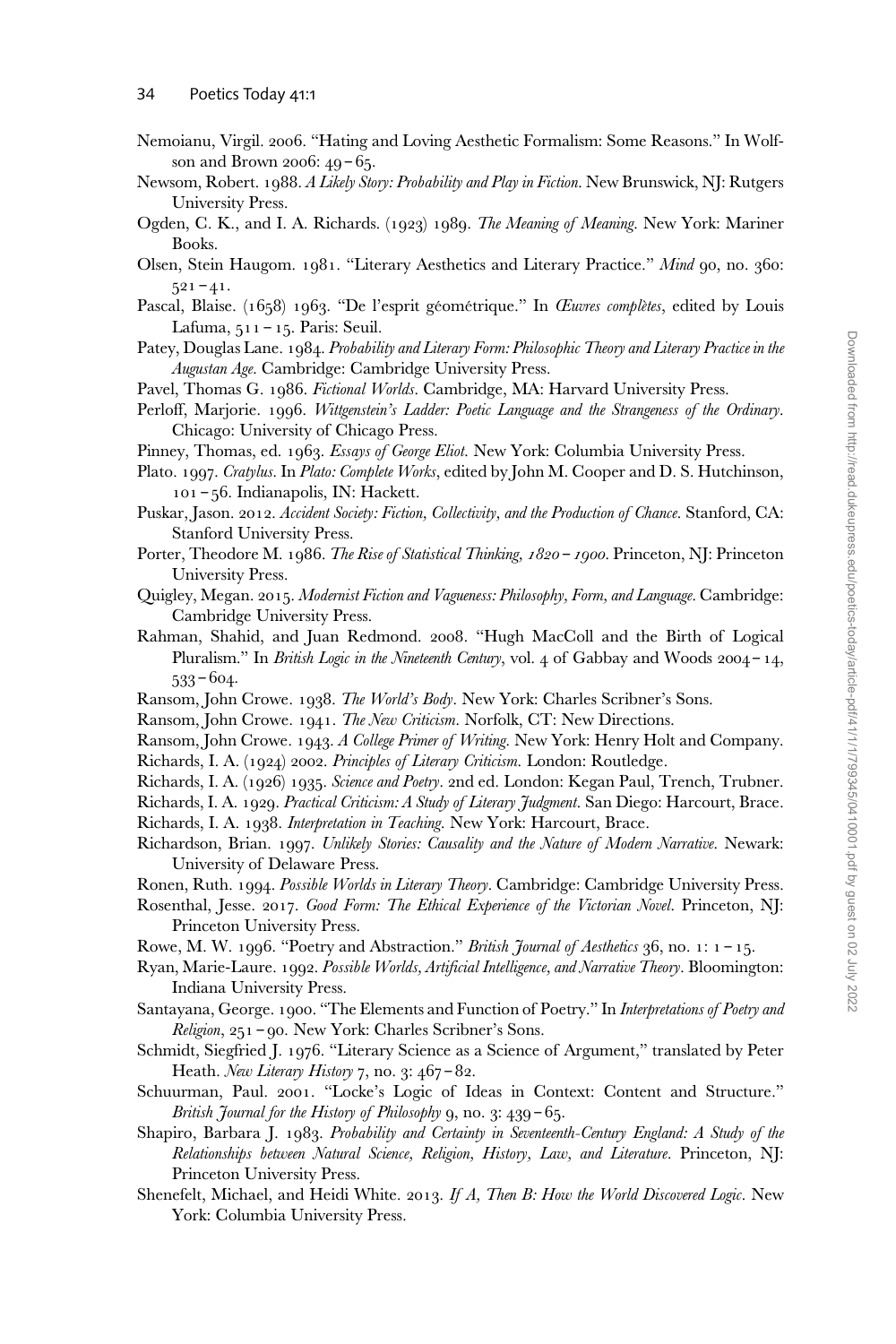- Smith, D. Vance. 2006. "Medieval Forma: The Logic of the Work." In Wolfson and Brown 2006:  $66 - 79.$
- Snyder, Laura. 2006. Reforming Philosophy: A Victorian Debate on Science and Society. Chicago: University of Chicago Press.
- Stein, Gertrude. (1933) 1998. "The Autobiography of Alice B. Toklas." In Stein: Writings 1903 -1932, edited by Catherine Stimpson and Harriet Chessman, 653 – 916. New York: Library of America.
- Steinlight, Emily. 2018. Populating the Novel: Literary Form and the Politics of Surplus Life. Ithaca, NY: Cornell University Press.
- Stigler, Stephen M. 1986. The History of Statistics: The Measurement of Uncertainty before 1900. Cambridge, MA: Harvard University Press.
- Sullivan, Peter M. 2004. "Leibniz's Logic." In The Rise of Modern Logic: From Leibniz to Frege, vol. 3 of Gabbay and Woods 2004 – 14, 659 – 750.
- Swirski, Peter. 2010. Literature, Analytically Speaking: Explorations in the Theory of Interpretation, Analytic Aesthetics, and Evolution. Austin: University of Texas Press.
- Tate, Allen. 1968. Essays of Four Decades. Chicago: Swallow.
- Todorov, Tzvetan. (1968) 1977. "An Introduction to Verisimilitude." In The Poetics of Prose, translated by Richard Howard, 80 – 88. Ithaca, NY: Cornell University Press.
- Todorov, Tzvetan. 1981. Introduction to Poetics, translated by Richard Howard. Minneapolis: University of Minnesota Press.
- Tondre, Michael. 2018. The Physics of Possibility: Victorian Fiction, Science, and Gender. Charlottesville: University of Virginia Press.
- Turner, Frederick. 2015. "The Poetic Energy of the Trivium." Sewanee Review 123, no. 1:  $89 - 101.$
- Turner, James. 2014. Philology: The Forgotten Origins of the Modern Humanities. Princeton, NJ: Princeton University Press.
- Underwood, Ted. 2014. "Theorizing Research Practices We Forgot to Theorize Twenty Years Ago." Representations 127, no. 1: 64-72.
- Valencia, Victor Sánchez. 2004. "The Algebra of Logic." In The Rise of Modern Logic: From Leibniz to Frege, vol. 3 of Gabbay and Woods  $2004 - 14$ ,  $389 - 544$ .
- Van Evra, James. 1984. "Richard Whately and the Rise of Modern Logic." History and Philosophy of Logic 5, no. 1:  $1 - 18$ .
- Van Evra, James. 2008a. "John Venn and Logical Theory." In British Logic in the Nineteenth Century, vol. 4 of Gabbay and Woods  $2004 - 14$ ,  $507 - 13$ .
- Van Evra, James. 2008b. "Richard Whately and Logical Theory." In British Logic in the Nineteenth Century, vol. 4 of Gabbay and Woods  $2004 - 14$ ,  $75 - 91$ .
- Venn, John. (1866) 1888. The Logic of Chance: An Essay on the Foundations and Province of the Theory of Probability, 3rd ed. London: Macmillan.
- Venn, John. 1889. The Principles of Empirical or Inductive Logic. London: Macmillan.
- Waldrop, Rosmarie. 1993. Lawn of Excluded Middle. New York: Tender Buttons.
- Wallace, David Foster. (2003) 2010. Everything and More: A Compact History of Infinity. New York: W. W. Norton.
- Walsh, W. H. 2000. "The Zenith of Greats." In Nineteenth-Century Oxford, Part 2, vol. 7 of The History of the University of Oxford, edited by M. G. Brock and M. C. Curthoys, 311-26. Oxford: Oxford University Press.
- Warren, Edward W., trans. 1975. Isagoge, by Porphyry the Phoenician. Toronto: Pontifical Institute of Medieval Studies.
- Whately, Richard. (1826) 1829. Elements of Logic. 3rd ed. London: B. Fellowes.
- Williams, Daniel. 2017. "Slow Fire: Serial Thinking and Hardy's Genres of Induction." Genre  $50, no. 1: 19 - 38.$
- Williams, Raymond. 1961. The Long Revolution. Cardigan: Parthian Books.
- Williams, Raymond. (1976) 2014. Keywords: A Vocabulary of Culture and Society. Oxford: Oxford University Press.